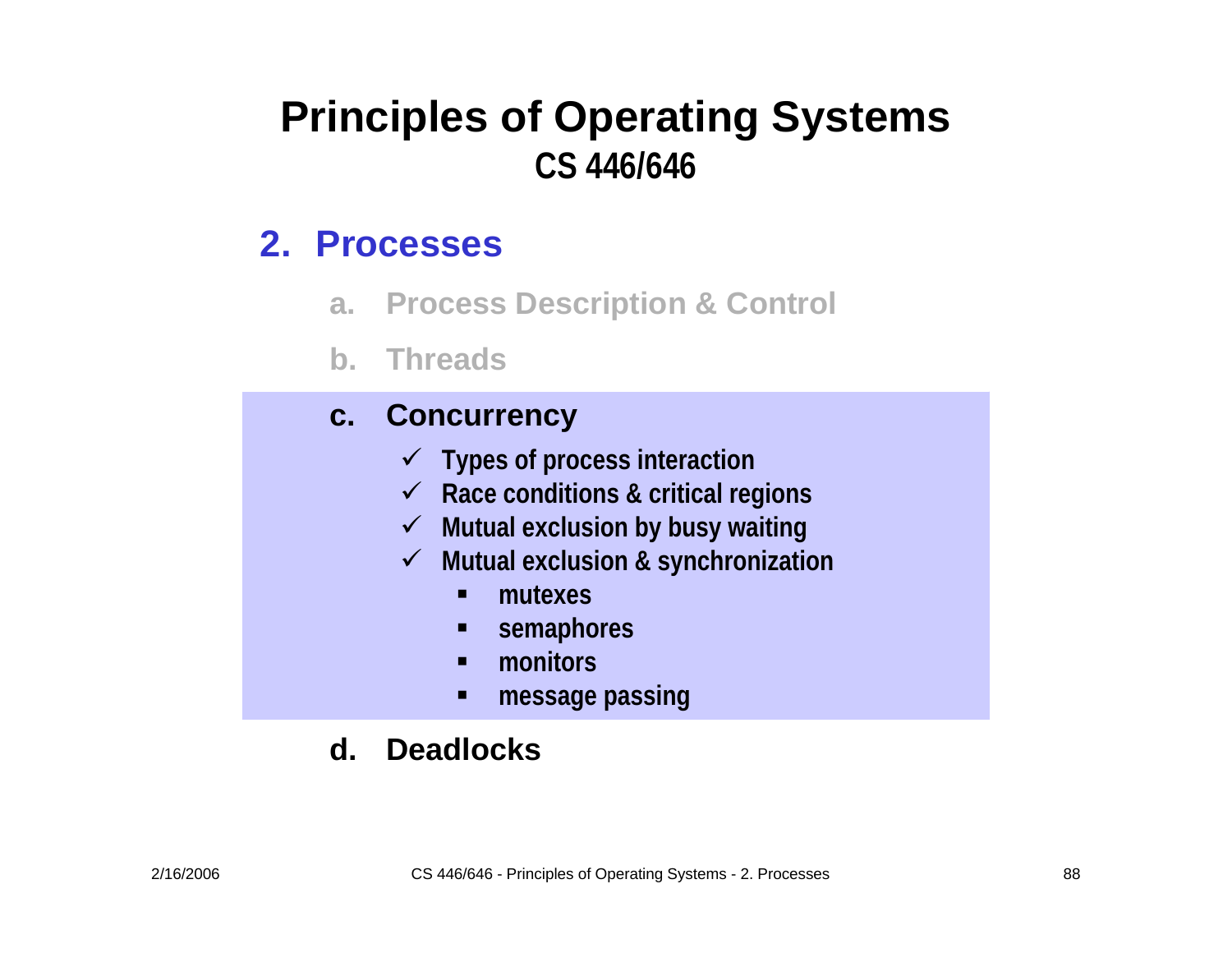#### **2.c Concurrency Types of process interaction**

- ¾ **Concurrency refers to any form of interaction among processes or threads**
	- $\checkmark$ concurrency is a fundamental part of O/S design
	- $\checkmark$  concurrency includes
		- communication among processes/threads
		- ٠ sharing of, and competition for system resources
		- ٠ cooperative processing of shared data
		- ٠ synchronization of process/thread activities
		- ٠ organized CPU scheduling
		- $\blacksquare$ solving deadlock and starvation problems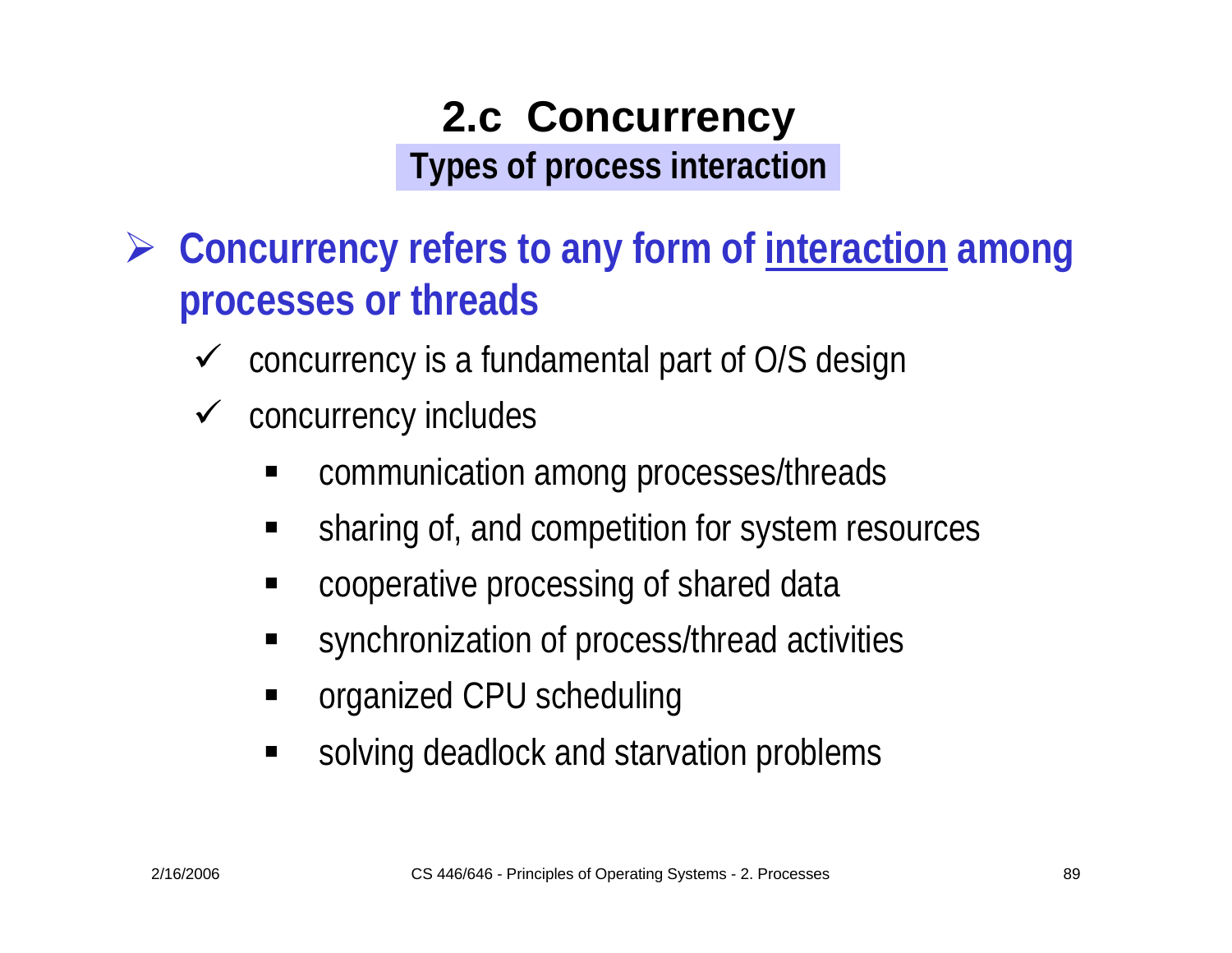## **2.c Concurrency Types of process interaction**

- ¾ **Concurrency arises in the same way at different levels of execution streams**
	- $\sqrt{ }$  **multiprogramming** —— interaction between multiple processes running on one CPU (pseudoparallelism)
	- 9 **multithreading** —— interaction between multiple threads running in one process
	- 9 **multiprocessors** —— interaction between multiple CPUs running multiple processes/threads (real parallelism)
	- 9 **multicomputers** —— interaction between multiple computers running distributed processes/threads
	- $\rightarrow$  the principles of concurrency are basically the same in all of *these categories (possible differences will be pointed out)*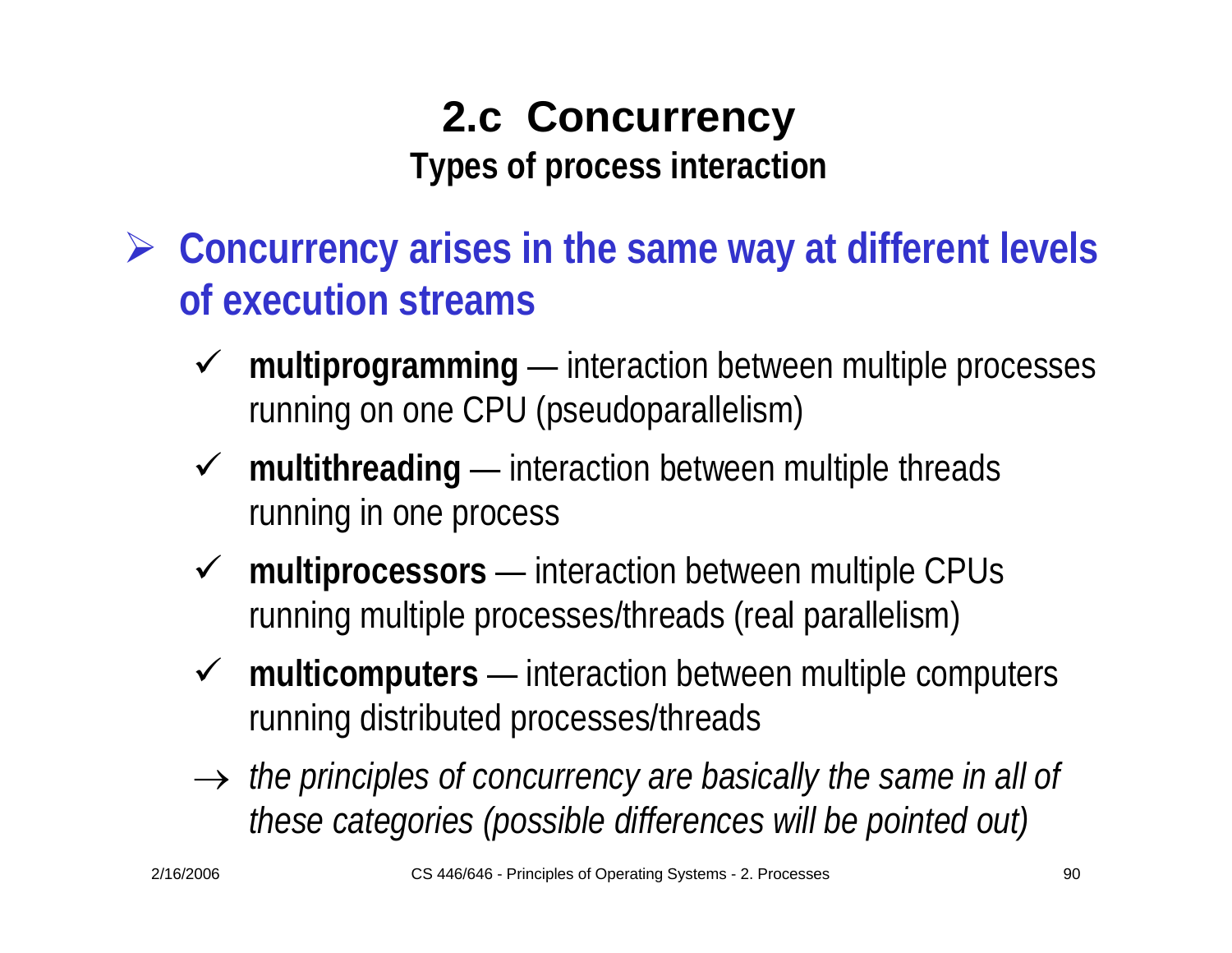#### **2.c Concurrency Types of process interaction**

¾ **Whether processes or threads: three basic interactions**

- $\checkmark$  **processes unaware of each other** —— they must use shared resources independently, without interfering, and leave them intact for the others
- 9 **processes indirectly aware of each other** —— they work on common data and build some result together via the data ("stigmergy" in biology)
- 9 **processes directly aware of each other** —— they cooperate by communicating, e.g., exchanging messages

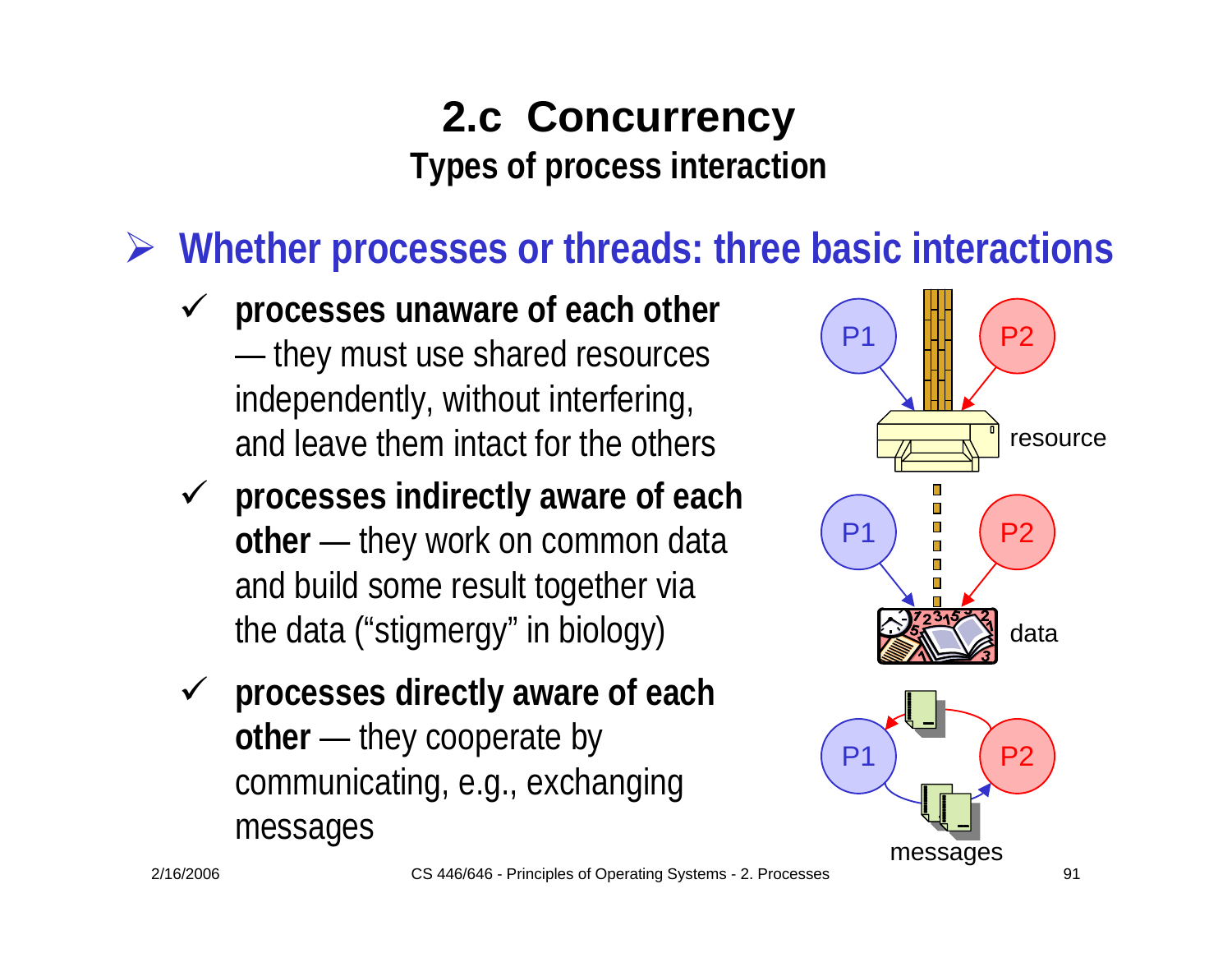#### **2.c Concurrency Race conditions & critical regions**

¾ **Inconsequential race condition in the shopping scenario**

 $\checkmark$  there is a "race condition" if the outcome depends on the order of original thread



#### **Multithreaded shopping diagram and possible outputs**

2/16/2006 CS 446/646 - Principles of Operating Systems - 2. Processes 92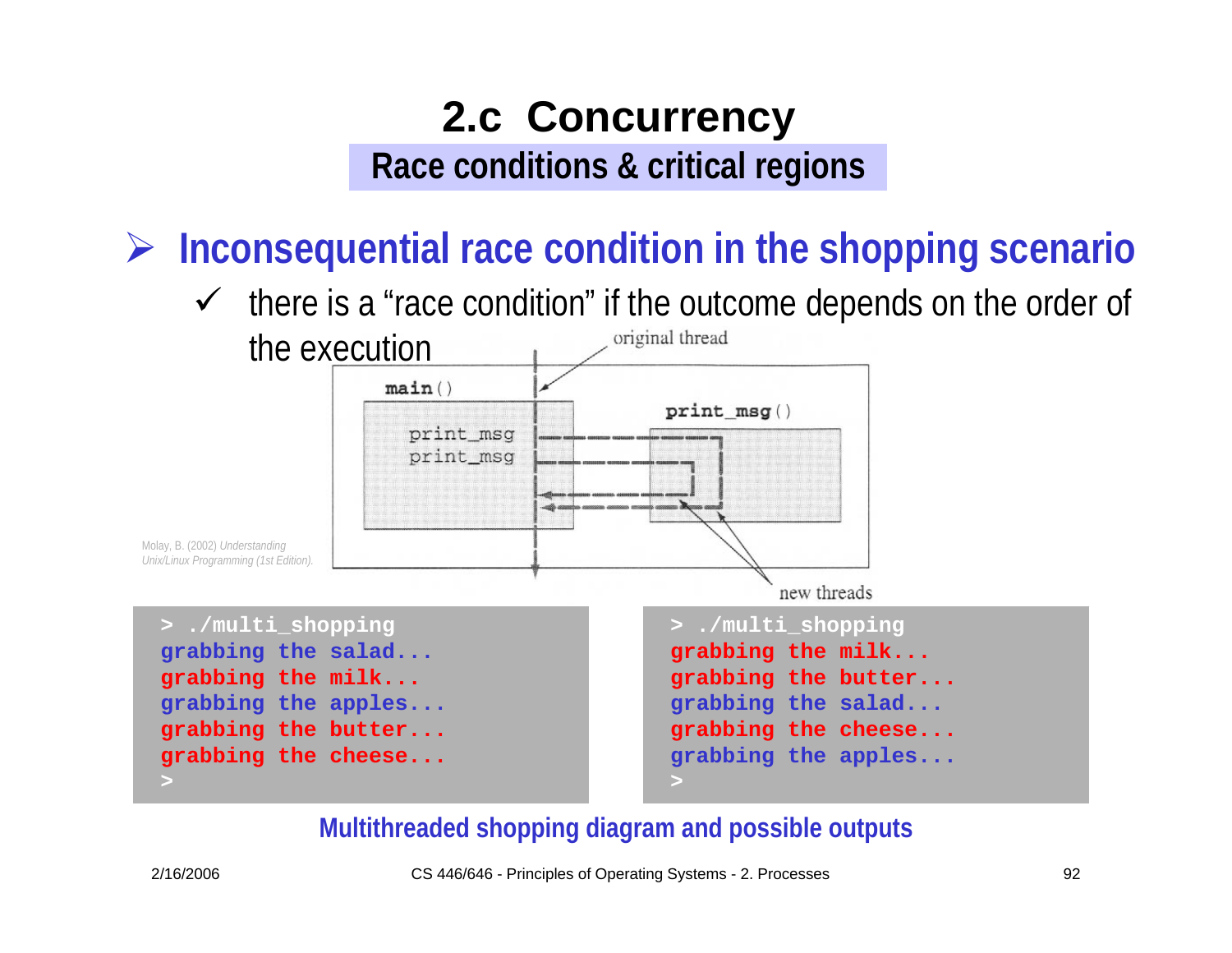**Race conditions & critical regions**

¾ **Inconsequential race condition in the shopping scenario**

 $\checkmark$  the outcome depends on the CPU scheduling or "interleaving" of the threads (separately, each thread always does the same thing)



**milk**

**butter**

**cheese**

**>**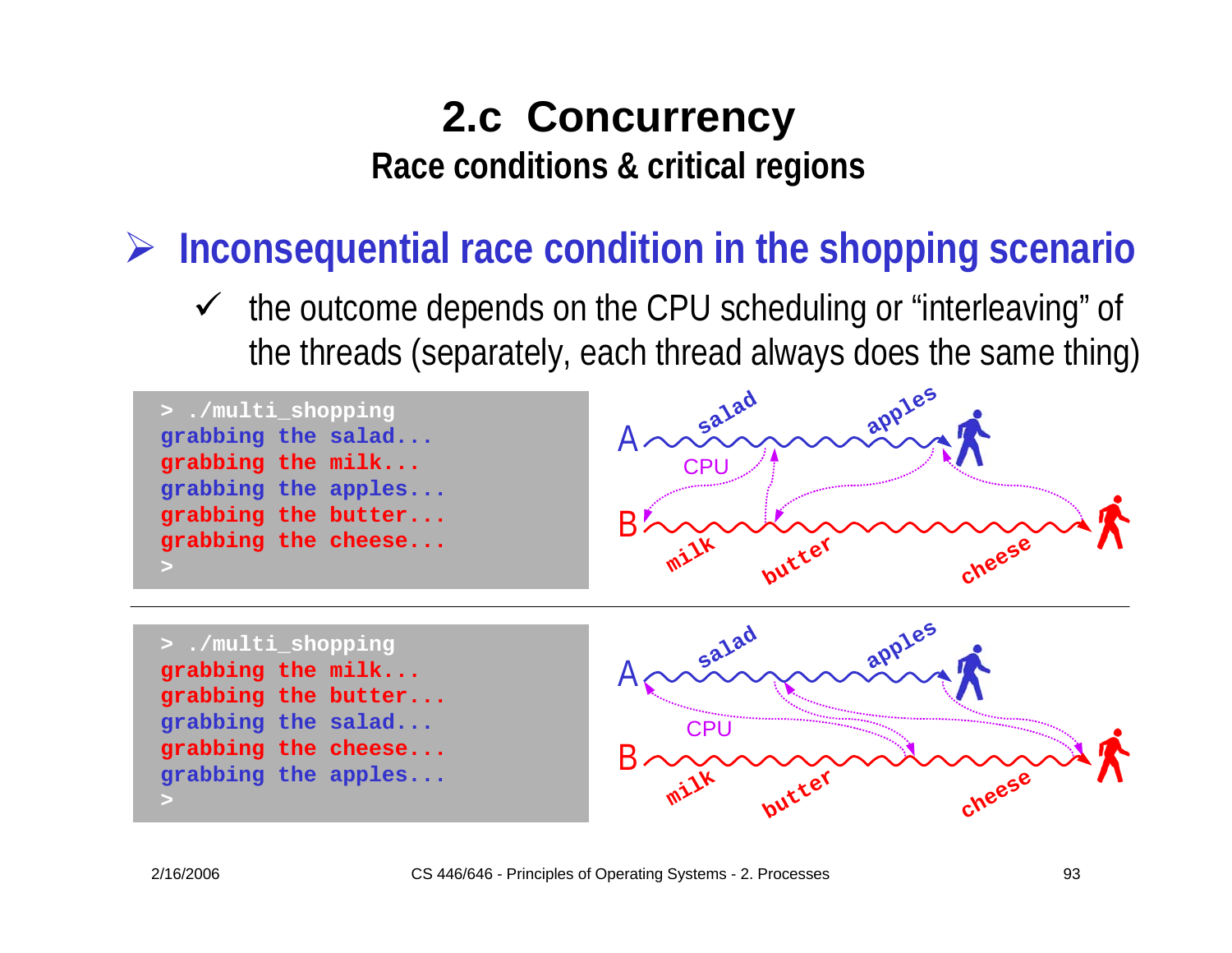**Race conditions & critical regions**

¾ **Inconsequential race condition in the shopping scenario**

 $\checkmark$  the CPU switches from one process/thread to another, possibly on the basis of a preemptive clock mechanism



#### **Thread view expanded in real execution time**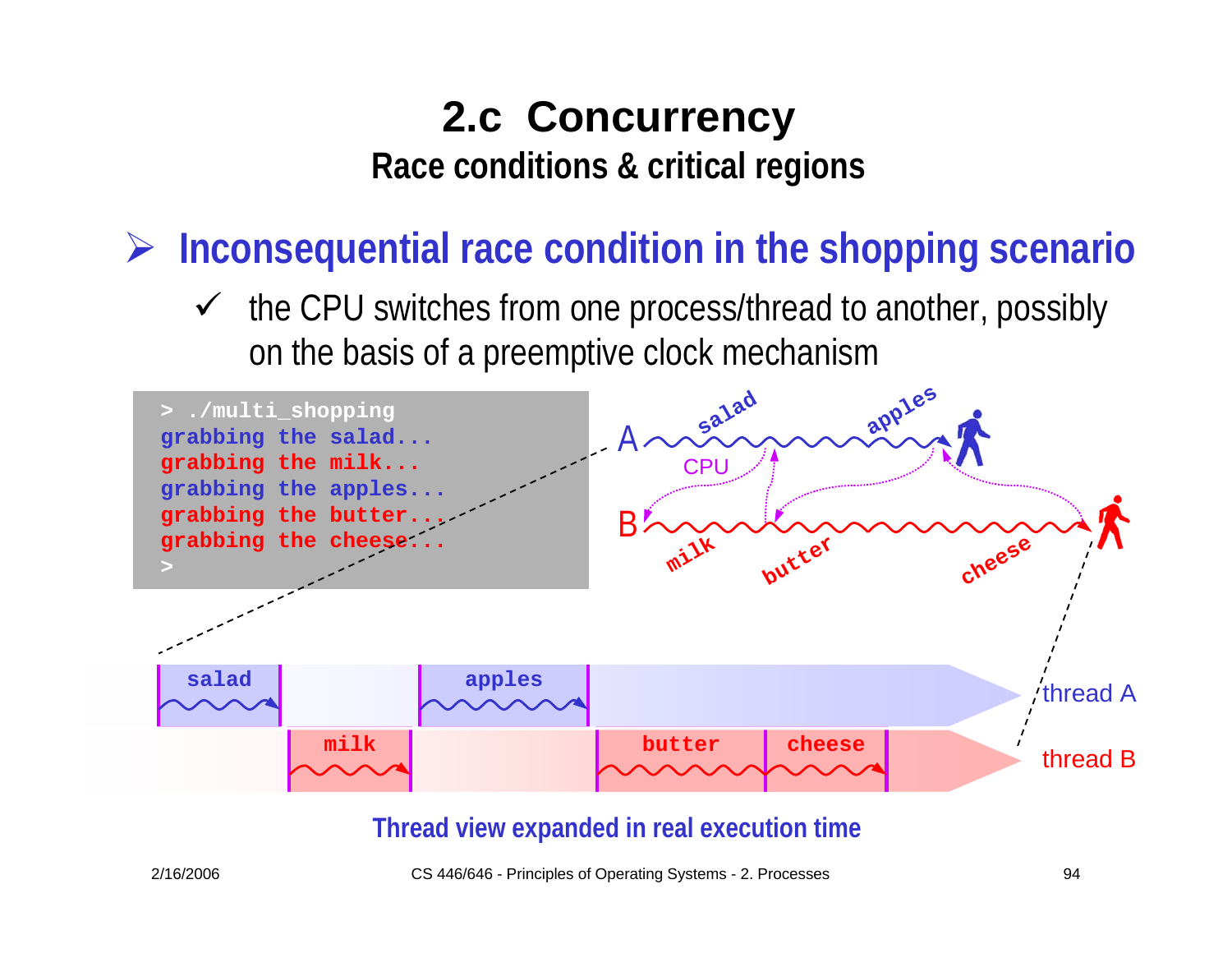**Race conditions & critical regions**

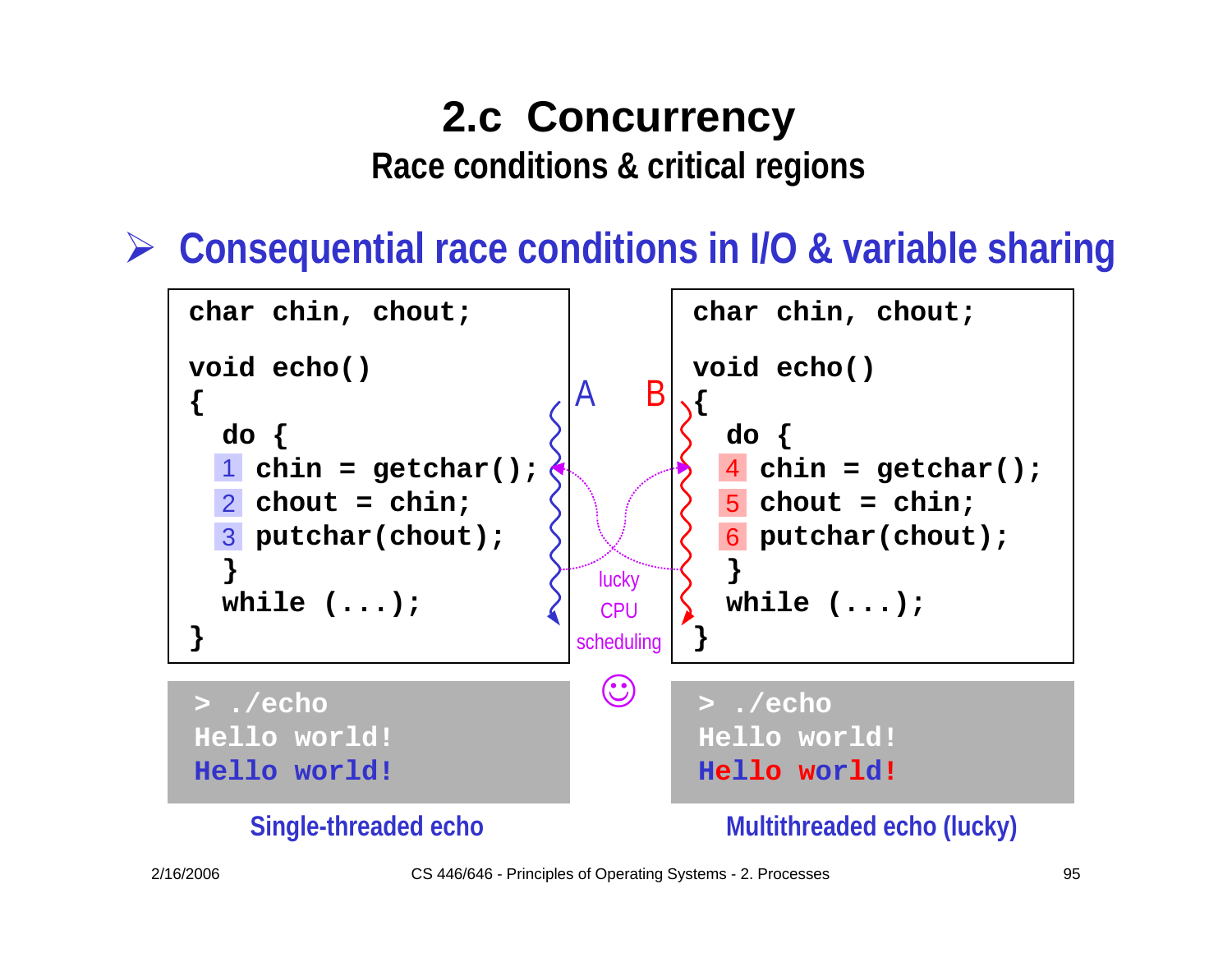**Race conditions & critical regions**

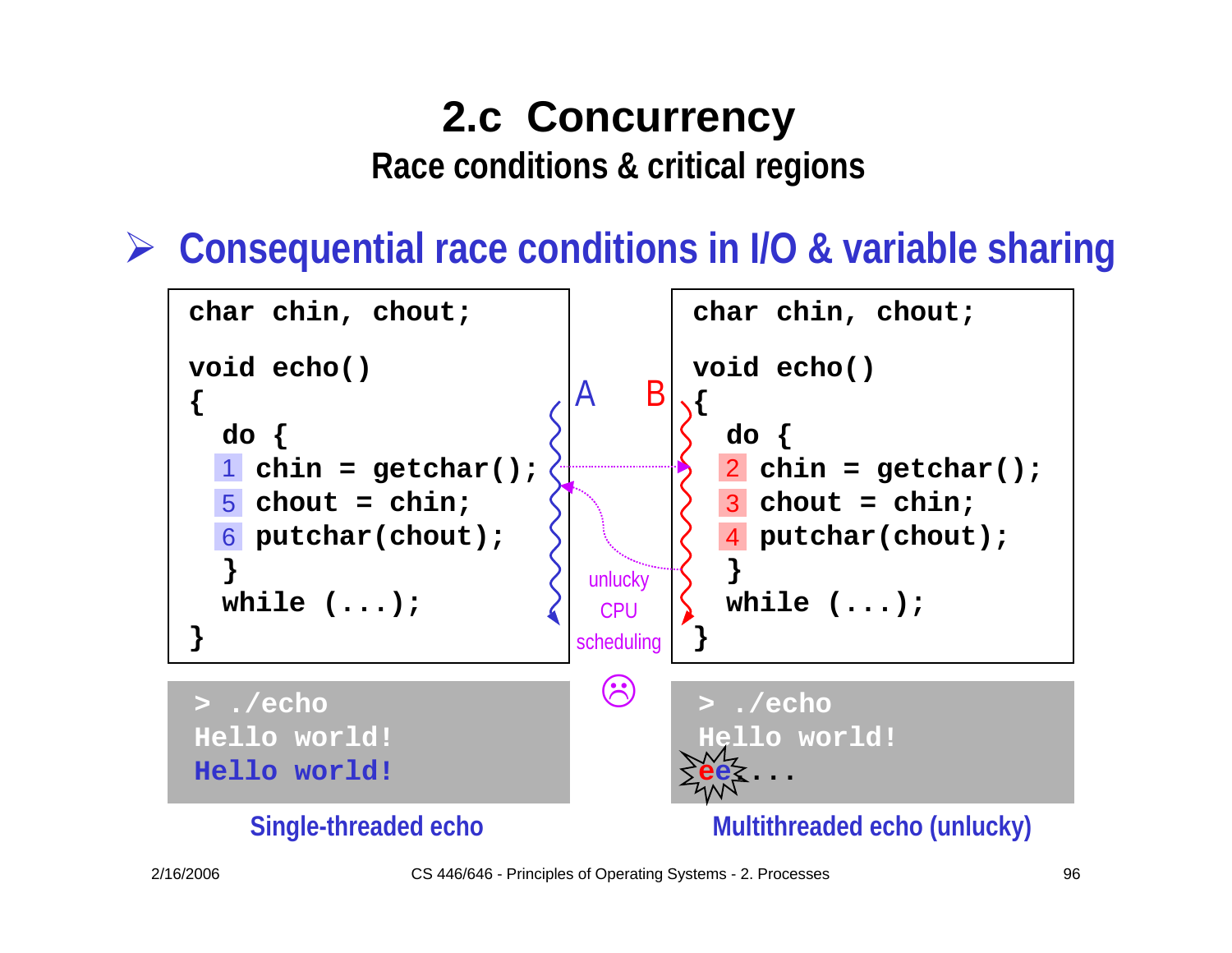**Race conditions & critical regions**

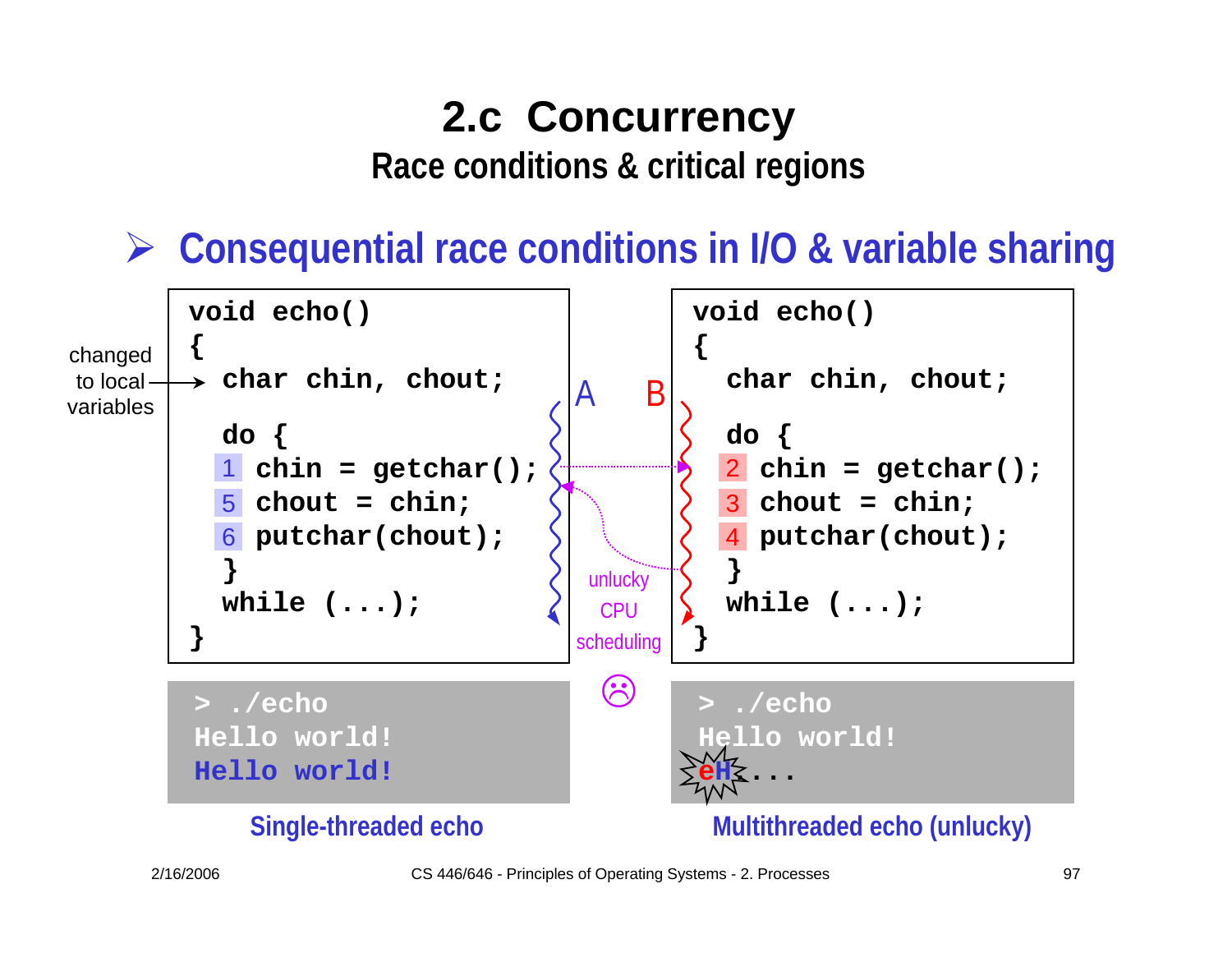**Race conditions & critical regions**

- $\sqrt{ }$  note that, in this case, replacing the global variables with local variables did not solve the problem
- $\checkmark$  we actually had two race conditions here:
	- one race condition in the shared variables and the order of value assignment
	- $\blacksquare$  another race condition in the shared output stream: which thread is going to write to output first (this race persisted even after making the variables local to each thread)
- → *generally, problematic race conditions may occur whenever resources and/or data are shared (by processes unaware of each other or processes indirectly aware of each other)*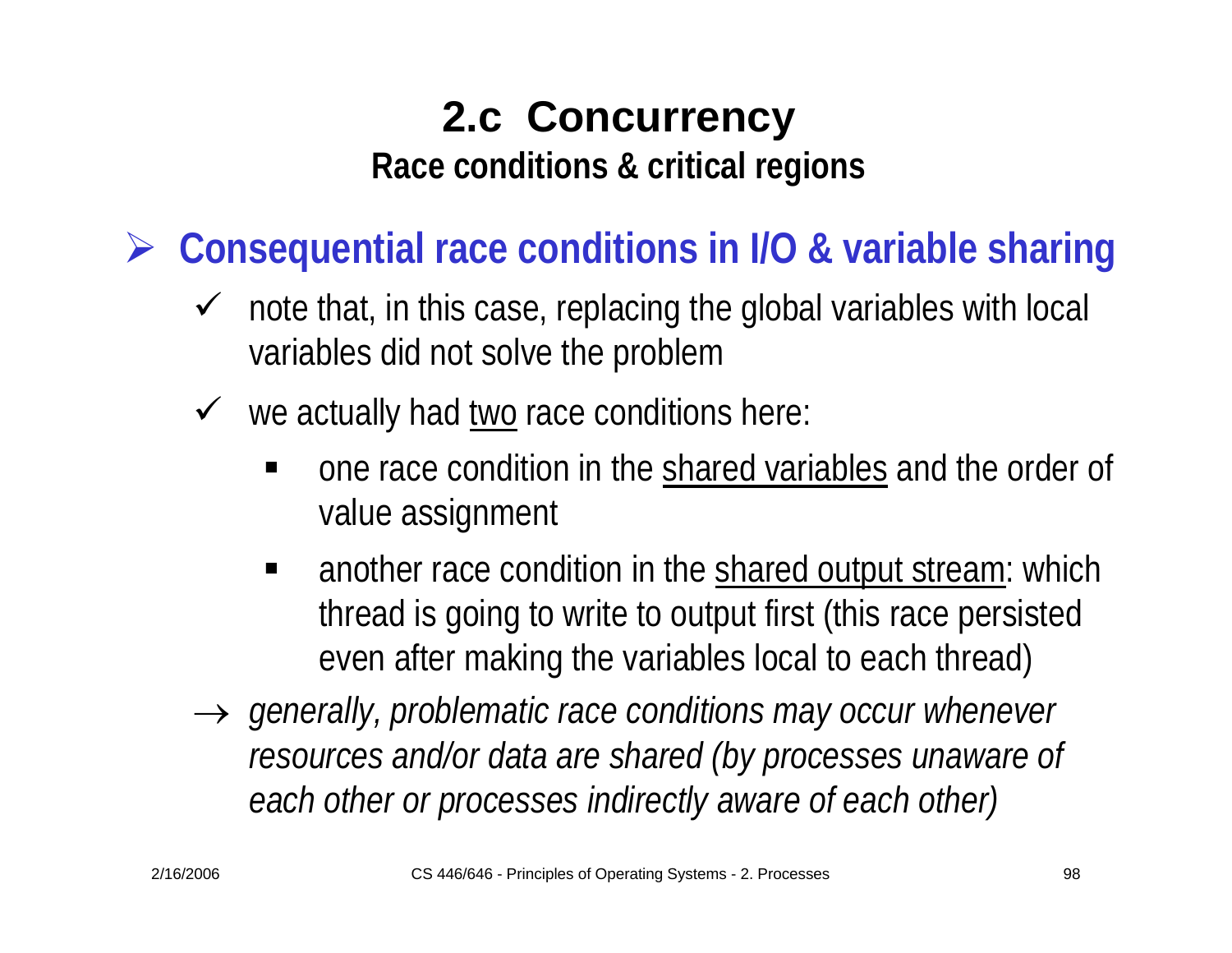**Race conditions & critical regions**

- ¾ **How to avoid race conditions?**
	- $\checkmark$ find a way to keep the instructions together
	- $\checkmark$ this means actually. . . reverting from too much interleaving and going back to "indivisible" blocks of execution!!

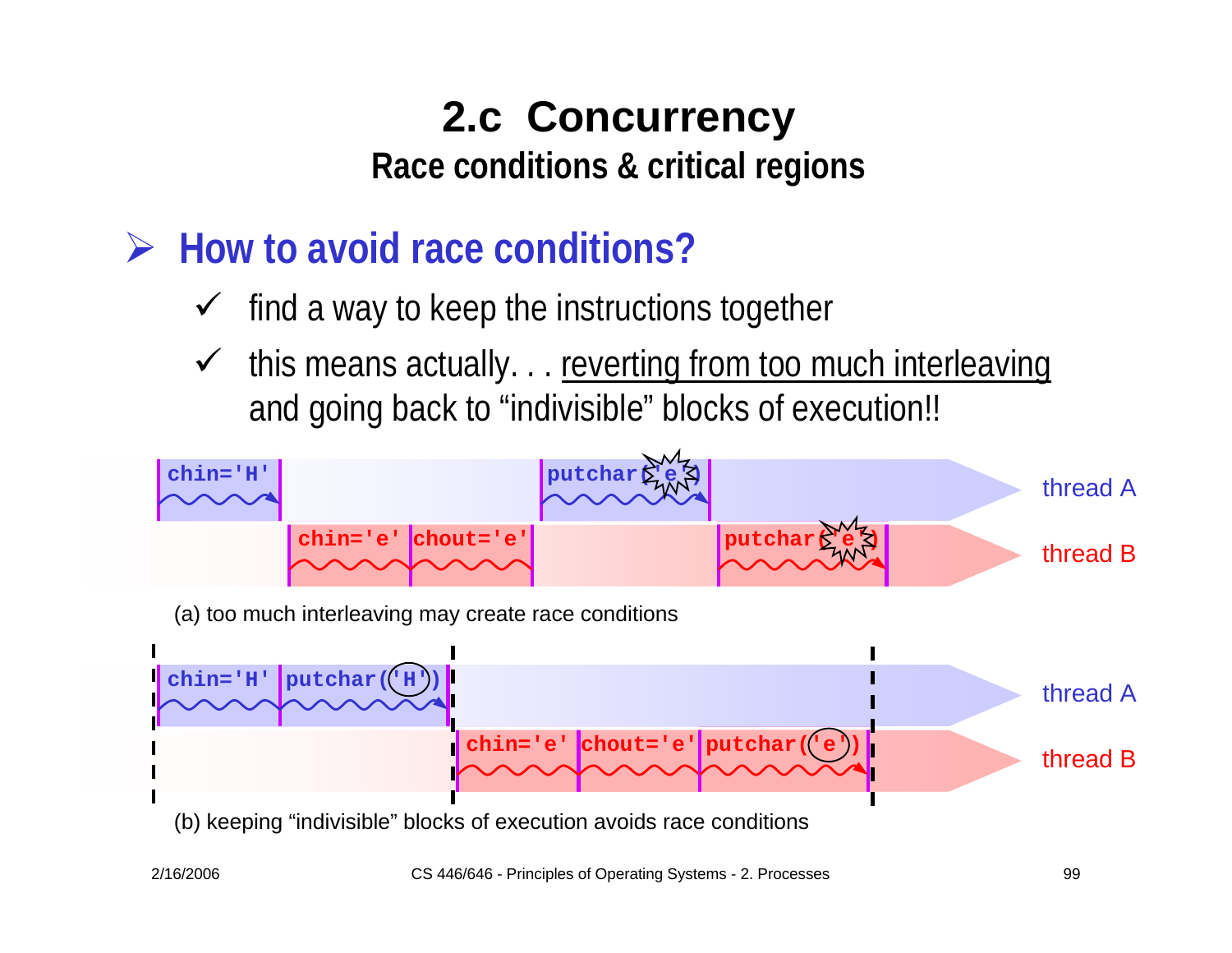**Race conditions & critical regions**

¾ **The "indivisible" execution blocks are critical regions**

 $\checkmark$  a critical region is a section of code that may be executed by only one process or thread at a time

$$
4 \sim m \sim m \sim \pi
$$

common critical region

 $\checkmark$  although it is not necessarily the same region of memory or section of program in both processes



 $\rightarrow$  *but physically different or not, what matters is that these regions cannot be interleaved or executed in parallel (pseudo or real)*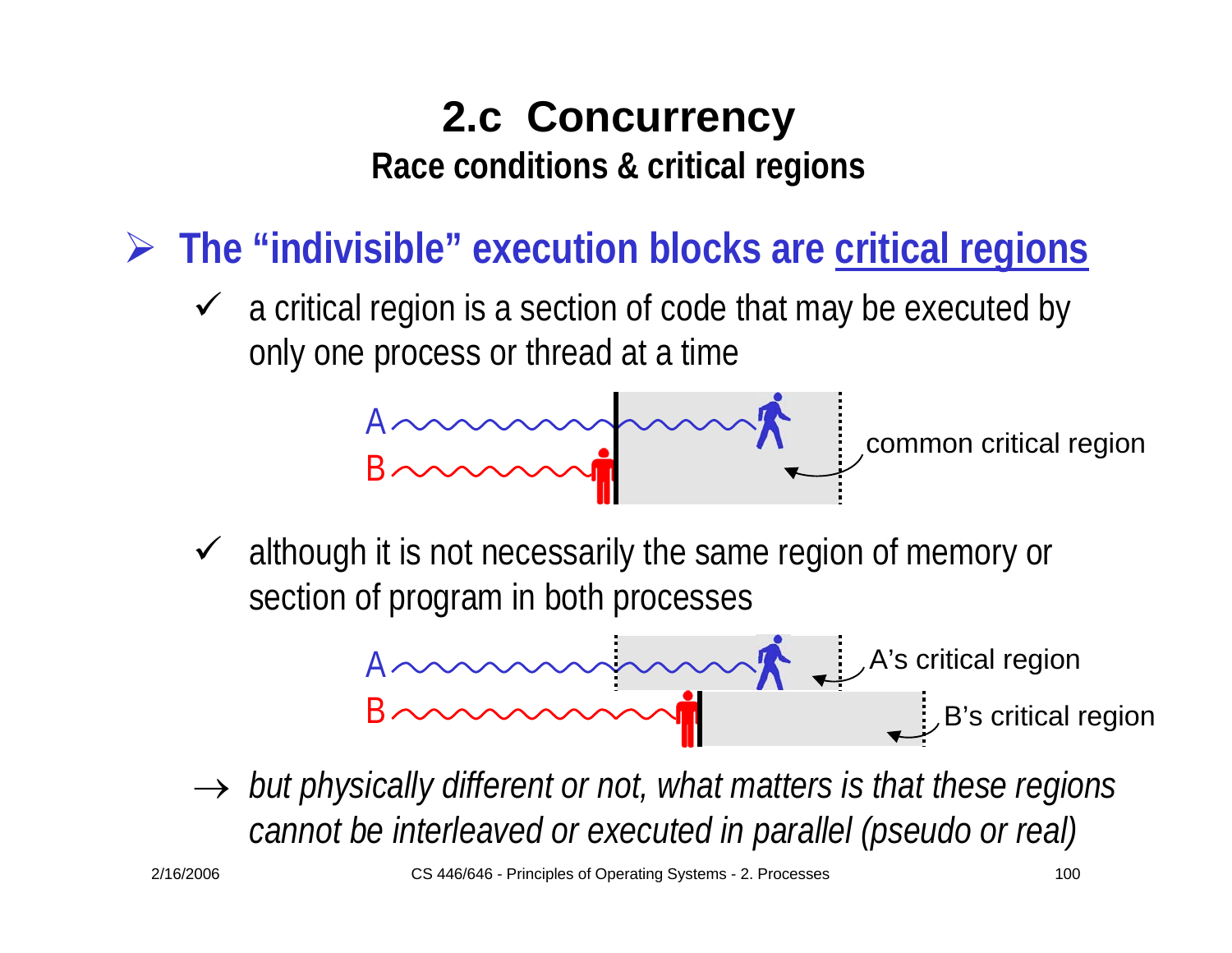**Race conditions & critical regions**

¾ **We need mutual exclusion from critical regions**

 $\checkmark$  critical regions can be protected from concurrent access by padding them with entrance and exit gates (we'll see how later): a thread must try to check in, then it must check out

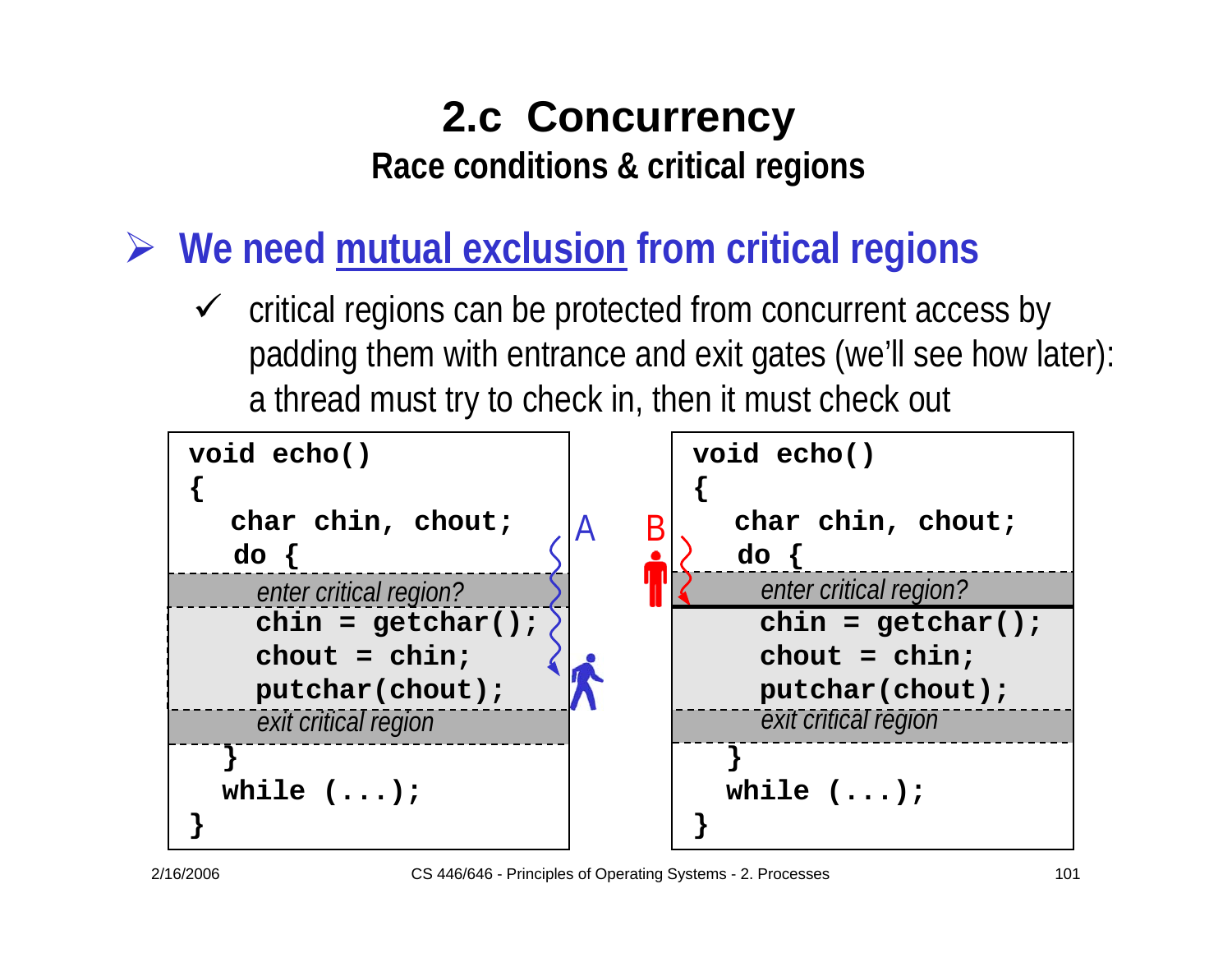**Race conditions & critical regions**

- **Chart of mutual exclusion 1. mutual exclusion inside** — $-$  only one  $\overline{\phantom{a}}$ process at a time may be allowed in a critical region
	- **2. no exclusion outside** —— a process stalled in a *non*critical region may not exclude other processes from their critical regions
		- **3. no indefinite occupation** — a critical region may be only occupied for a finite amount of time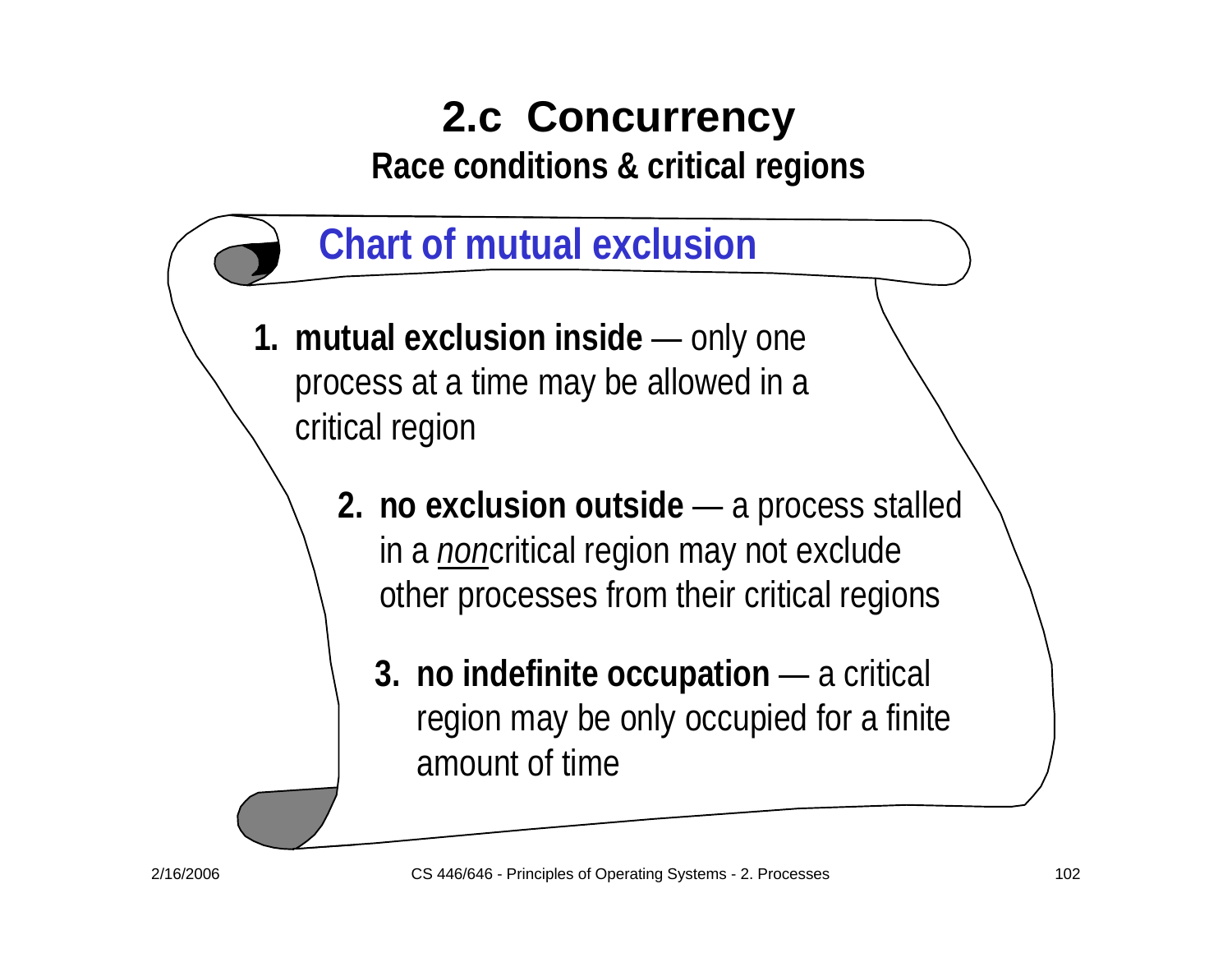**Race conditions & critical regions**



- **4. no indefinite delay when barred** <sup>a</sup> process may be only excluded for a finite amount of time (no deadlock or starvation)
	- **5. no delay when about to enter** — a critical region free of access may be entered immediately by a process
		- **6. nondeterministic scheduling** — no assumption should be made about the relative speeds of processes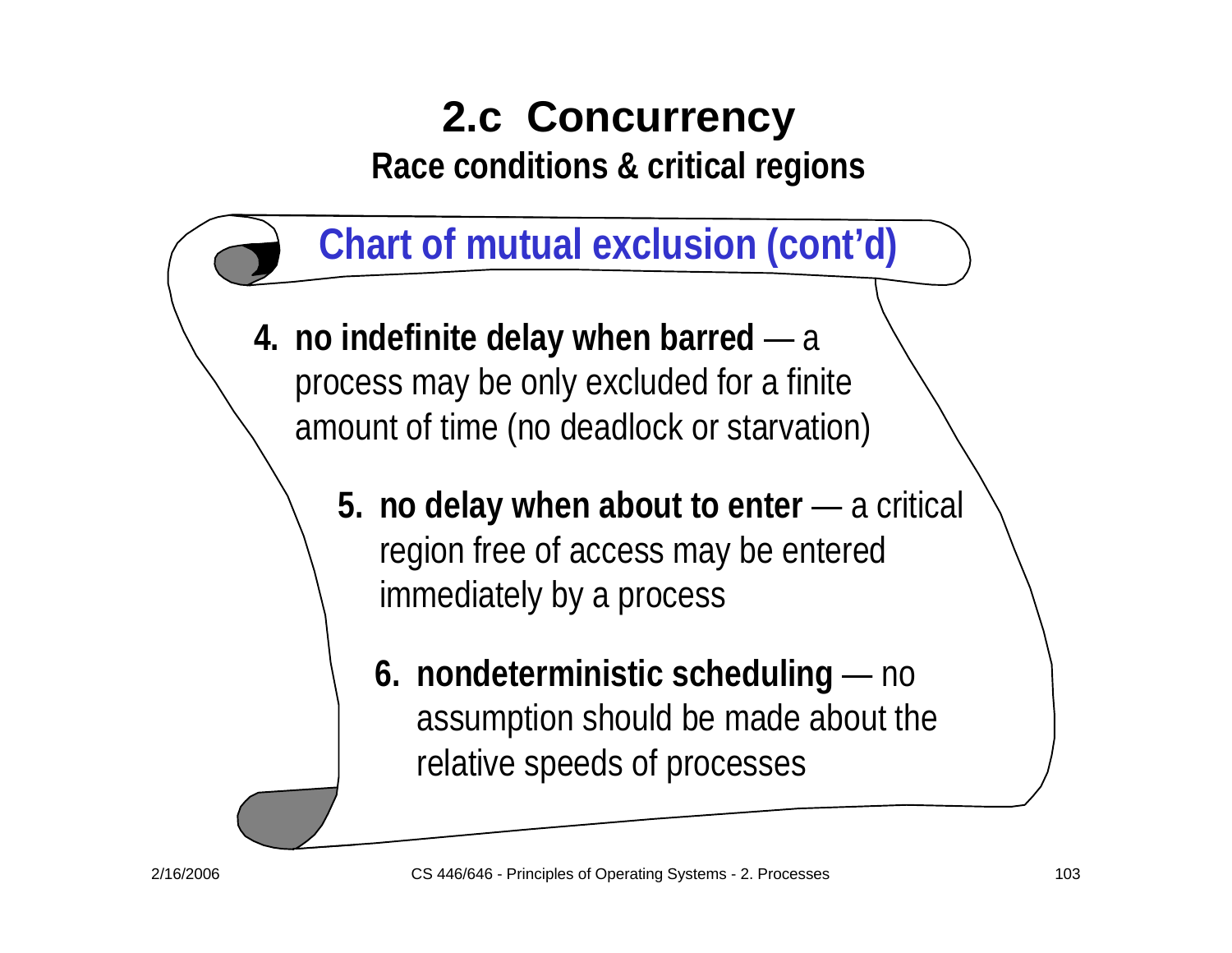¾ **Desired effect: mutual exclusion from the critical region**

- 1. thread A reaches the gate to the critical region (CR) before B
- 2. thread A enters CR first, preventing B from entering (B is waiting or is blocked)
- 3. thread A exits CR; thread B can now enter
- 4.thread B enters CR



HOW is this

HOW is this<br>achieved?? achieved??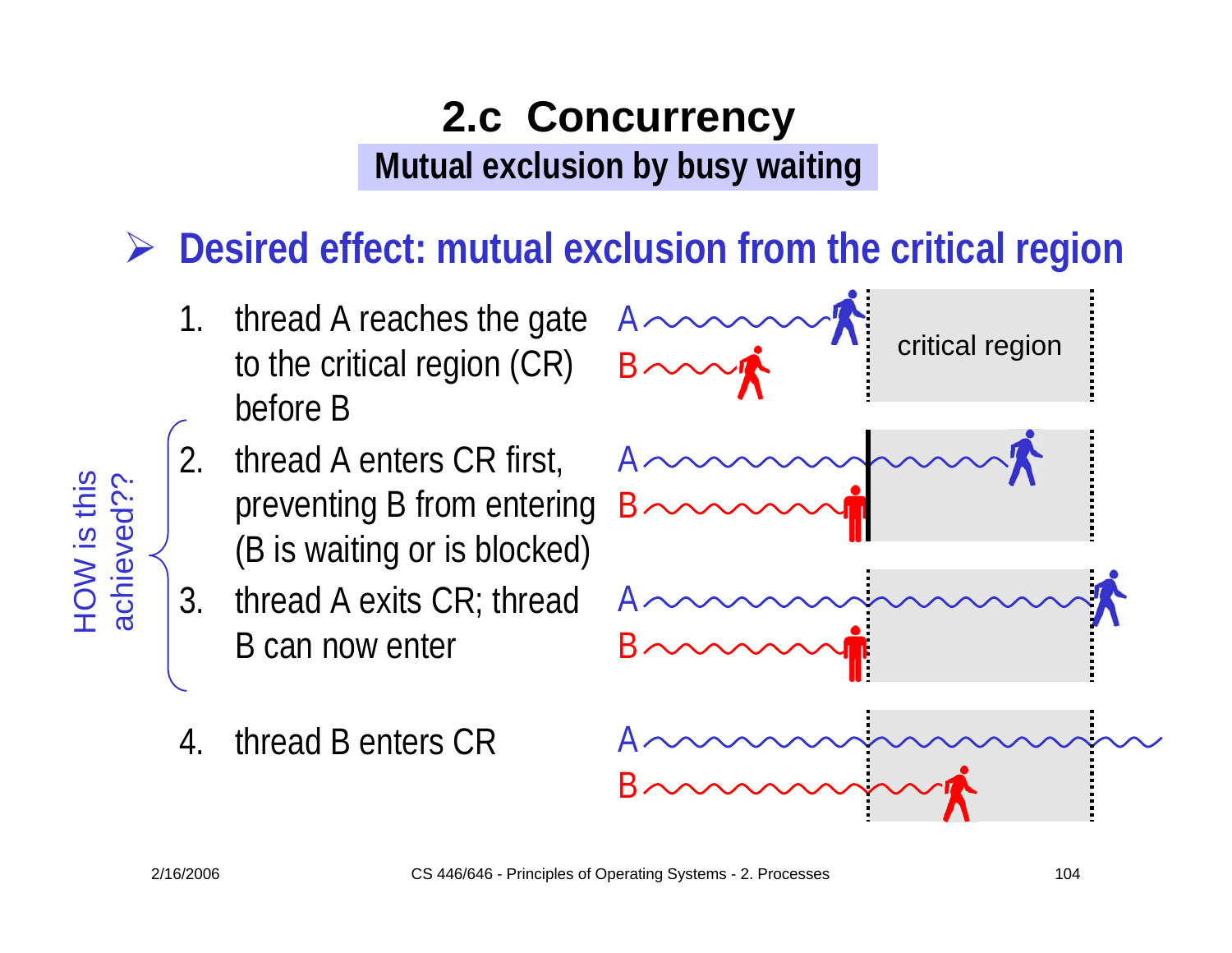## ¾ **Implementation 0 — disabling hardware interrupts**

- 1.. thread A reaches the gate  $A \cdot$ to the critical region (CR) before B
- 2. as soon as A enters CR, it disables all interrupts, thus B cannot be scheduled
- 3. as soon as A exits CR, it reenables interrupts; B can be scheduled again
- 4.thread B enters CR

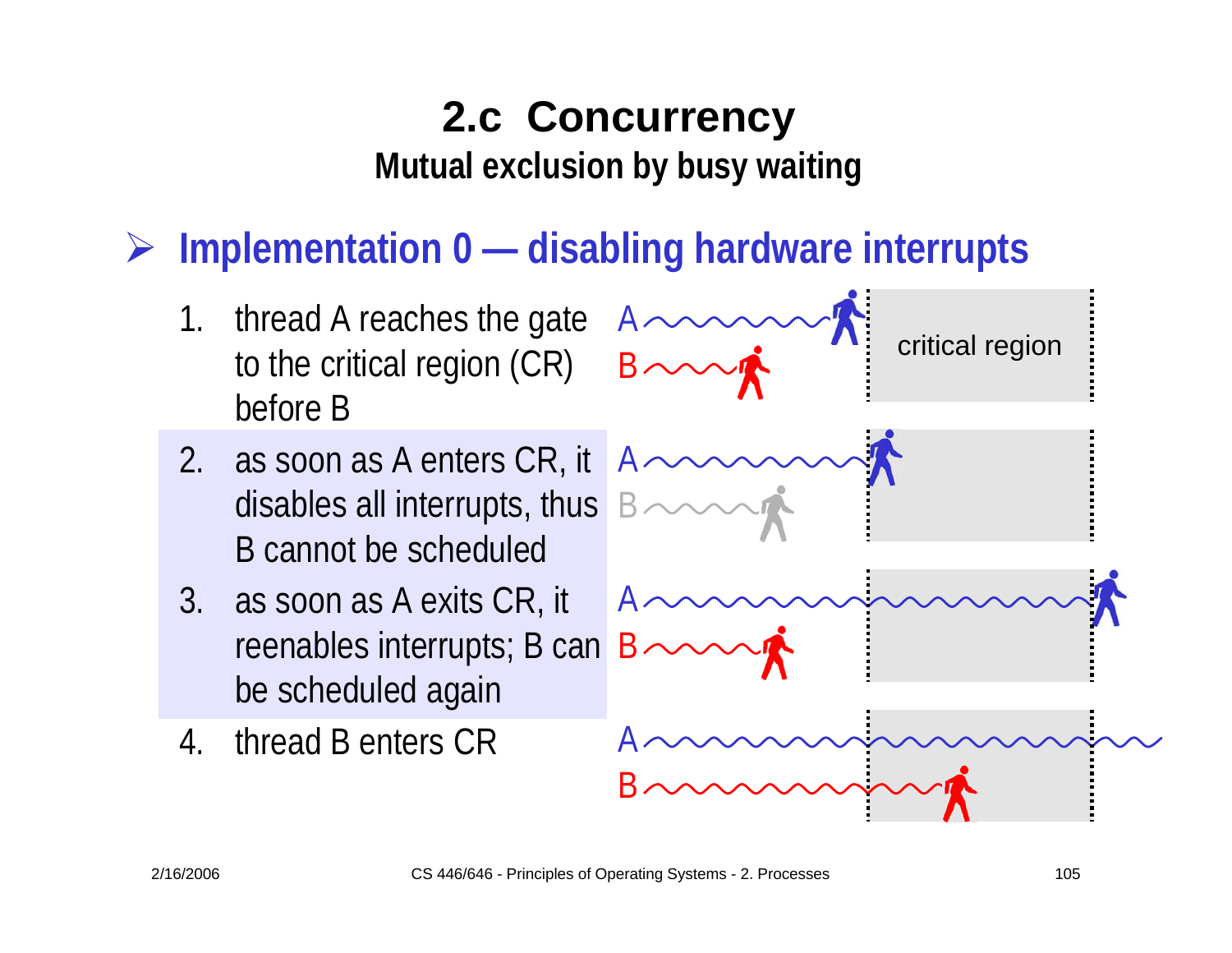**Mutual exclusion by busy waiting**

## ¾ **Implementation 0 — disabling hardware interrupts**  '

- $\checkmark$  it works, but is foolish
- $\checkmark$  what guarantees that the user process is going to ever exit the critical region?
- $\checkmark$  meawhile, the CPU cannot interleave any other task, even unrelated to this race condition
- $\checkmark$  the critical region becomes one *physically* indivisible block, not **logically**
- $\checkmark$  also, this is not working in multi-



processors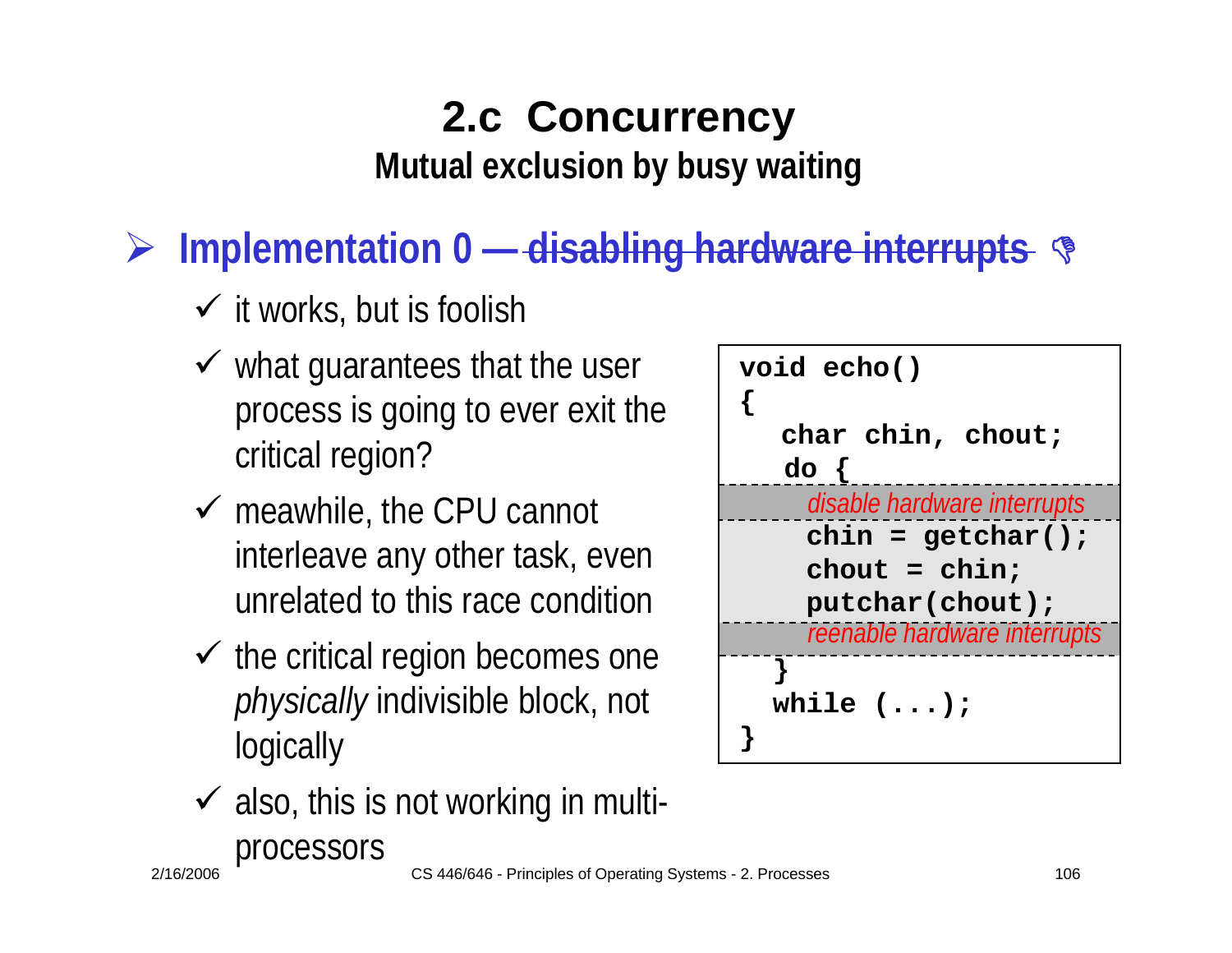#### ¾**Implementation 1 — simple lock variable**

- 1. thread A reaches CR and finds a lock at 0, which means that A can enter
- 2. thread A sets the lock to 1 and enters CR, which prevents B from entering
- 3. thread A exits CR and resets lock to 0; thread B can now enter
- 4. thread B sets the lock to 1 and enters CR

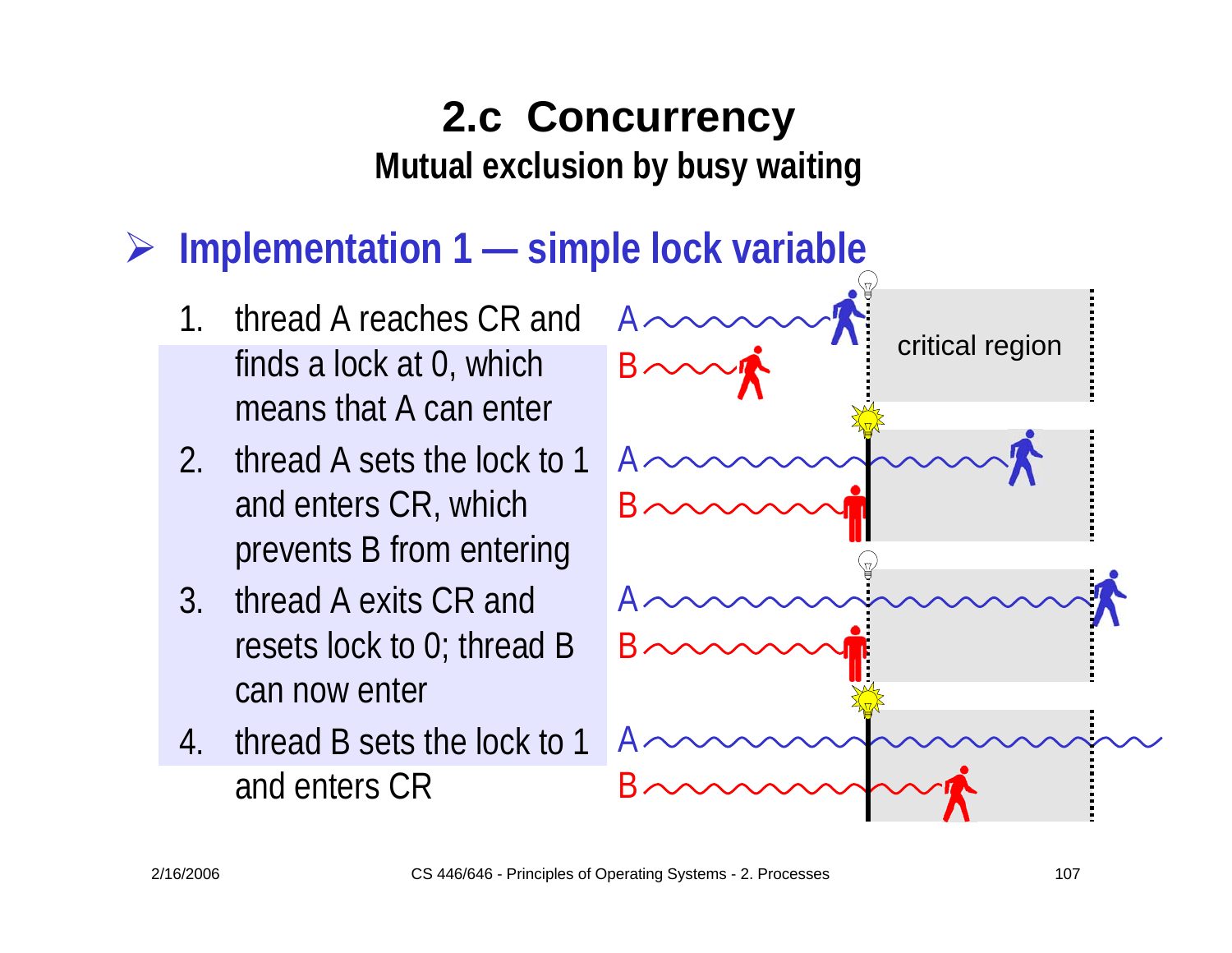¾ **Implementation 1 — simple lock variable**

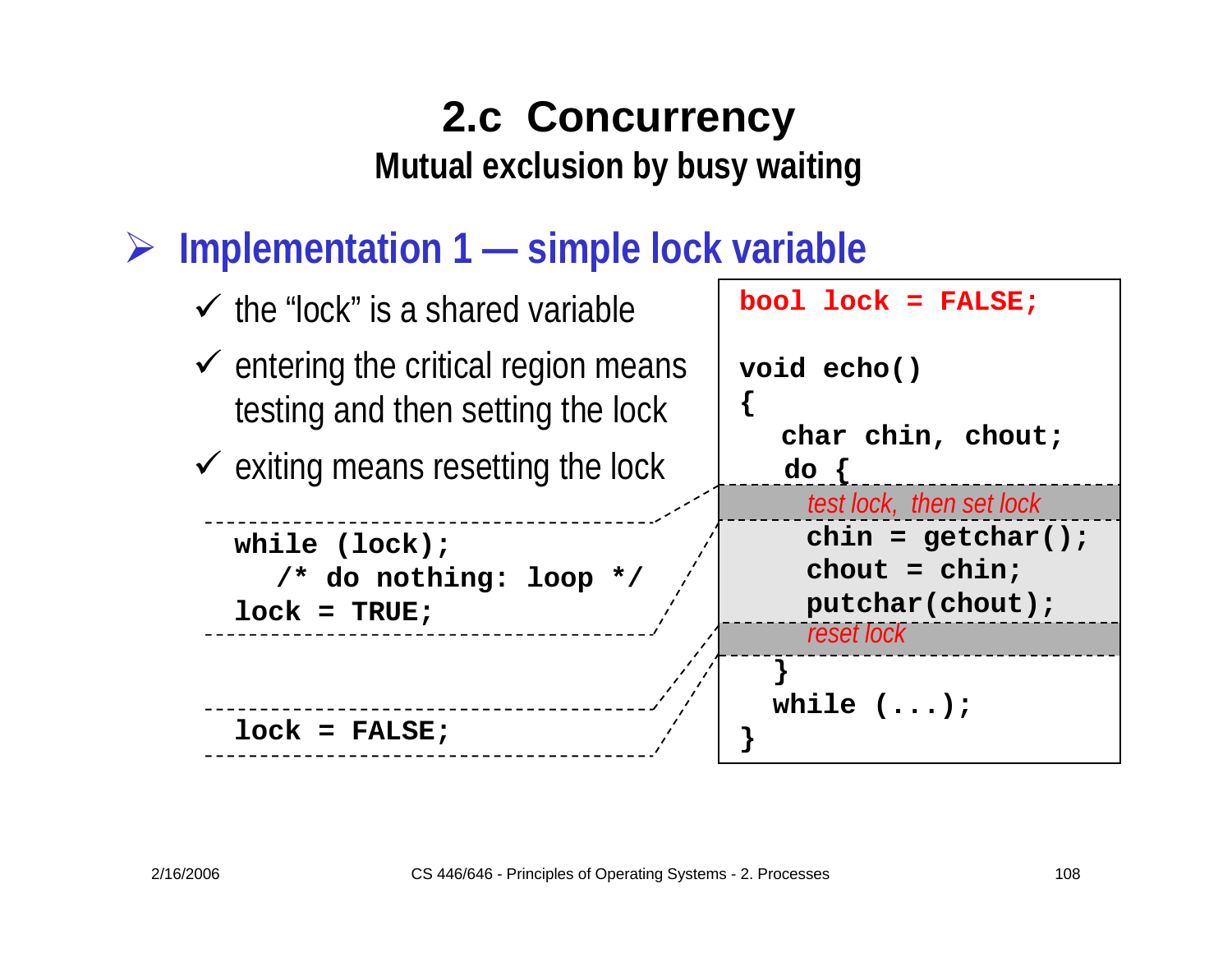#### ¾**Implementation 1 — simple lock variable**  '

- 1. thread A reaches CR and finds a lock at 0, which means that A can enter
- 1.1 but before A can set the lock to 1, B reaches CR and finds the lock is 0, too
- 1.2A sets the lock to 1 and enters CR but cannot prevent the fact that . . .
- 1.3 . . . B is going to set the lock to 1 and enter CR, too

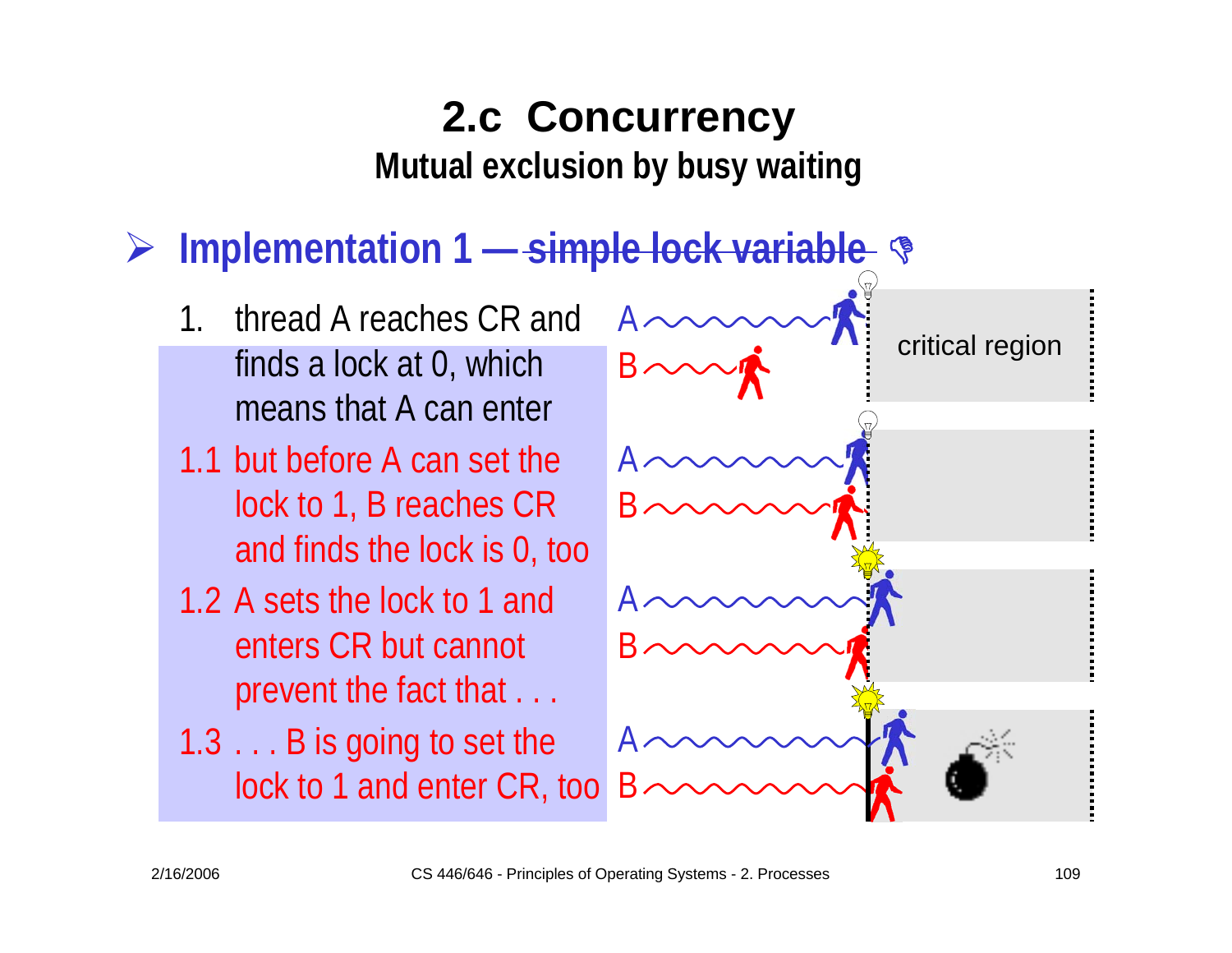#### ¾ **Implementation 1 — simple lock variable**  '

- $\checkmark$  suffers from the very flaw we want to avoid: a race condition
- $\checkmark$  the problem comes from the small gap between testing that the lock is off and setting the lock

**while (lock); lock = TRUE;**

- $\checkmark$  it may happen that the other thread gets scheduled exactly inbetween these two actions (falls in the gap)
- $\checkmark$  so they both find the lock off and then they both set it and enter

| $bool$ $lock$ = $FALSE;$     |
|------------------------------|
| void echo()                  |
| char chin, chout;<br>$do \{$ |
| test lock, then set lock     |
| $chin = getchar()$ ;         |
| $chout = chin;$              |
| putchar(chout);              |
| reset lock                   |
|                              |
| while $(\ldots)$ ;           |
|                              |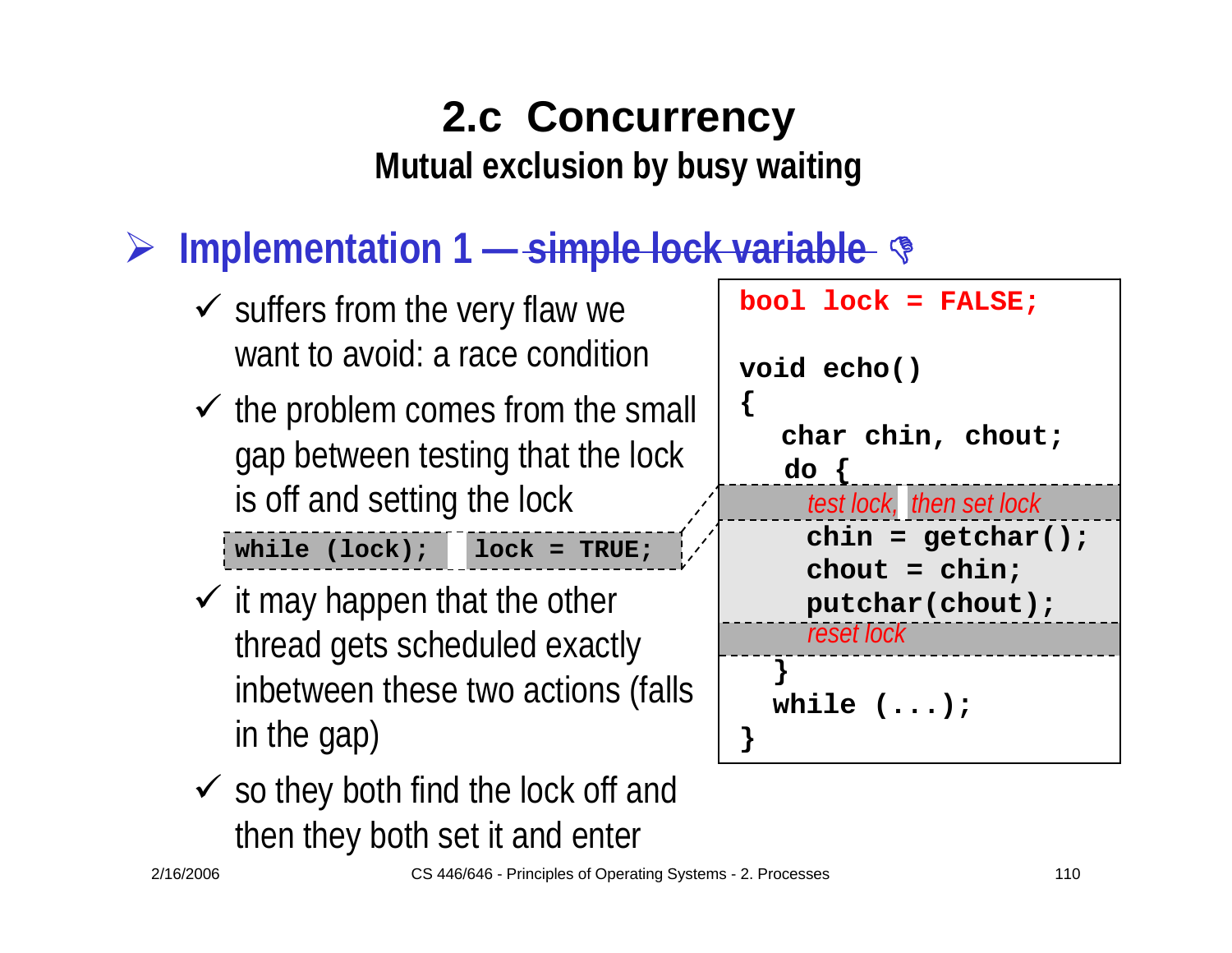**Mutual exclusion by busy waiting**

¾**Implementation 2 — "indivisible" lock variable**  &

- 1. thread A reaches CR and finds the lock at 0 *and* sets it in one shot, then enters
- 1.1' even if B comes right behind A, it will find that the lock is already at 1
- 2. thread A exits CR, then resets lock to 0

just before entering CR



2/21/2006 CS 446/646 - Principles of Operating Systems - 2. Processes 111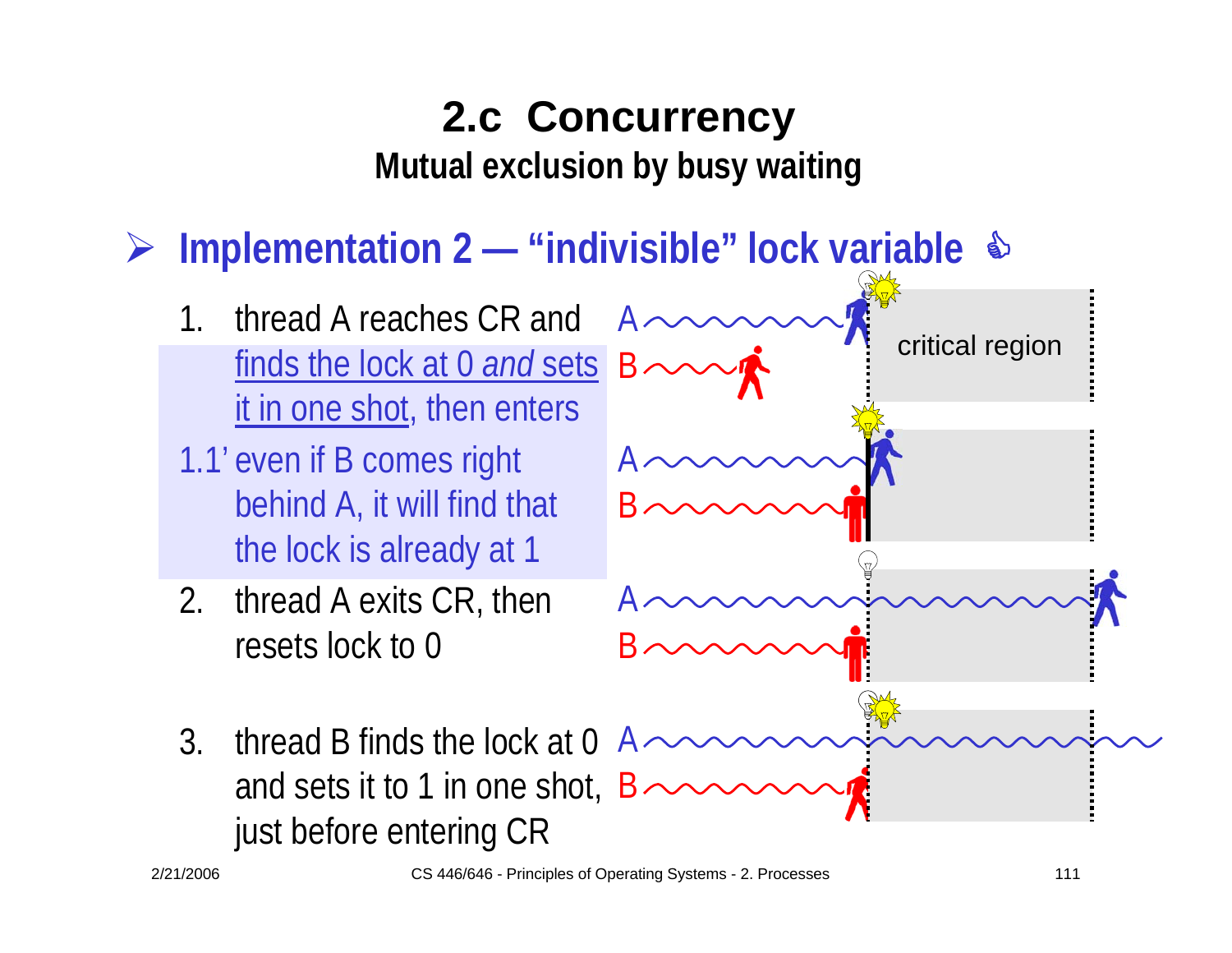#### ¾ **Implementation 2 — "indivisible" lock variable** &



Tanenbaum, A. S. (2001) *Modern Operating Systems (2nd Edition).*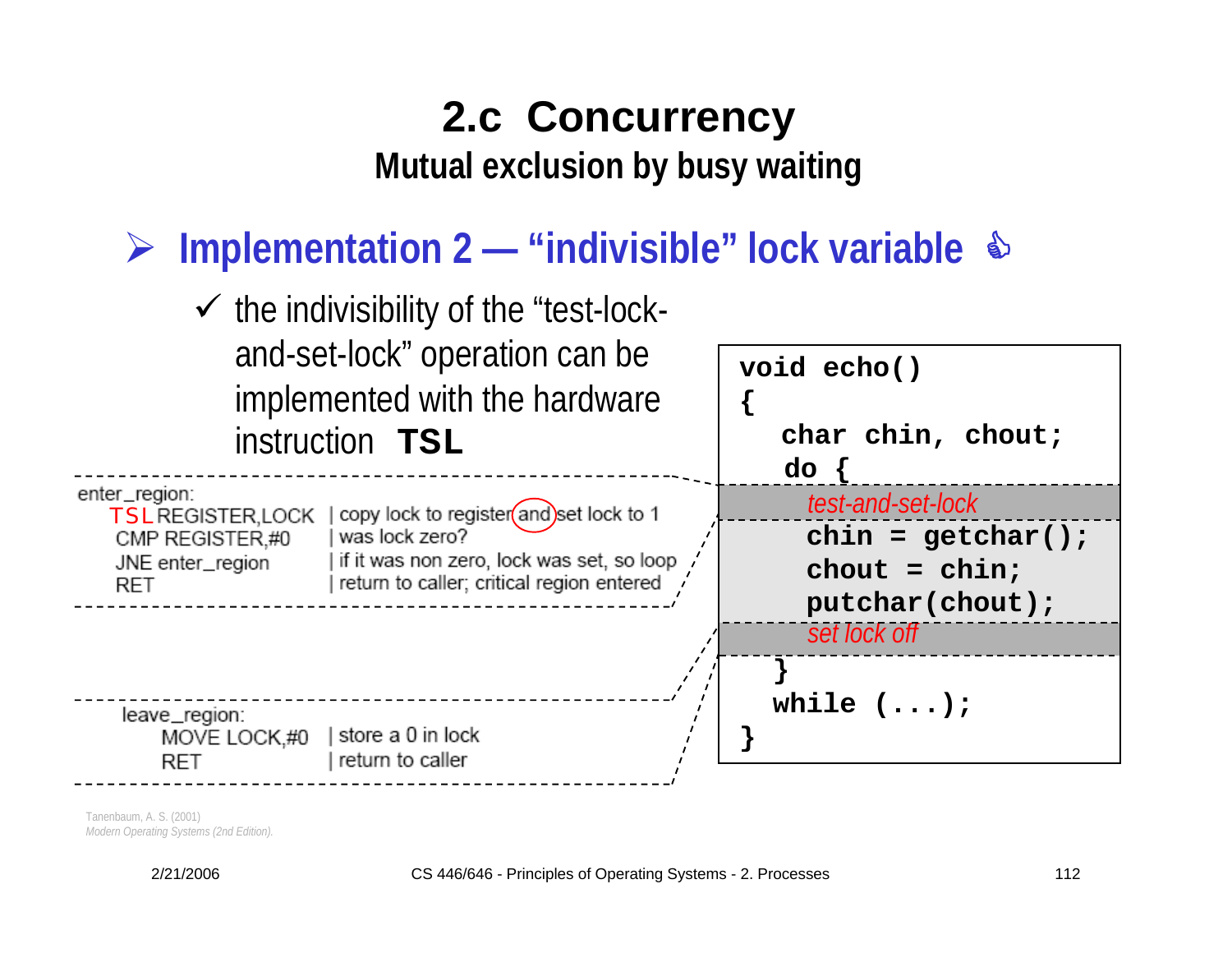#### ¾**Implementation 2 — "indivisible" lock**  ⇔ **one key**  &

- 1. thread A reaches CR and finds a key *and* takes it
- 1.1' even if B comes right behind A, it will not find a key
- 2.. thread A exits CR and puts  $A \cdot$ the key back in place
- 3. thread B finds the key and takes it, just before entering CR

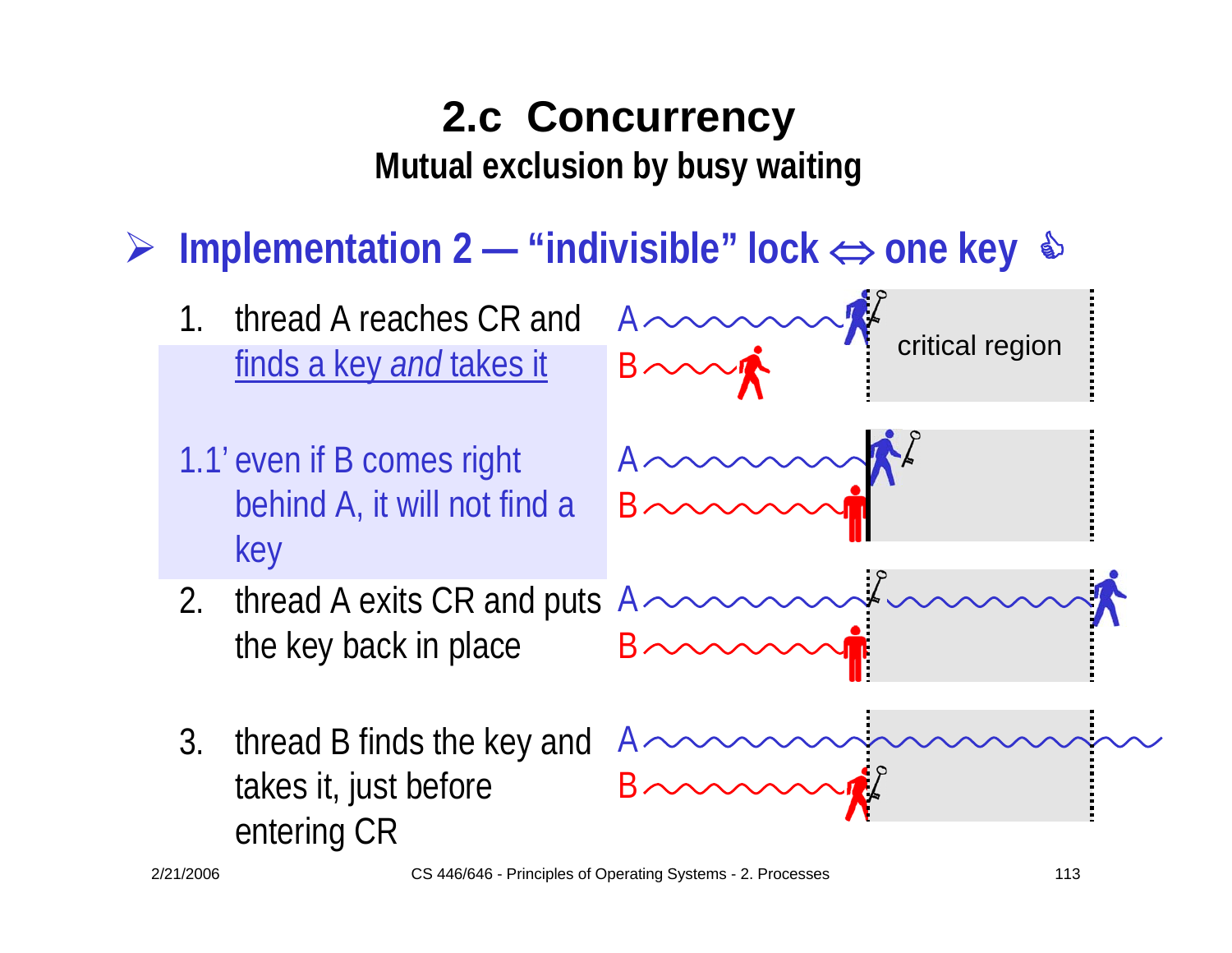**Mutual exclusion by busy waiting**

## ¾ **Implementation 2 — "indivisible" lock**  ⇔ **one key**  &

- $\checkmark$  "holding" a unique object, like a key, is an equivalent metaphor for "test-and-set"
- $\checkmark$  this is similar to the "speaker's baton" in some assemblies: only one person can hold it at a time
- $\checkmark$  holding is an indivisible action: you see it and grab it in one shot
- $\checkmark$  after you are done, you release the object, so another process can hold on to it

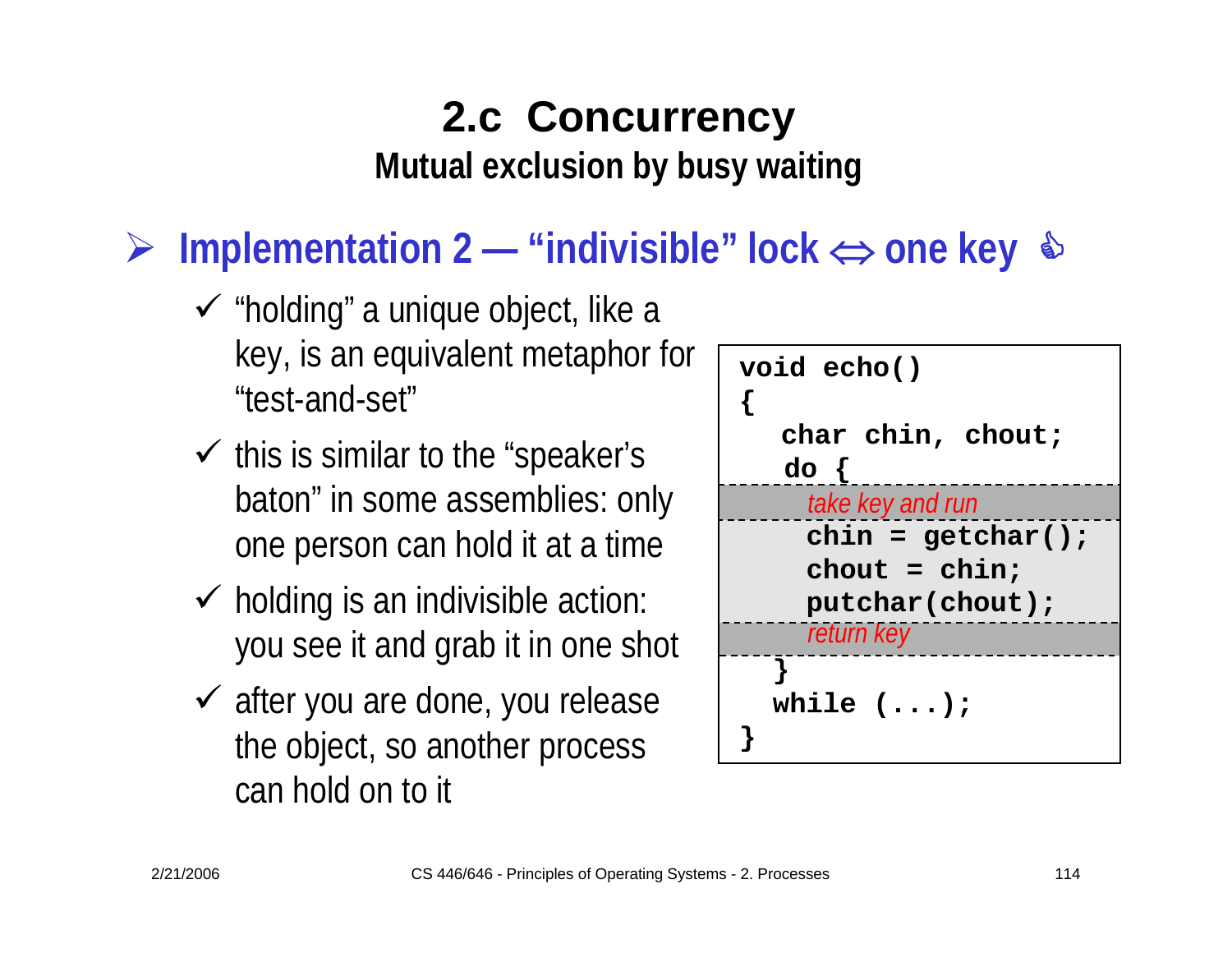¾ **Implementation 3 — no-TSL toggle for two threads**

- 1.. thread A reaches CR, finds  $A \cdot$ a lock at 0, and enters without changing the lock  $\mathsf B$  .
- 2. however, the lock has an opposite meaning for B: "off" means do not enter
- 3. only when A exits CR does it change the lock to 1; thread B can now enter
- 4. thread B sets the lock to 1 and enters CR: it will reset it to 0 for A after exiting

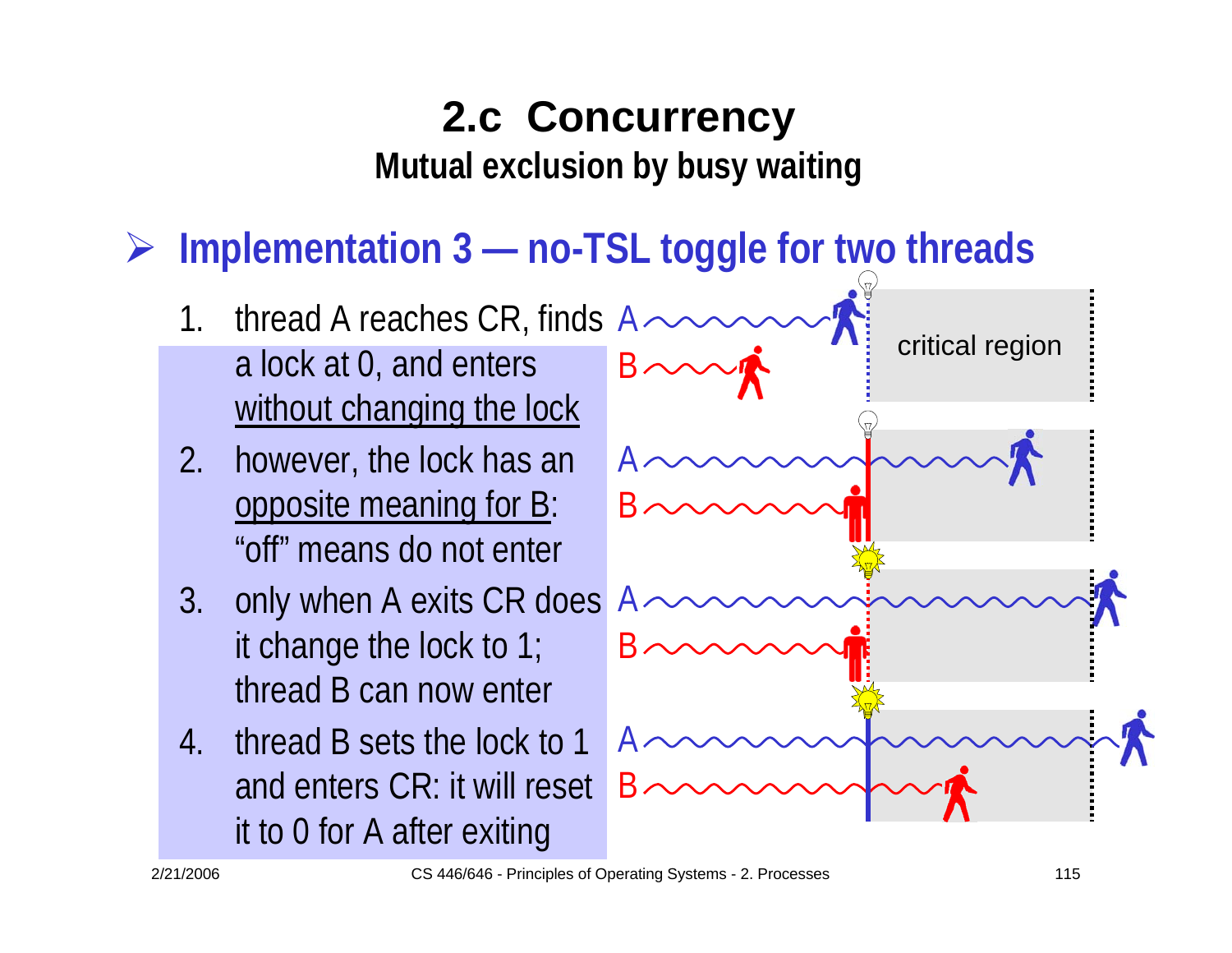#### ¾ **Implementation 3 — no-TSL toggle for two threads**

- $\checkmark$  the "toggle lock" is a shared variable used for strict alternation
- $\checkmark$  here, entering the critical region means only testing the toggle: it must be at 0 for A, and 1 for B
- $\checkmark$  exiting means switching the toggle: A sets it to 1, and B to 0

B's code

**while (!toggle); /\* loop \*/**



**toggle = TRUE; toggle = FALSE;**

A's code

**while (toggle);**

**/\* loop \*/**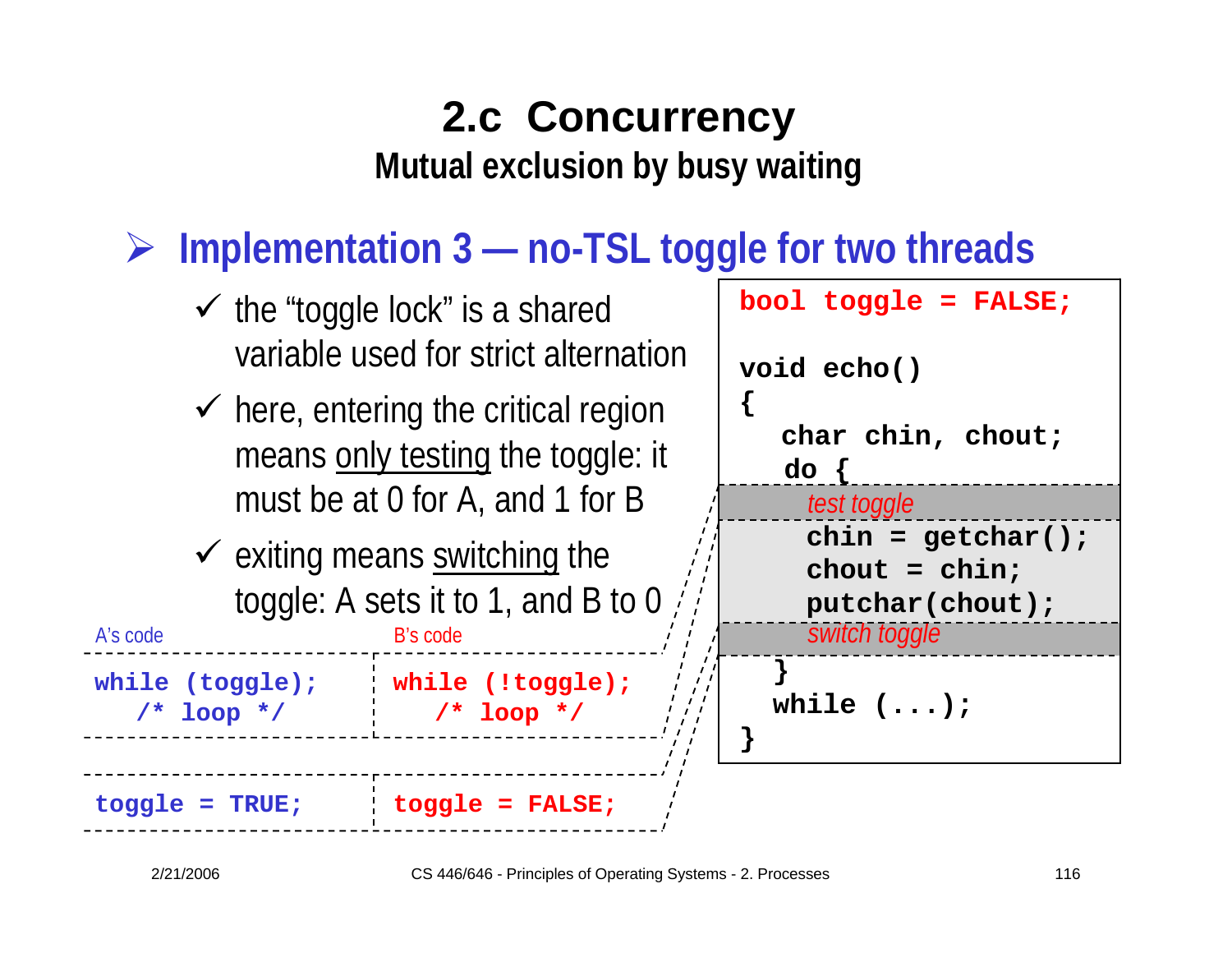**Mutual exclusion by busy waiting**

## ¾ **Implementation 3 — no-TSL toggle for two threads**  '

- 5. thread B exits CR and switches the lock back to 0 to allow A to enter next
- 5.1 but scheduling happens to make B faster than A and come back to the gate first
- 5.2 as long as A is still busy or interrupted in its noncritical region, B is barred access to its CR
- → *this violates item 2. of the chart of mutual exclusion*



<sup>→</sup>*this implementation avoids TSL by splitting test & set and putting them in enter & exit; nice try... but flawed!*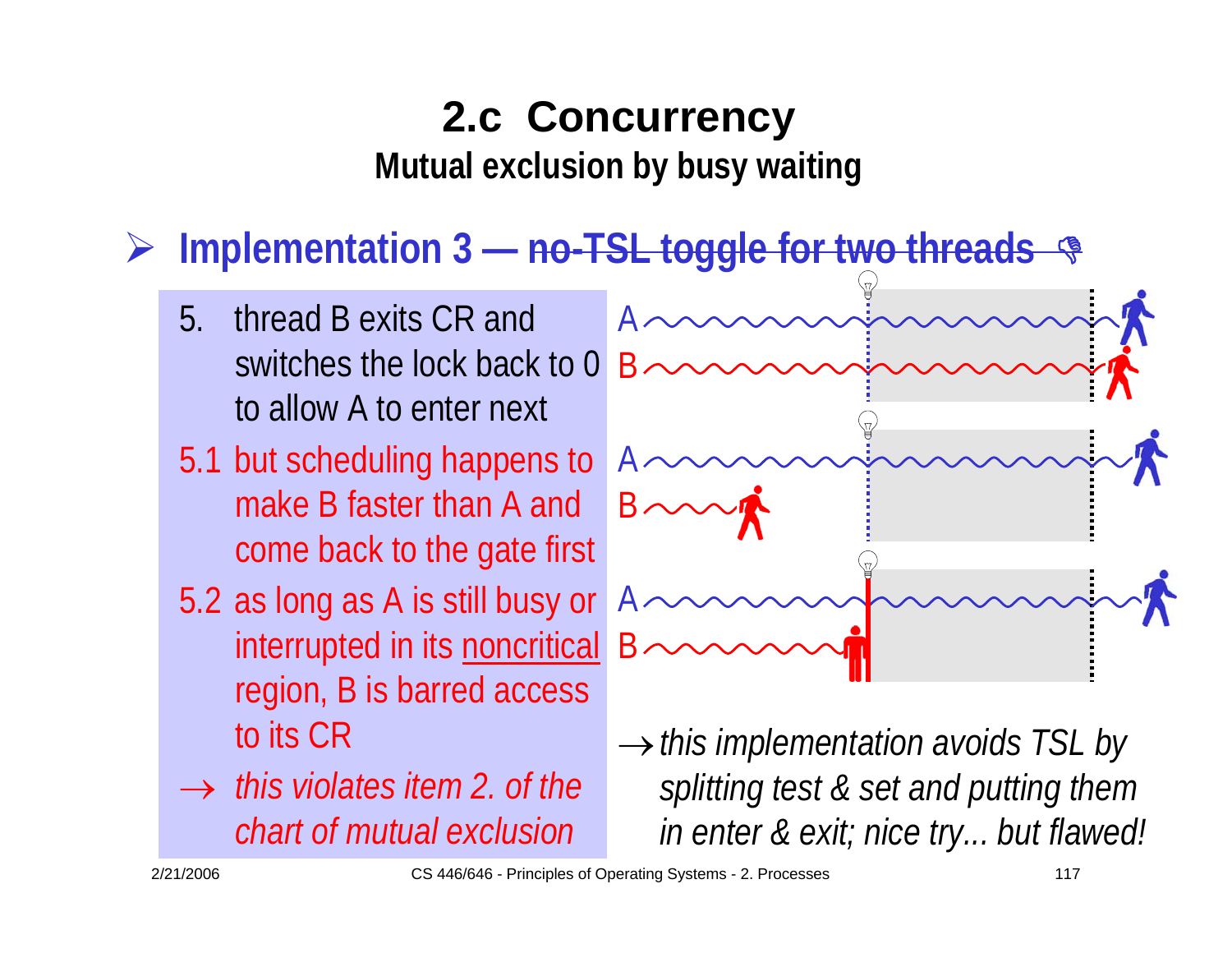#### ¾ **Implementation 4 — Peterson's no-TSL, no-alternation**

- 1. A and B each have their own lock; an extra toggle is also masking either lock
- 2. A arrives first, sets its lock, pushes the mask to the other lock and may enter
- 3. then, B also sets its lock & pushes the mask, but must wait until A's lock is reset
- 4. A exits the CR and resets its lock; B may now enter

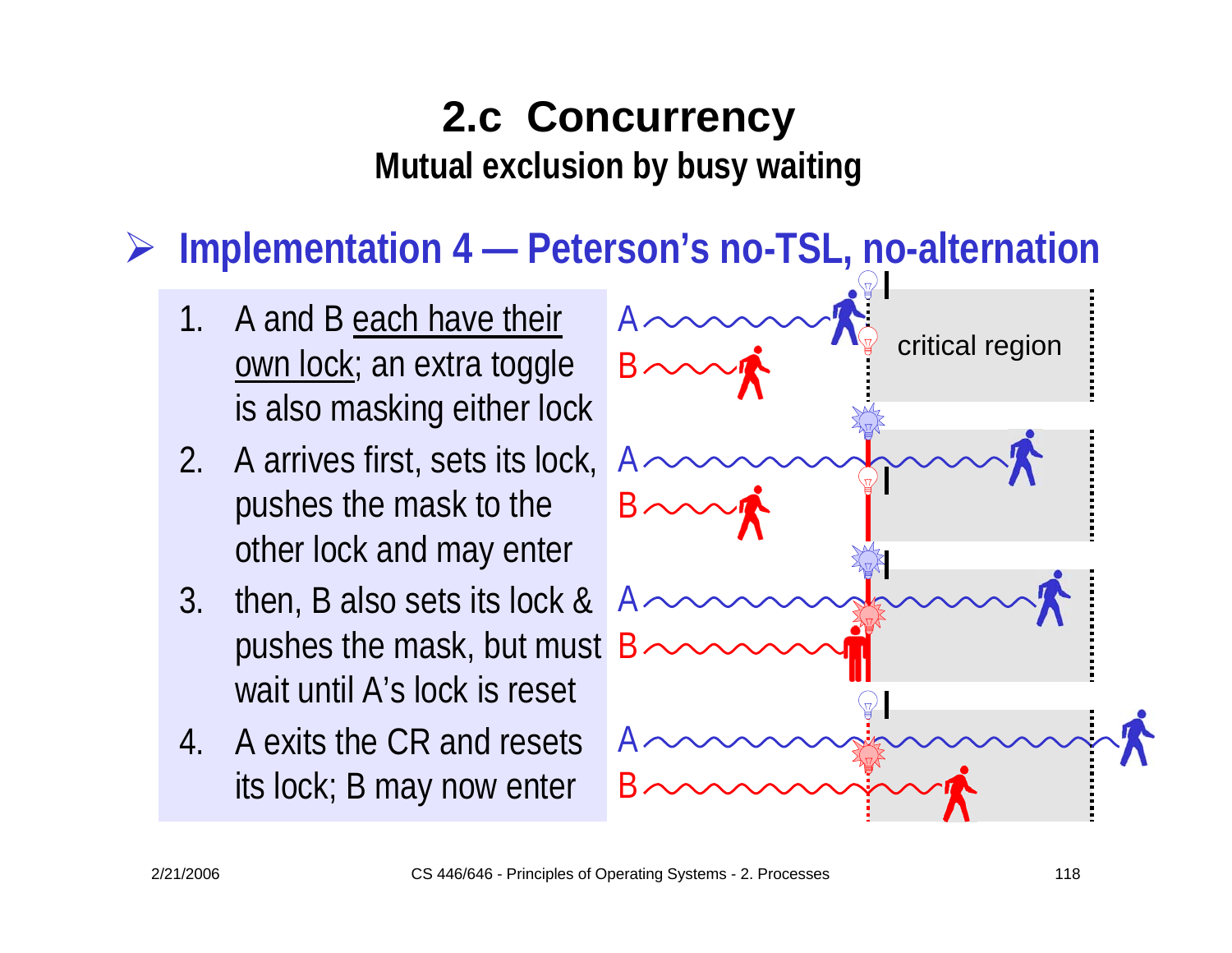#### ¾ **Implementation 4 — Peterson's no-TSL, no-alternation**

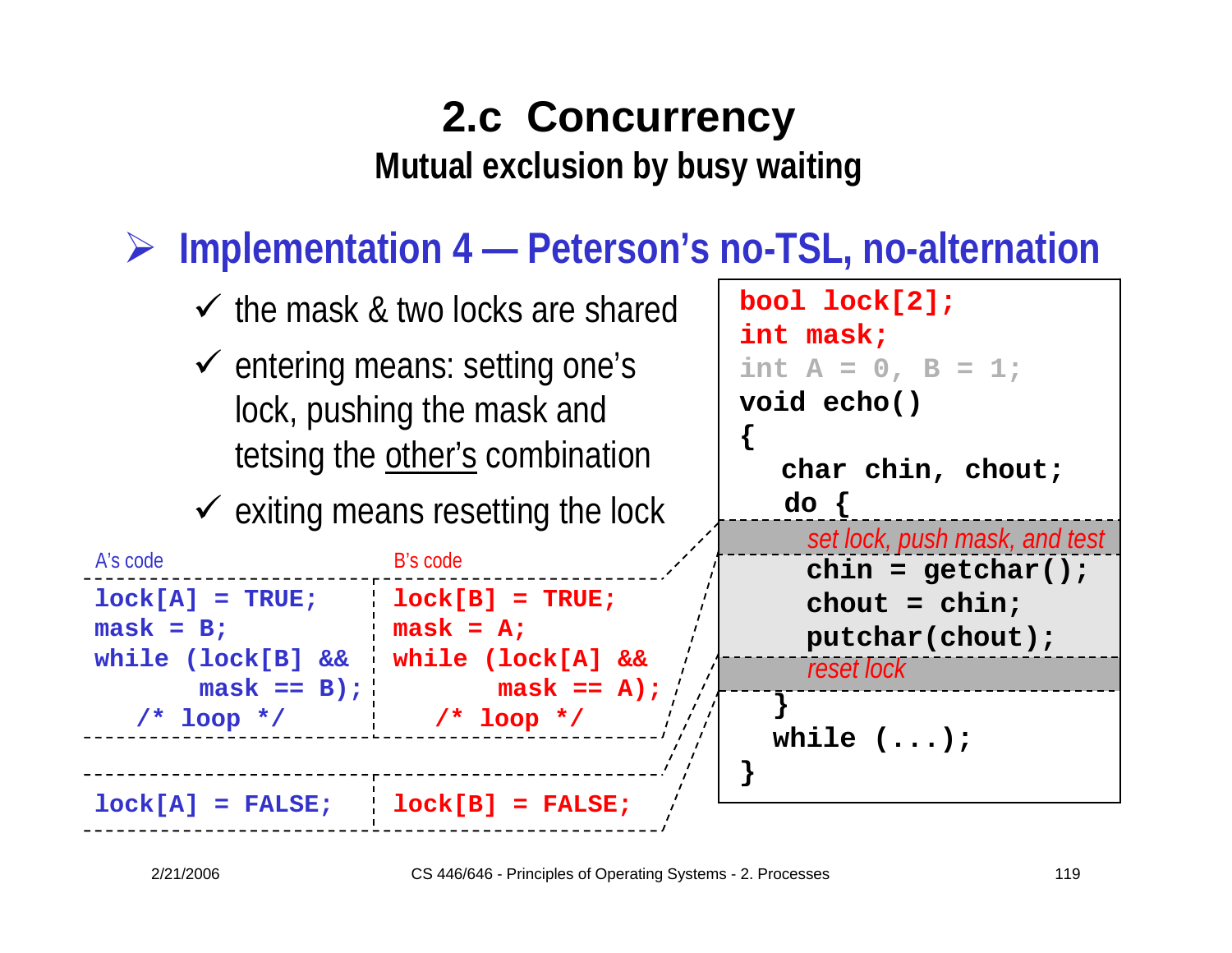#### ¾ **Implementation 4 — Peterson's no-TSL, no-alternation**&

- 1. A and B each have their own lock; an extra toggle is also masking either lock
- 2.1 A is interrupted between setting the lock & pushing the mask; B sets its lock
- 2.2 now, both A and B race to push the mask: whoever does it last will allow the other one inside CR
- → *mutual exclusion holds!! (no bad race condition)*

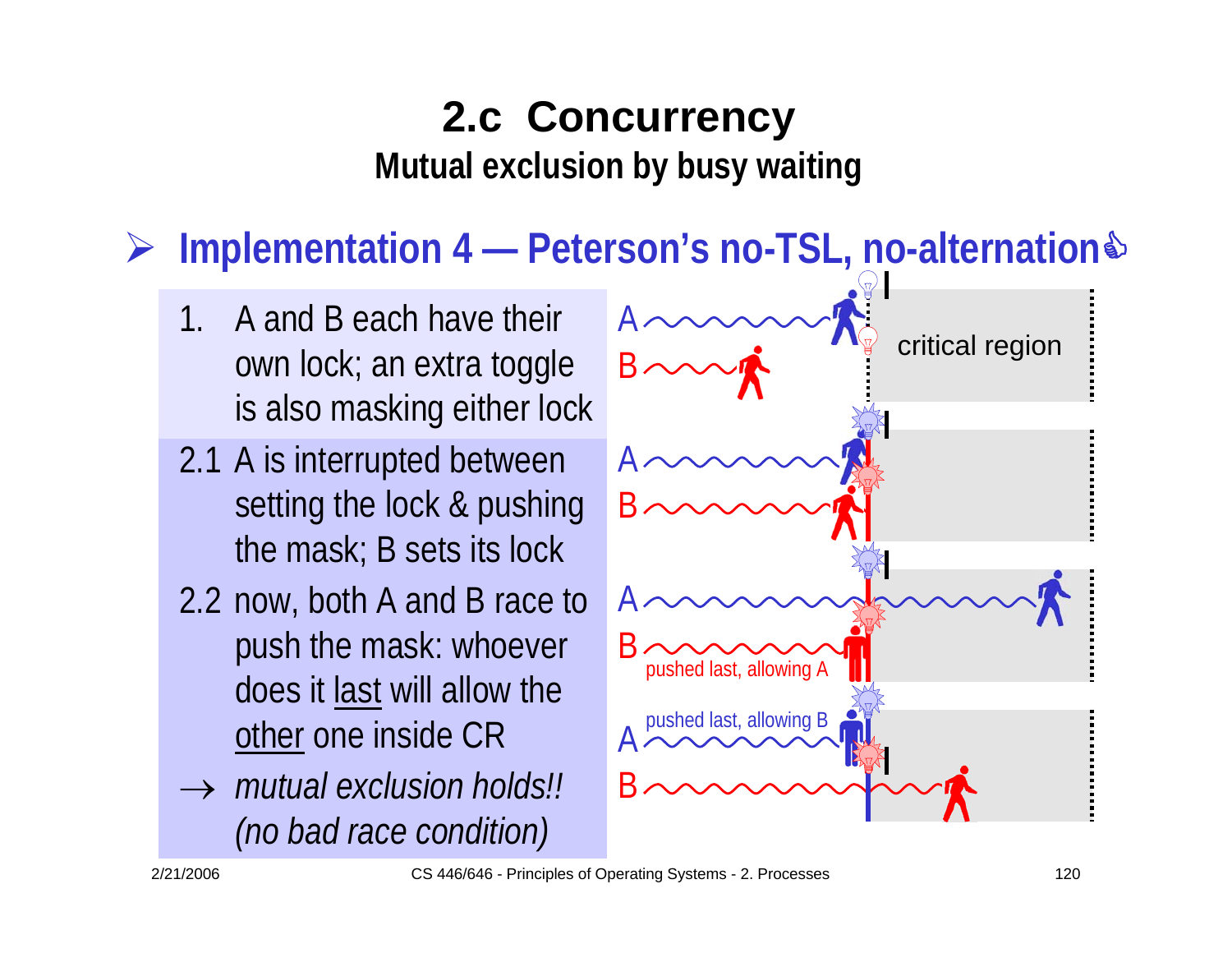**Mutual exclusion by busy waiting**

¾ **Summary of these implementations of mutual exclusion**

- $\checkmark$  **Impl. 0 — disabling hardware interrupts**
	- **G** NO: race condition avoided, but can crash the system!
- $\checkmark$  **Impl. 1 — simple lock variable (unprotected)**
	- **IS NO: still suffers from race condition**
- $\checkmark$  **Impl. 2 — indivisible lock variable (TSL)**
	- **& YES: works, but requires hardware**

*this will be thebasis for "mutexes"*

- $\checkmark$  **Impl. 3 — no-TSL toggle for two threads**
	- **G** NO: race condition avoided inside, but lockup outside
- $\checkmark$  **Impl. 4 — Peterson's no-TSL, no-alternation**
	- $\mathbb{S}$ YES: works in software, but processing overhead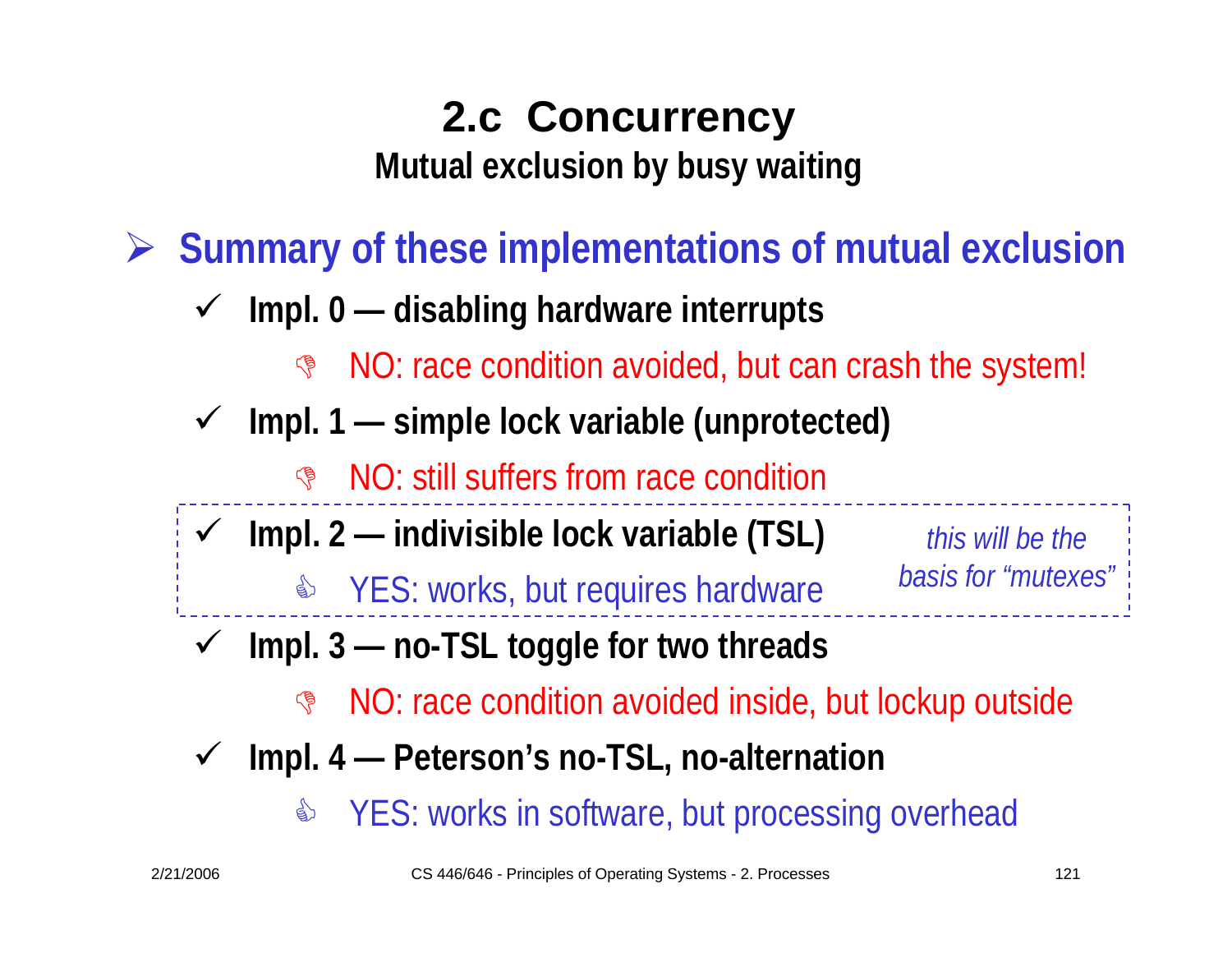¾ **Problem? Problem: all implementations (1-4) rely on busy waiting**

- $\checkmark$  "busy waiting" means that the process/thread continuously executes a tight loop until some condition changes
- $\checkmark$  busy waiting is bad:
	- waste of CPU time t — the busy process is not doing anything useful, yet remains "Ready" instead of "Blocked"
	- **paradox of inversed priority** by looping indefinitely, a higher-priority process B may starve a lower-priority process A, thus preventing A from exiting CR and . . . liberating B! (B is working against its own interest)

 $\;\rightarrow\;$  *we need for the waiting process to <u>block</u>, not keep idling .*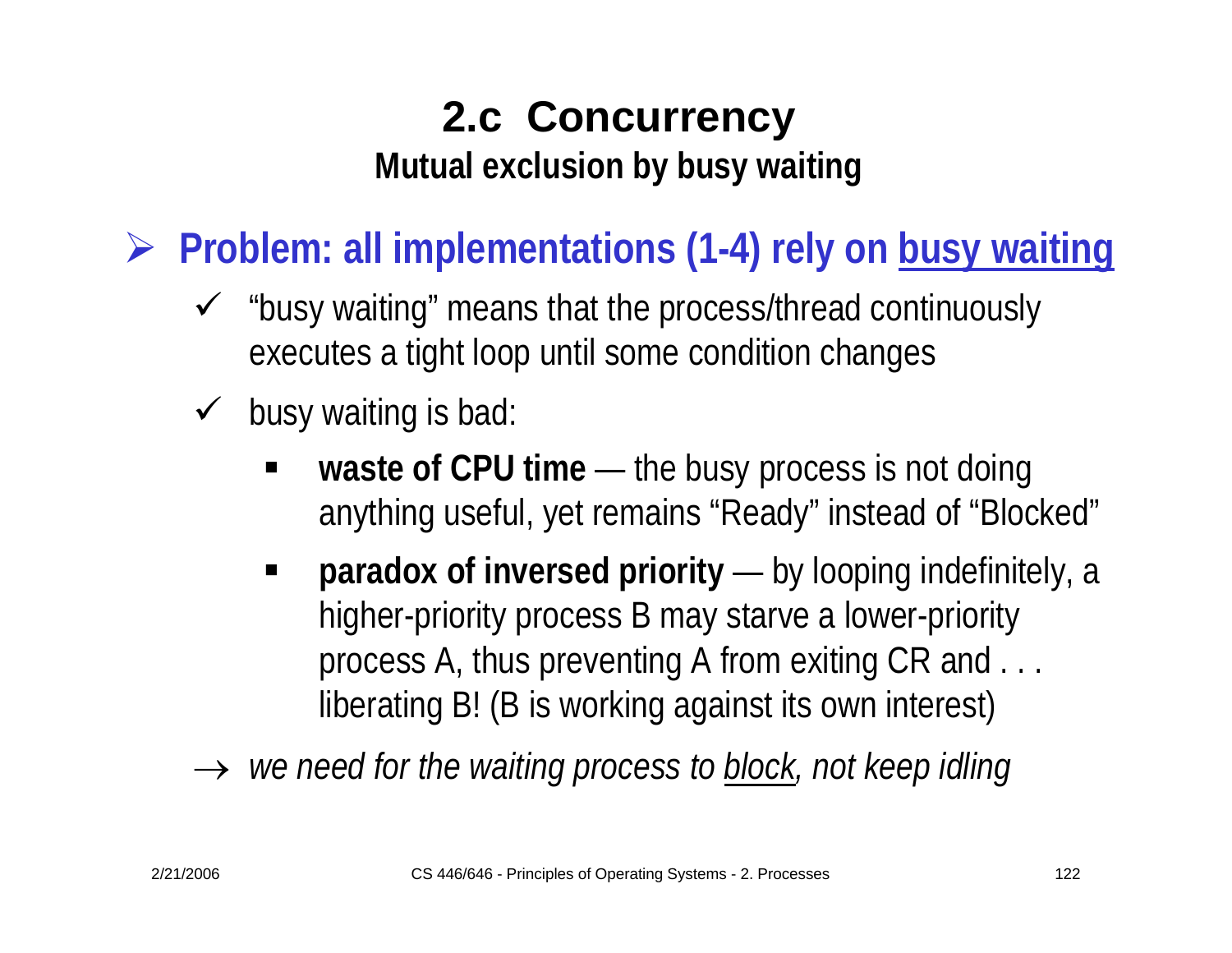**Mutual exclusion & synchronization — mutexes**

¾ **Implementation 2' — indivisible blocking lock = mutex**



Tanenbaum, A. S. (2001) *Modern Operating Systems (2nd Edition).* 

2/21/2006 CS 446/646 - Principles of Operating Systems - 2. Processes 123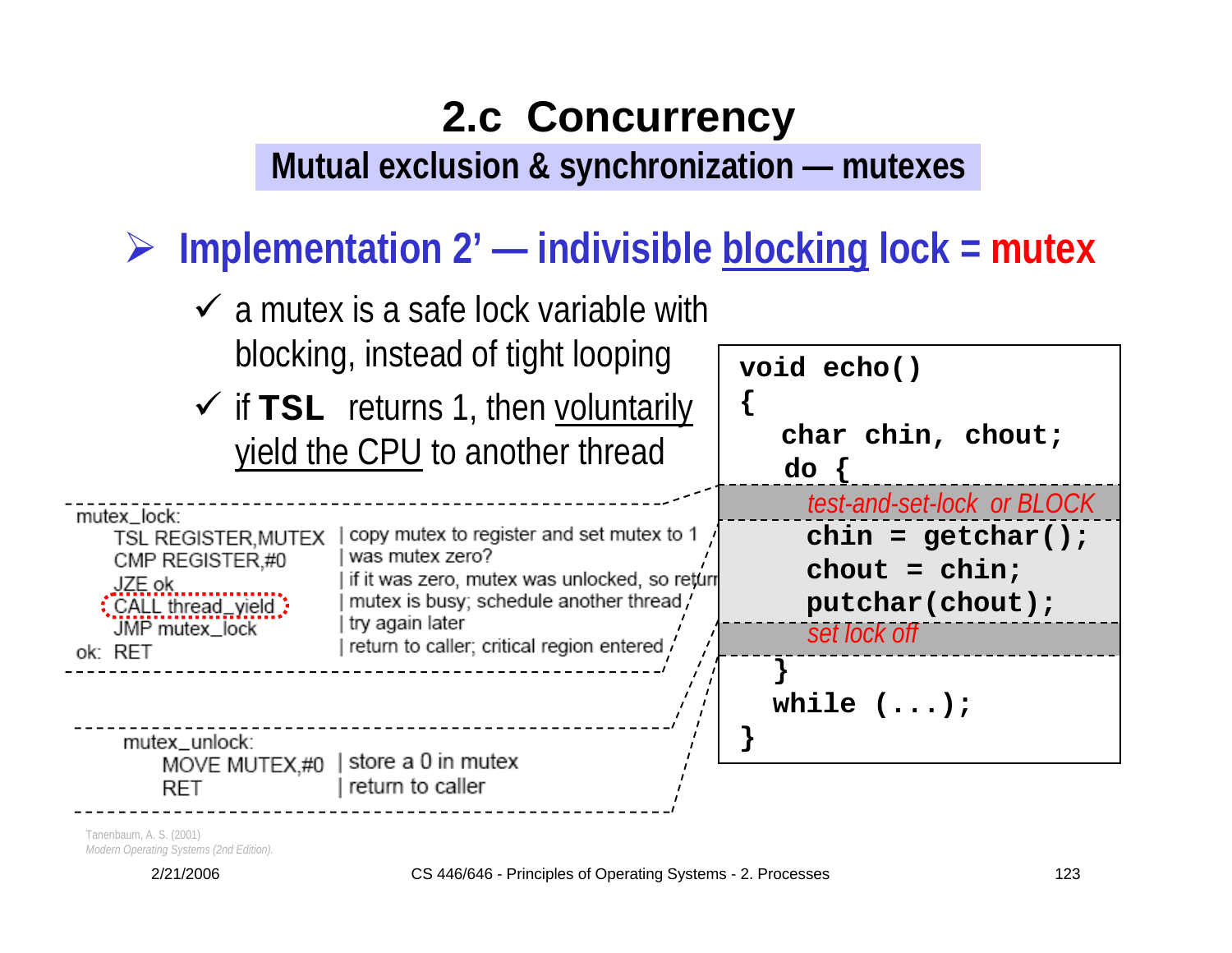**Mutual exclusion & synchronization — mutexes**

¾ **Difference between busy waiting and blocked**

- $\checkmark$  in busy waiting, the PC is always looping (increment & jump back)
- $\checkmark$  it can be preemptively interrupted but will loop again tightly whenever rescheduled → *tight polling*
- $\checkmark$  when blocked, the process's PC stalls after executing a "yield" call
- $\checkmark$  either the process is only timed out, thus it is "Ready" to loopand-yield again → *sparse polling*
- $\checkmark$  or it is truly "Blocked" and put in event queue → *condition waiting*



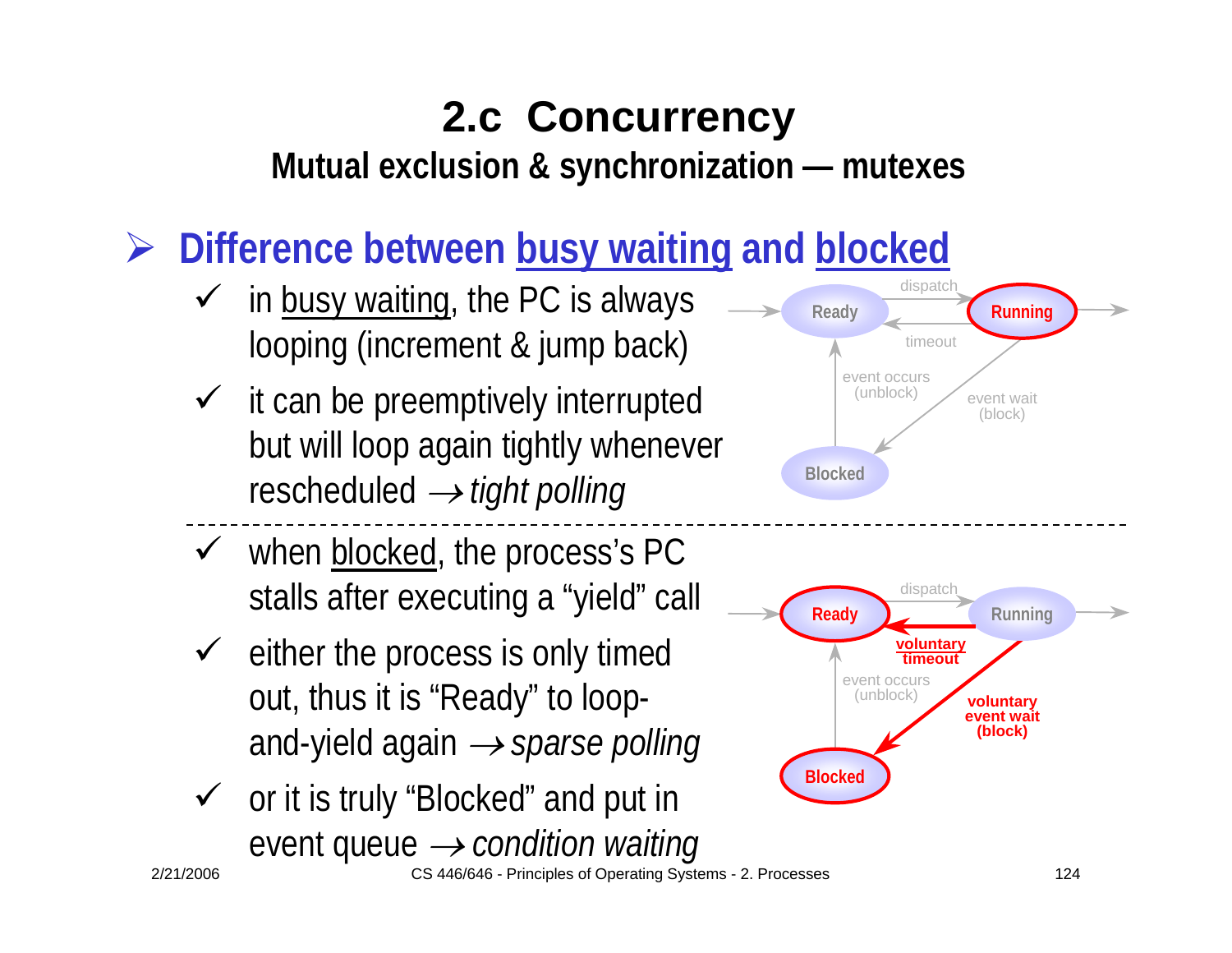**Mutual exclusion & synchronization — mutexes**

¾ **Illustration of mutex use: shared word counter**

- $\checkmark$  we want to count the total number of words in 2 files
- $\checkmark$  we use 1 global counter variable and 2 threads: each thread reads from a different file and increments the shared counter



**A common counter for two threads**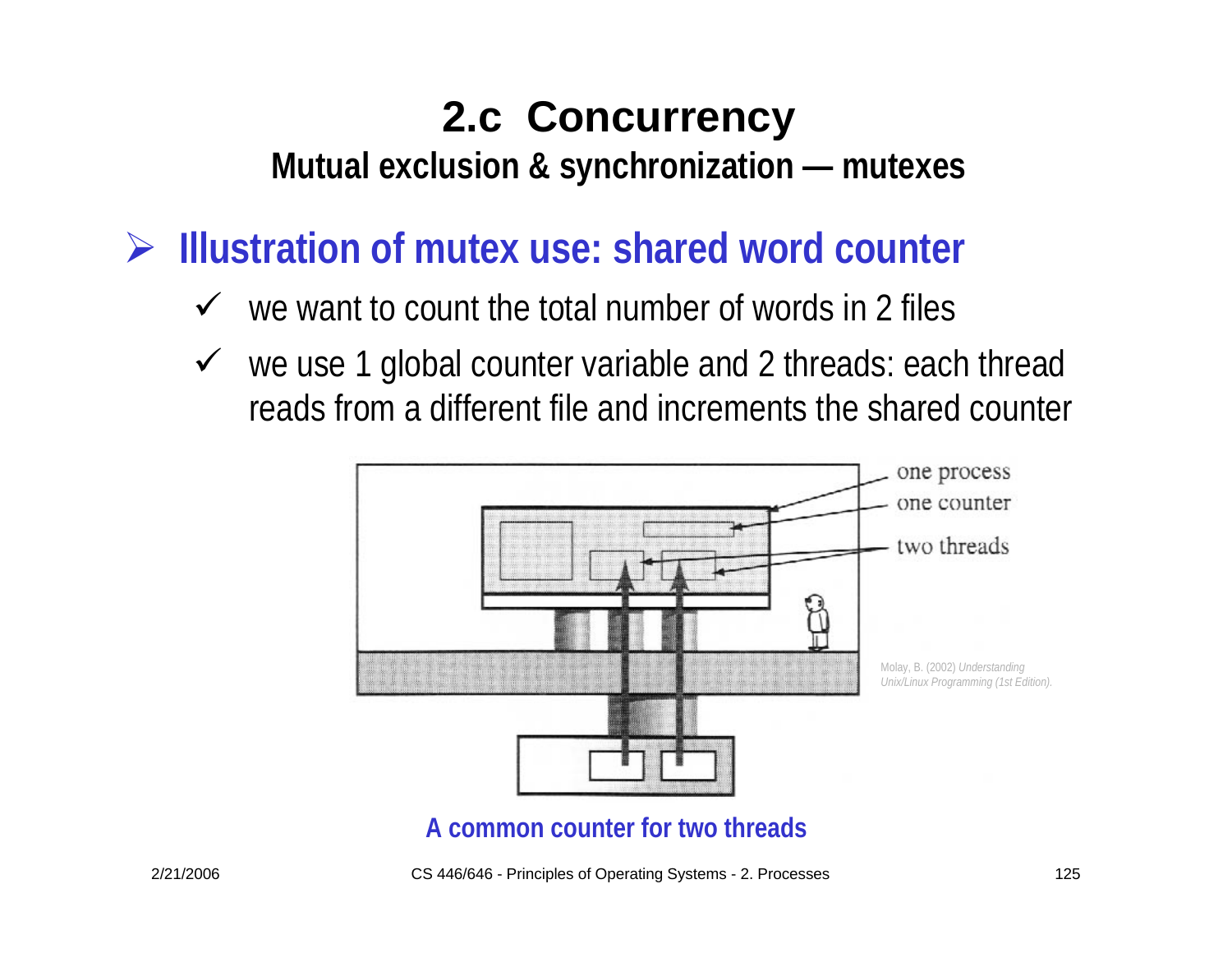**Mutual exclusion & synchronization — mutexes**

```
int total_words;
void main(...)
{
   ...declare, initialize...
   pthread_create(&th1, NULL, count_words, (void *)filename1);
   pthread_create(&th2, NULL, count_words, (void *)filename2);
   pthread_join(th1, NULL);
   pthread_join(th2, NULL);
   printf("total words = %d", total_words);
}
void *count_words(void *filename)
{
   ...open file...
   while (...get next char...) {
        if (...char is not alphanum & previous char is alphanum...) {
             total_words++;
        }
         ...... total_words = total_words + 1;
                                  is not necessarily atomic! (depends on 
                                  machine code and stage of execution)
```
**Multithreaded shared counter with possible race condition**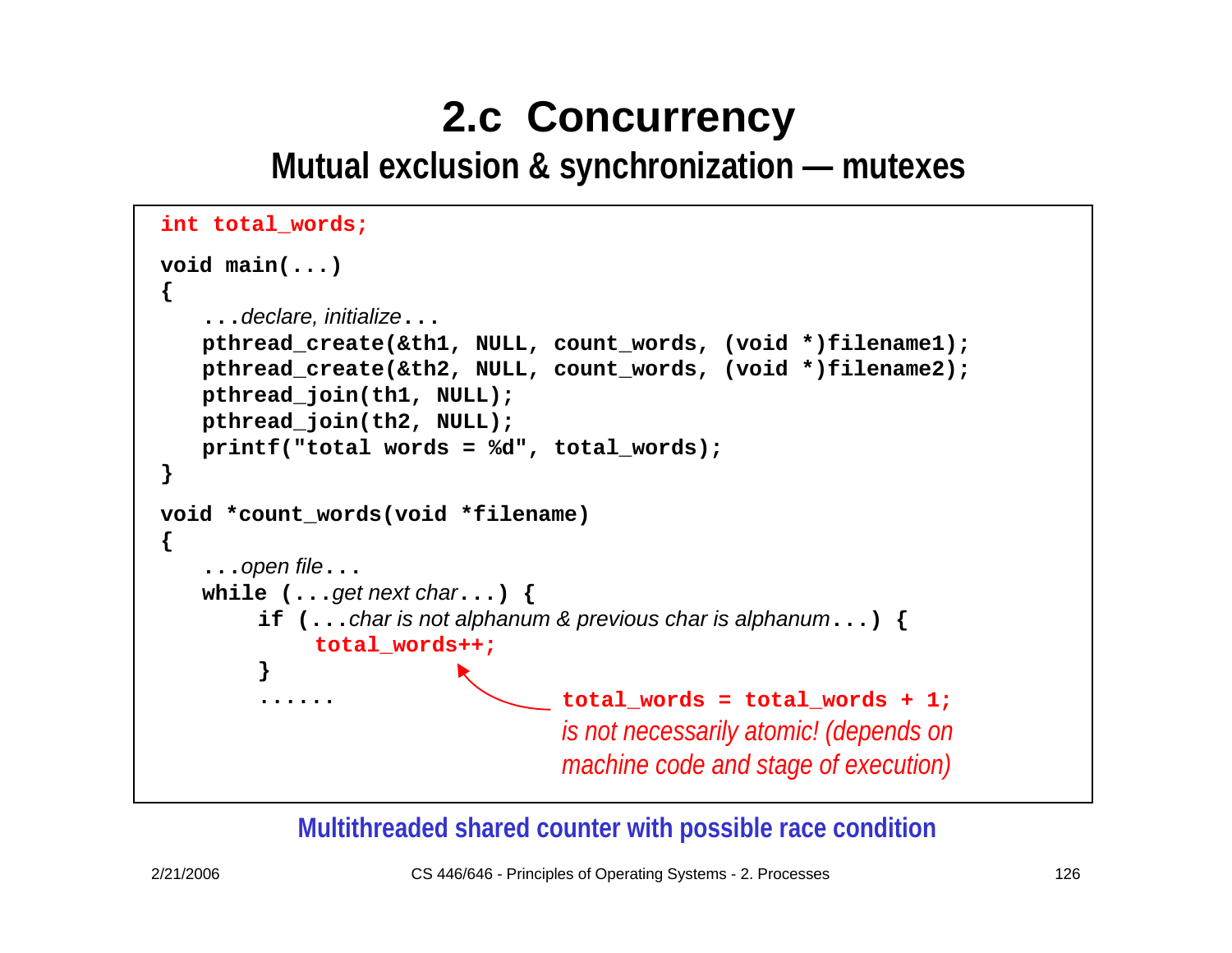**Mutual exclusion & synchronization — mutexes**

¾ **A race condition can occur when incrementing counter**

- $\checkmark$  if not atomic, the increment block of thread 1, "get1-add1" may be interleaved with the increment block of thread 2, "get2-add2" to produce "get1-get2-add1-add2" or "get1-get2-add2-add1"
- → *this results in missing one count*



### **Two threads race to increment the counter**

2/21/2006 CS 446/646 - Principles of Operating Systems - 2. Processes 127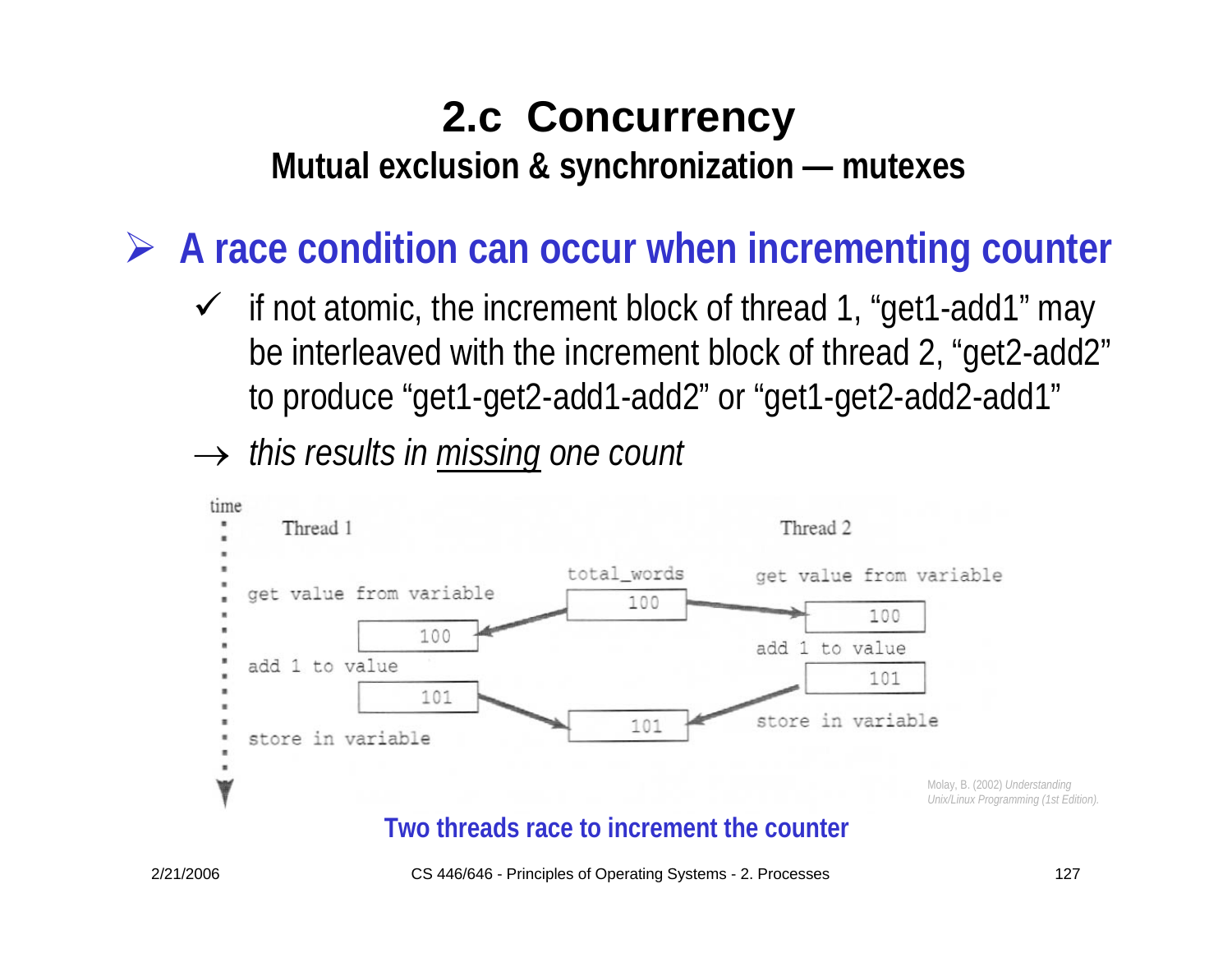**Mutual exclusion & synchronization — mutexes**

```
protect the critical region 
                                              with mutual exclusionint total_words;
pthread_mutex_t counter_lock = PTHREAD_MUTEX_INITIALIZER;
void main(int ac, char *av[])
{
   ...declare, initialize...
   pthread_create(&th1, NULL, count_words, (void *)filename1);
   pthread_create(&th2, NULL, count_words, (void *)filename2);
   pthread_join(th1, NULL);
   pthread_join(th2, NULL);
   printf("total words = %d", total_words);
}
void *count_words(void *filename)
{
   ...open file...
   while (...get next char...) {
        if (...char is not alphanum & previous char is alphanum...) {
            pthread_mutex_lock(&counter_lock);
            total_words++;
            pthread_mutex_unlock(&counter_lock);
        }
        ......
```
### **Mulithreaded shared counter with mutex protection**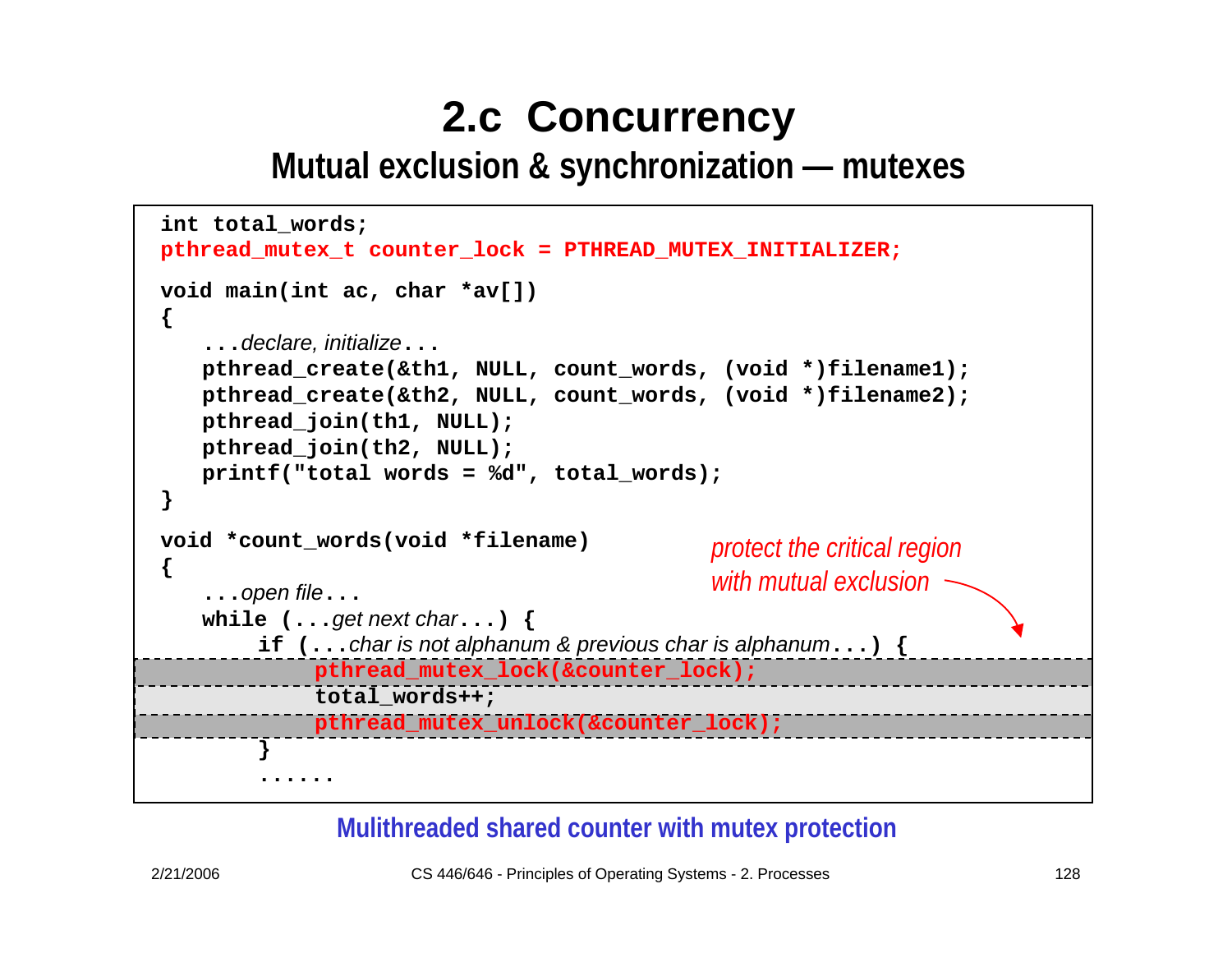**Mutual exclusion & synchronization — mutexes**

¾ **System calls for thread exclusion with mutexes**

9 **err = pthread\_mutex\_lock(pthread\_mutex\_t \*m)**

locks the specified mutex

- E if the mutex is unlocked, it becomes locked and owned by the calling thread
- $\blacksquare$  if the mutex is already locked by another thread, the calling thread is blocked until the mutex is unlocked

### 9 **err = pthread\_mutex\_unlock(pthread\_mutex\_t \*m)**

releases the lock on the specified mutex

 $\blacksquare$  if there are threads blocked on the specified mutex, one of them will acquire the lock to the mutex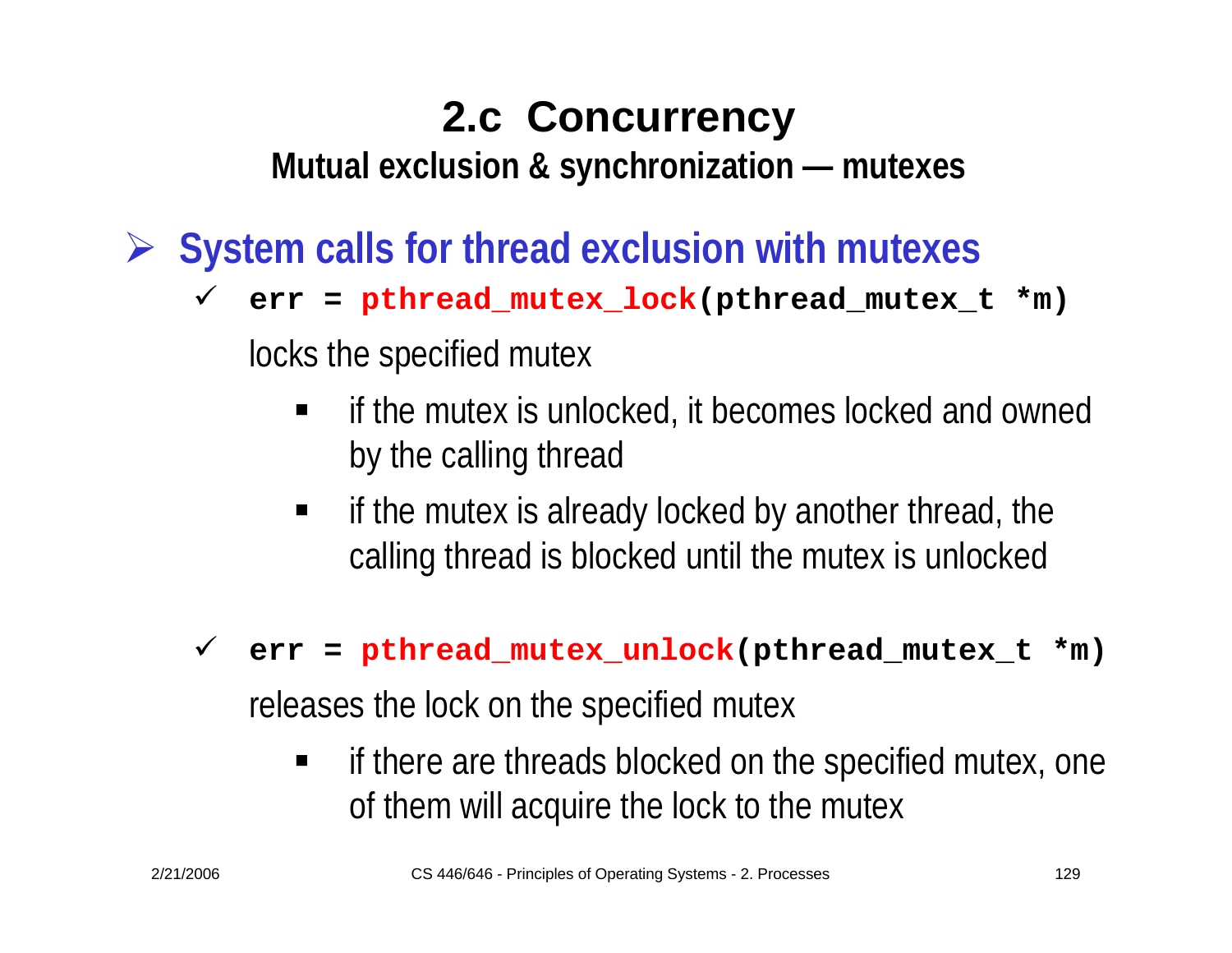**Mutual exclusion & synchronization — mutexes**

¾ **Real-world mutex use: the producer/consumer problem**

- 9 **producer** —————— — generates data items and places them in a buffer
- $\checkmark$  $\checkmark$  consumer — takes the items out of the buffer to use them
- $\checkmark$  example 1: a print program produces characters that are consumed by a printer
- $\sqrt{ }$  example 2: an assembler produces object modules that are consumed by a loader

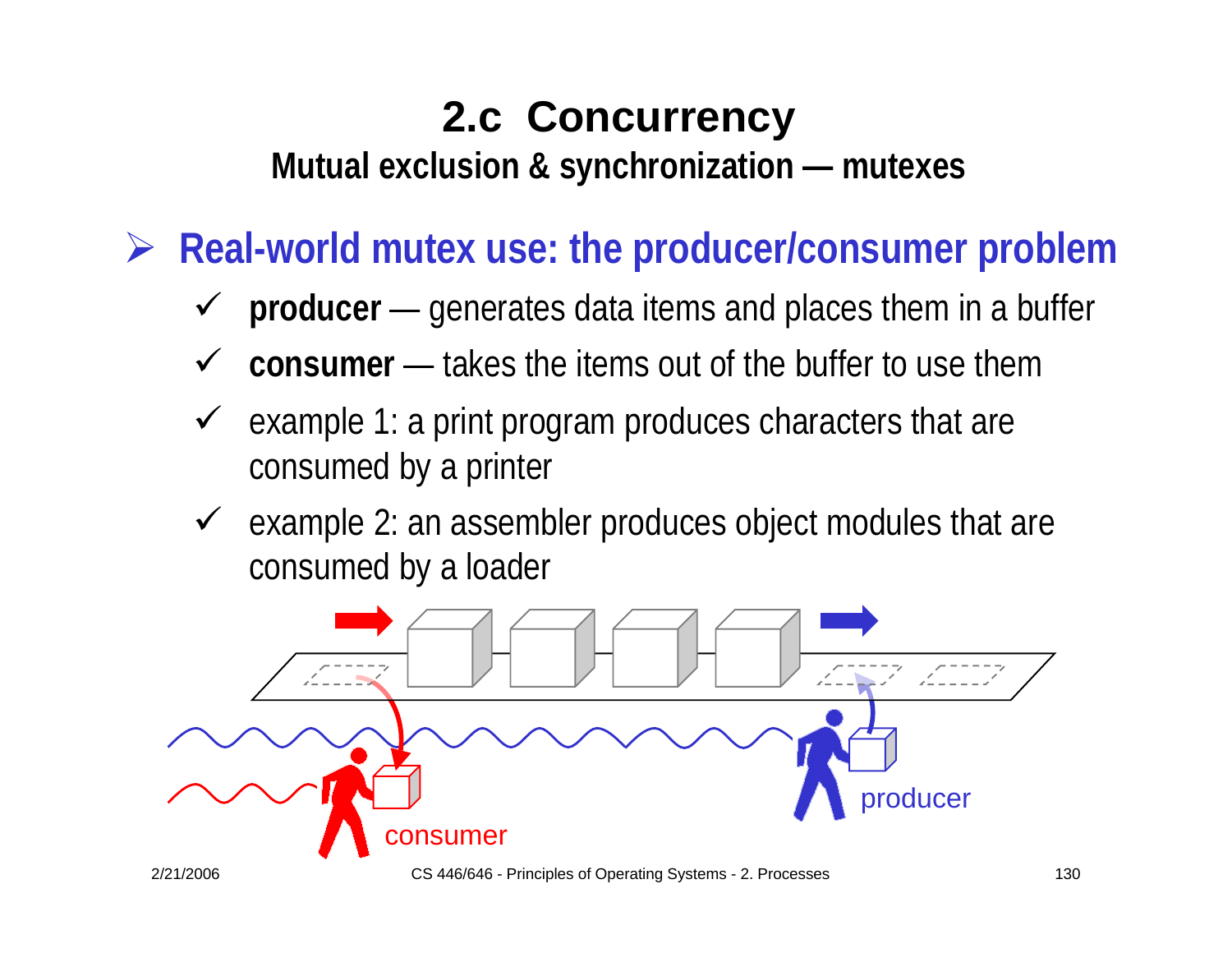**Mutual exclusion & synchronization — mutexes**

¾ **Unbounded buffer, 1 producer, 1 consumer**

- 9 **in** modified only by producer and **out** only by consumer
- $\checkmark$  no race condition; no need for mutexes, just a while loop

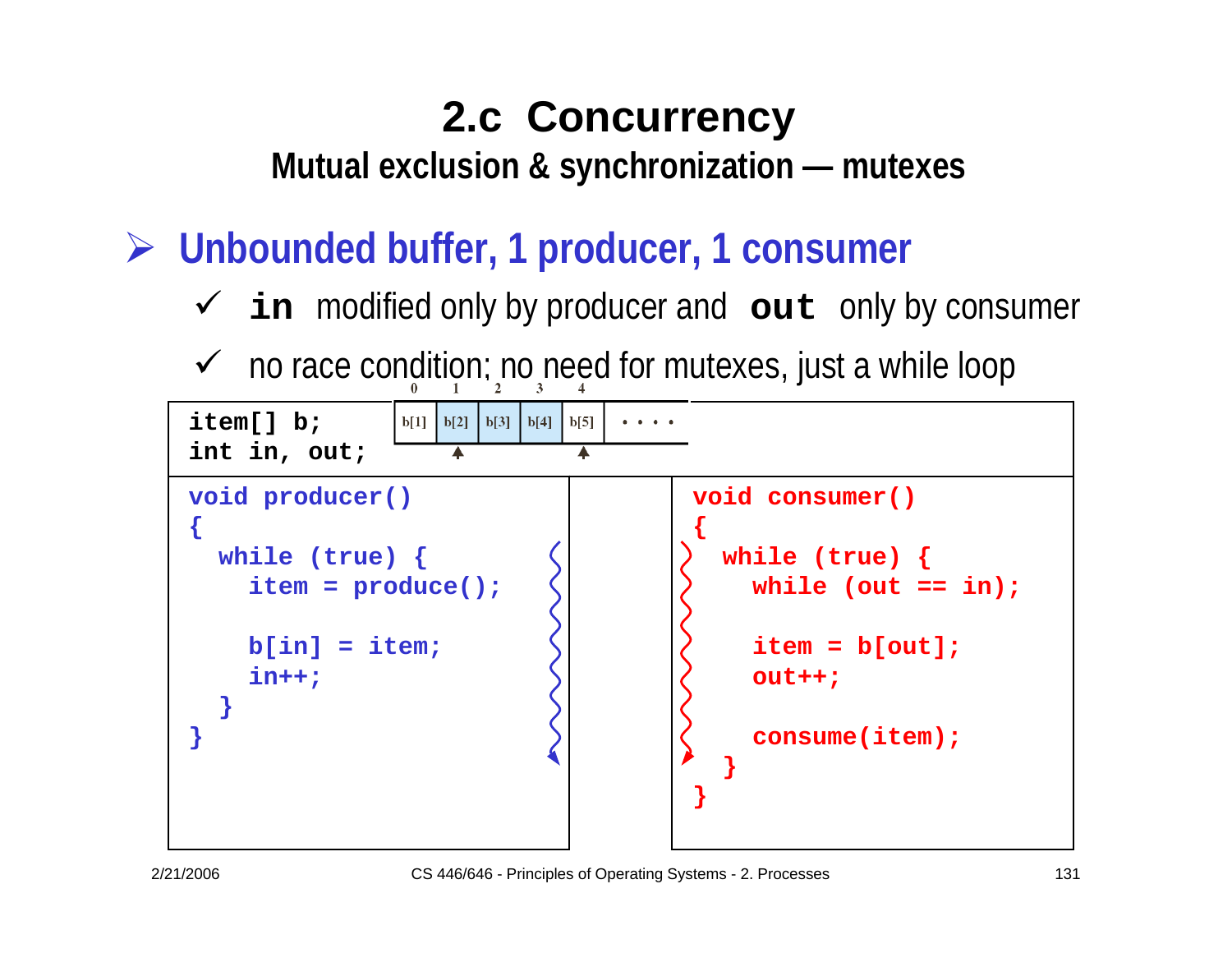**Mutual exclusion & synchronization — mutexes**

¾ **Unbounded buffer, 1 producer,**  *N* **consumers**

- 9 **out** shared by all consumers → mutex among consumers
- $\checkmark$  producer not concerned: can still add items to buffer at any time

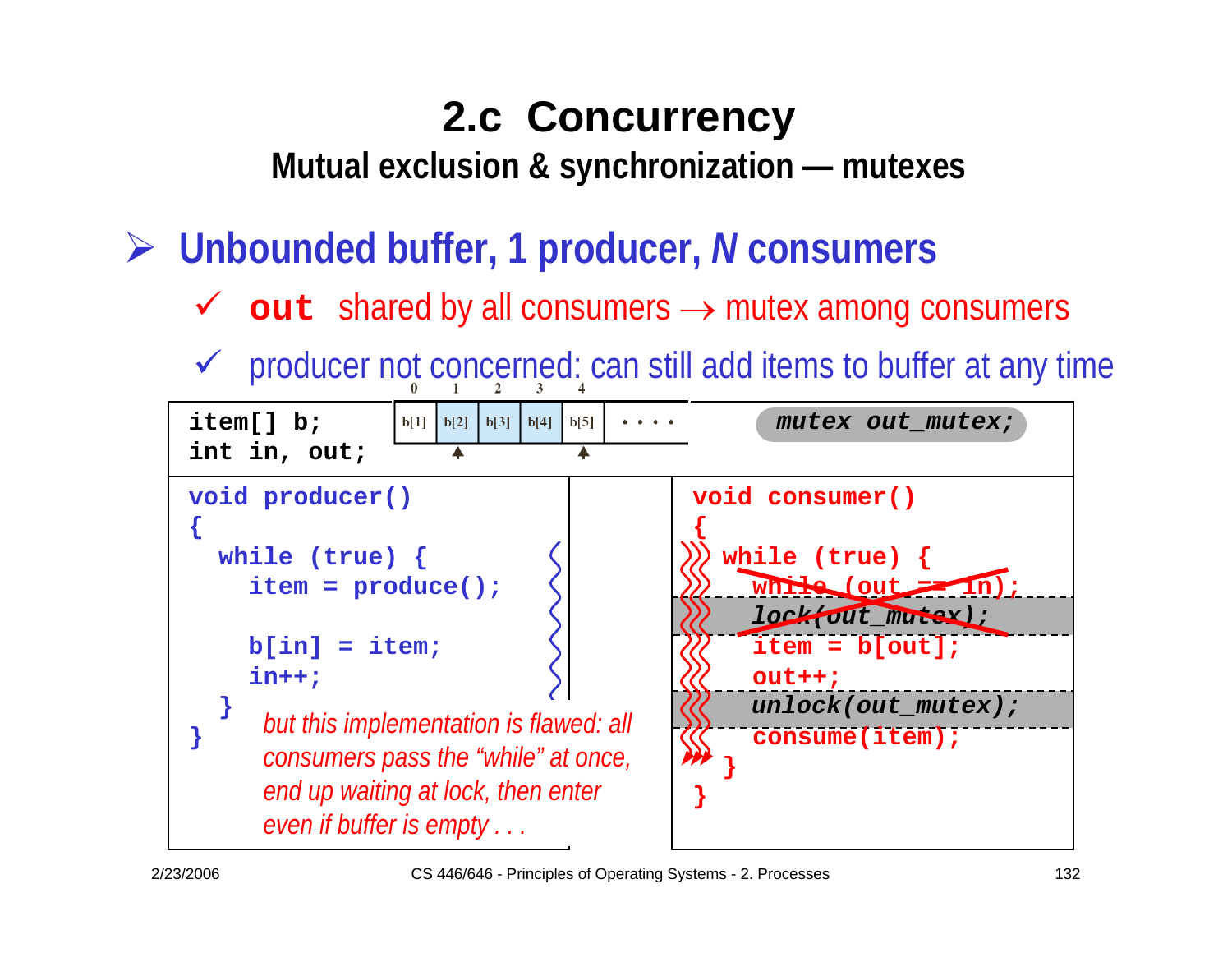**Mutual exclusion & synchronization — mutexes**

¾ **Unbounded buffer, 1 producer,**  *N* **consumers**

- 9 **out** shared by all consumers → mutex among consumers
- $\checkmark$  producer not concerned: can still add items to buffer at any time

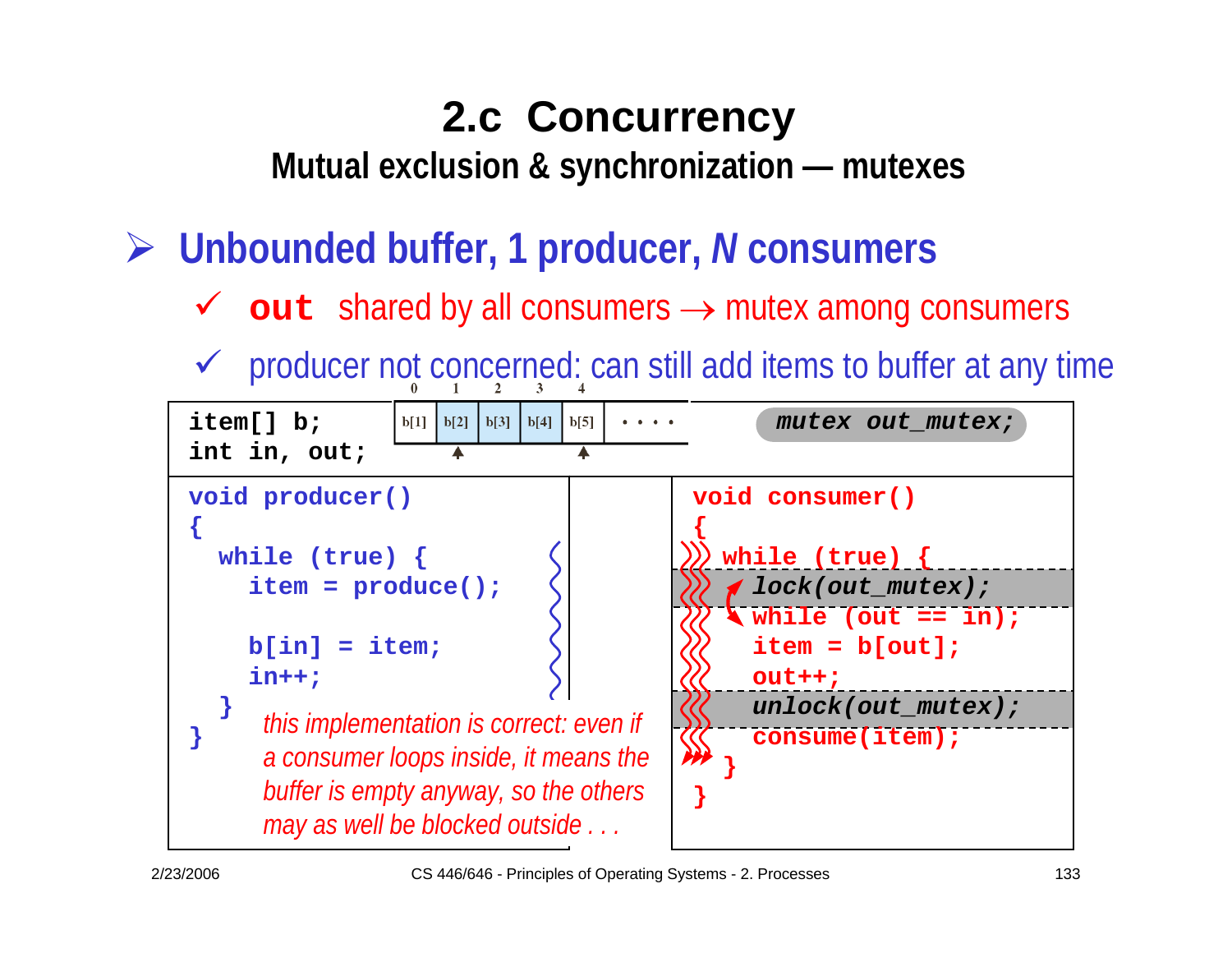**Mutual exclusion & synchronization — mutexes**

¾ **Unbounded buffer,**  *N* **producers,**  *N* **consumers**

- 9 **in** shared by all producers → other mutex among producers
- $\checkmark$ consumers and producers still (relatively) independent

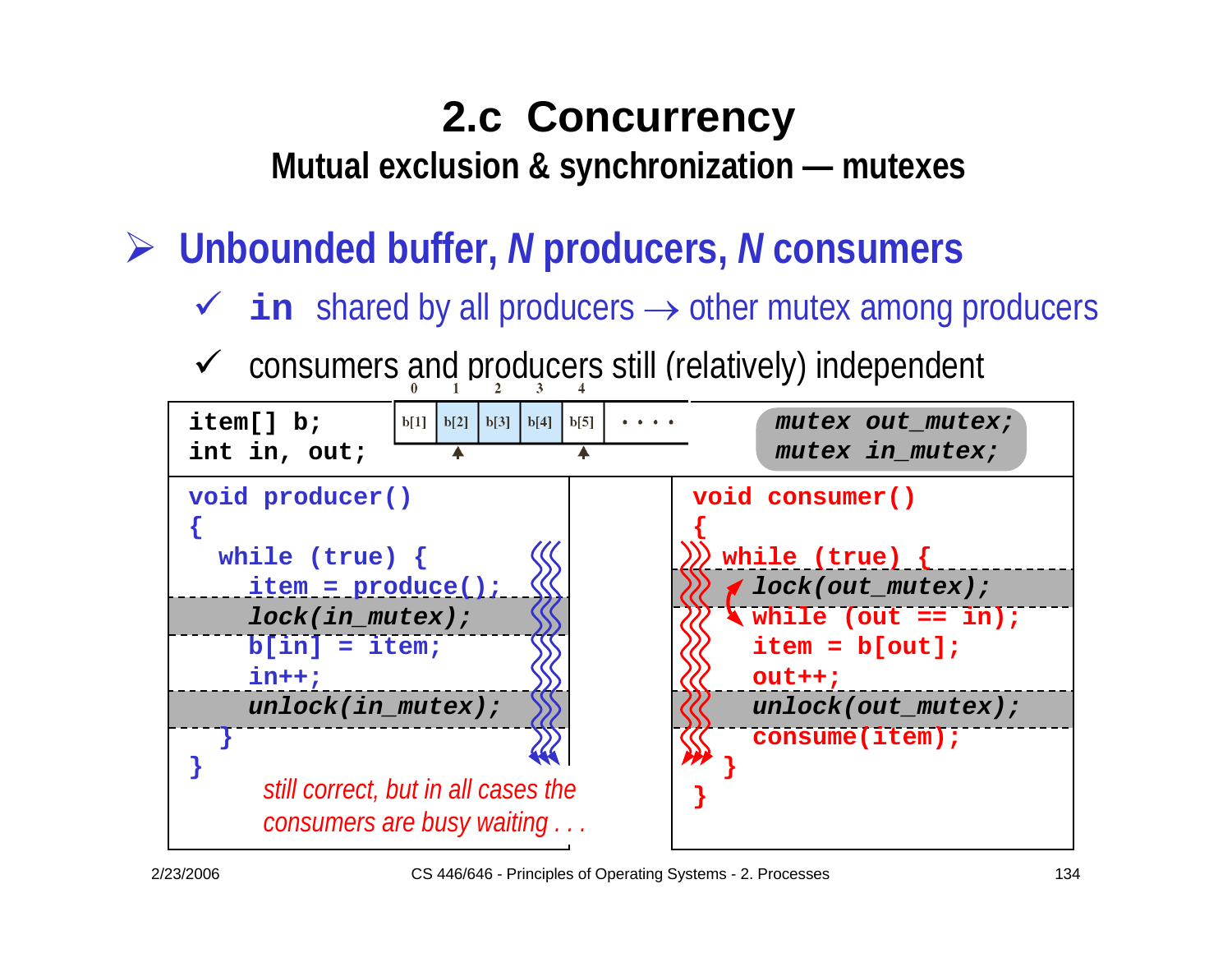### **Mutual exclusion & synchronization — semaphores**

### ¾ **Synchronization**

- $\checkmark$  processes can also **cooperate** by means of simple signals, without defining a "critical region"
- $\checkmark$  like mutexes: instead of looping, a process can block in some place until it receives a specific **signal** from the other process

### ¾**Binary semaphore**  ⇔ **mutex**

- $\checkmark$  a binary semaphore is a variable that has a value 0 or 1
- **►** a wait operation attempts to decrement the semaphore
	- $\blacksquare$  1  $\rightarrow$  0 and goes through; 0  $\rightarrow$  blocks
- **►** a signal operation attempts to increment the semaphore
	- $\blacksquare$  $\blacksquare$  1  $\rightarrow$  1, no change; 0  $\rightarrow$  unblocks or becomes 1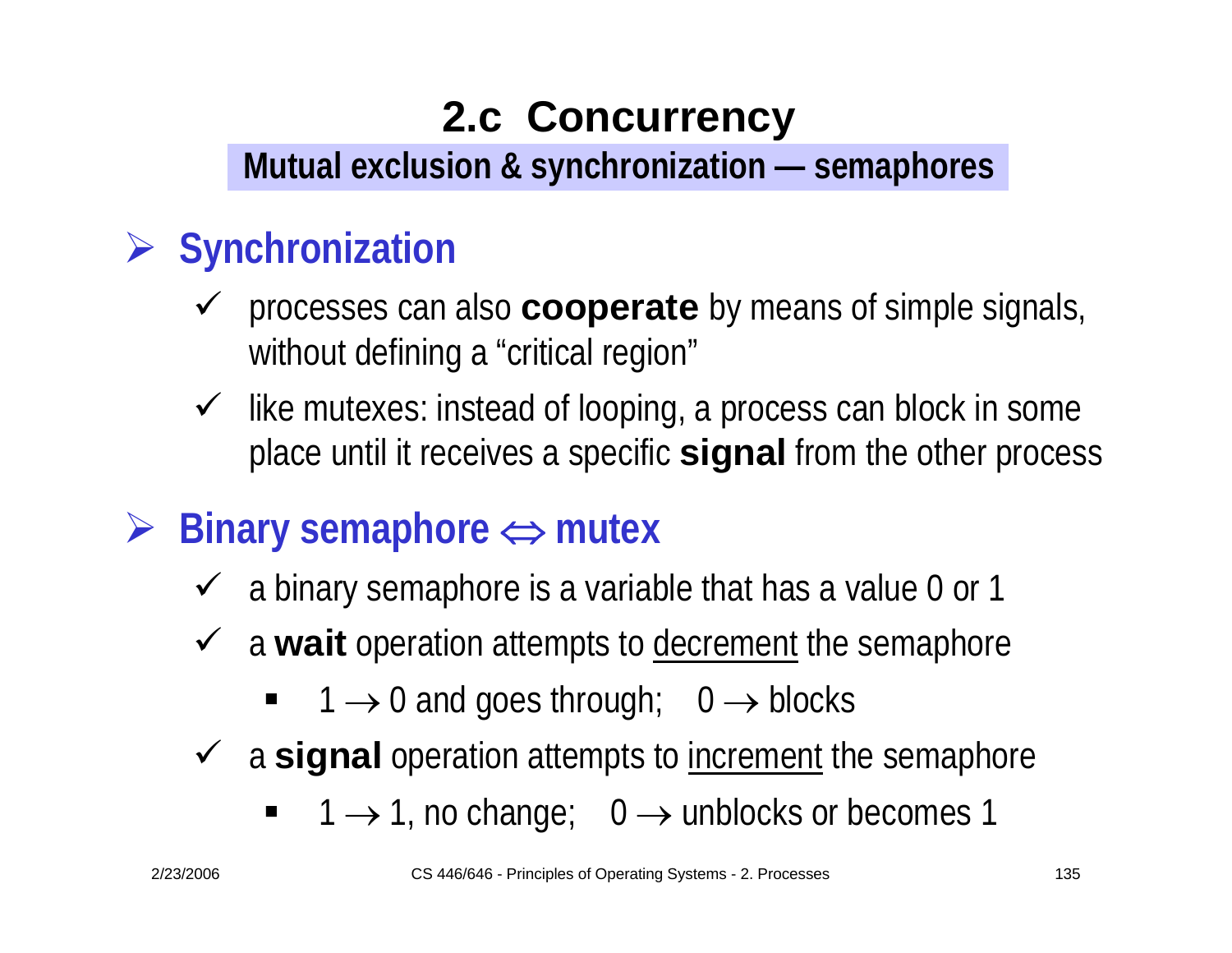**Mutual exclusion & synchronization — semaphores**

### ¾ **Binary semaphore** <sup>⇔</sup> **mutex**

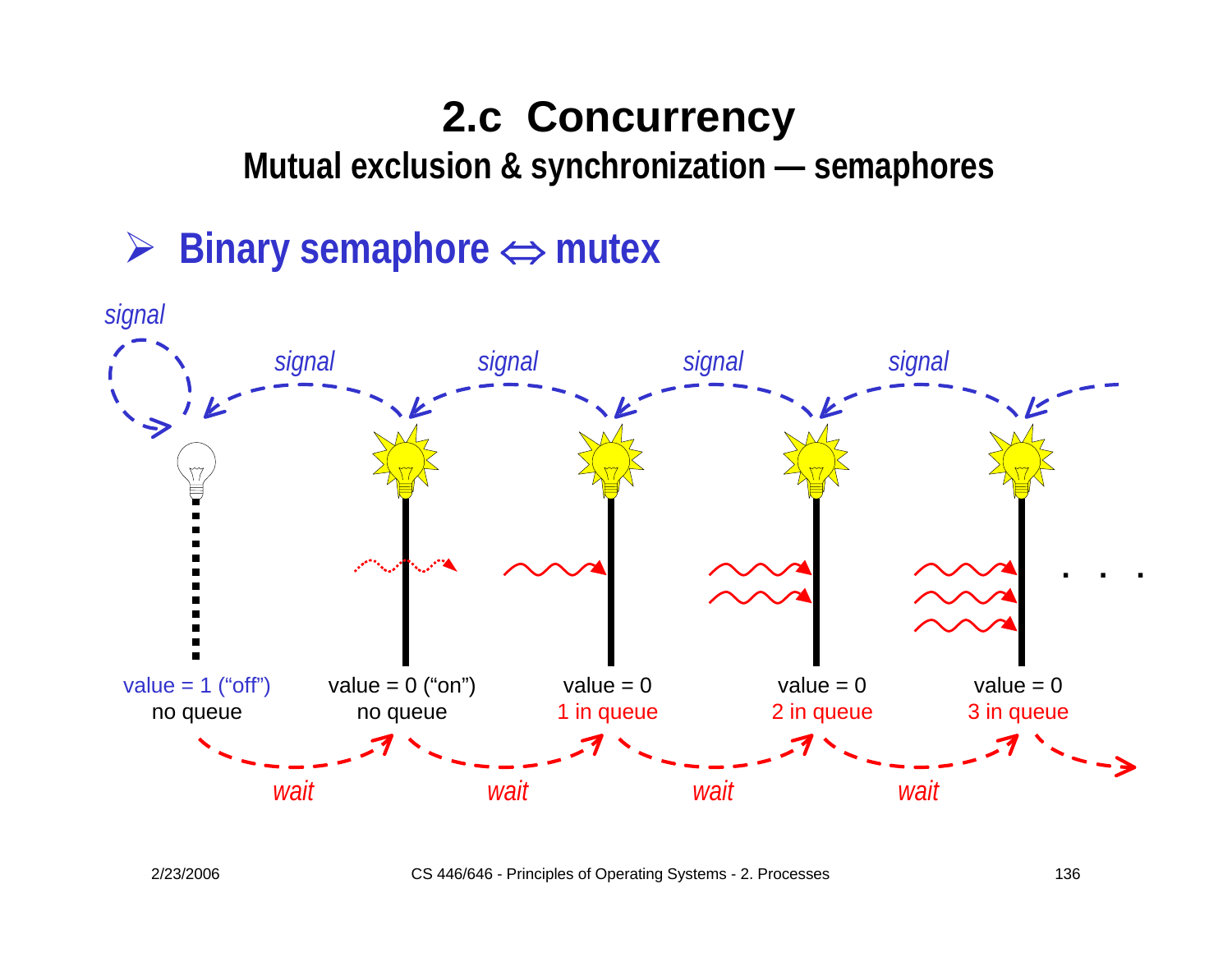**Mutual exclusion & synchronization — semaphores**

¾ **Unbounded buffer, 1 producer, 1 consumer with sync**

- $\checkmark$  if buffer is empty, the consumer waits on a semaphore
- $\checkmark$  if buffer just got one item, the producer signals to the consumer

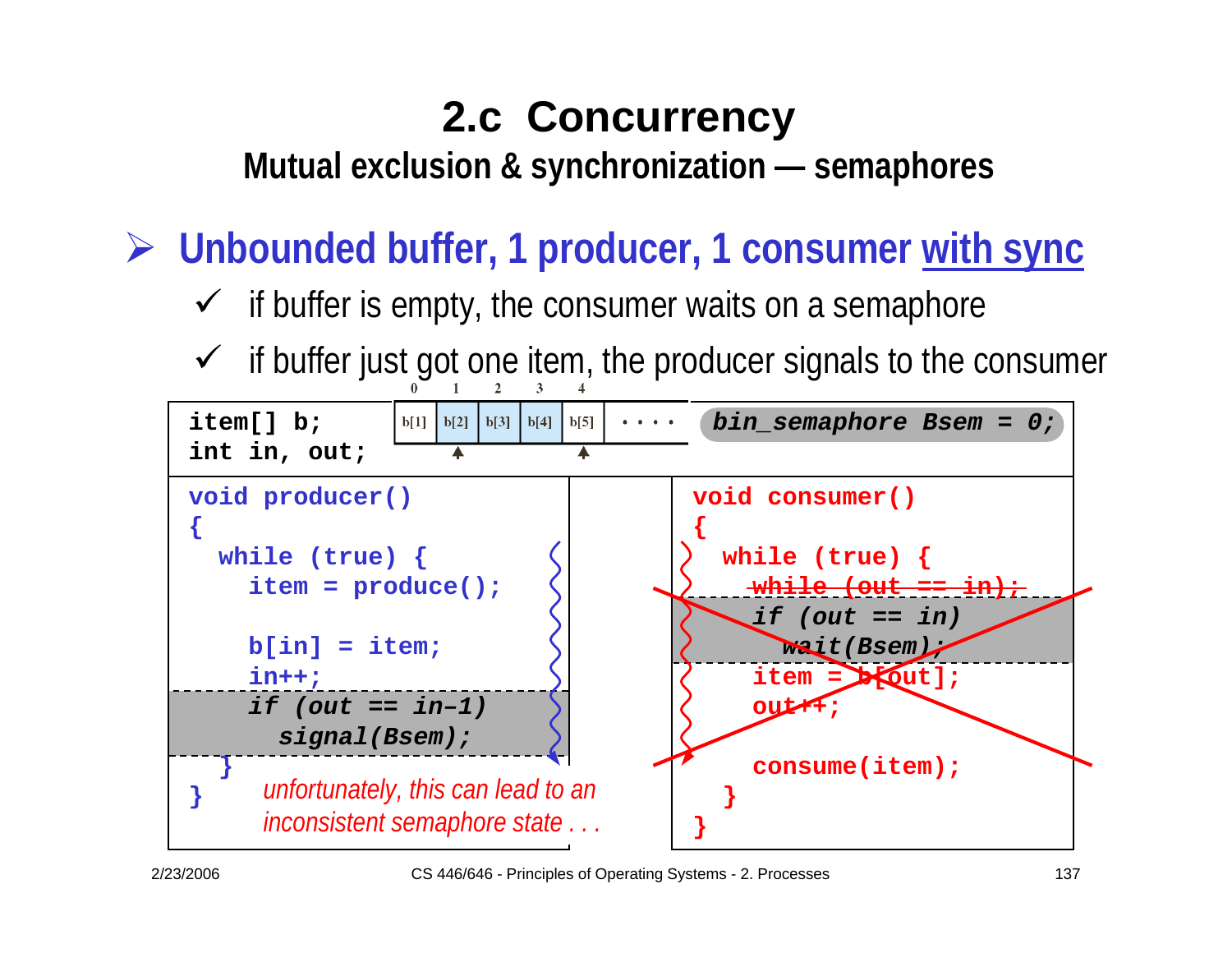

<sup>2/23/2006</sup> CS 446/646 - Principles of Operating Systems - 2. Processes 138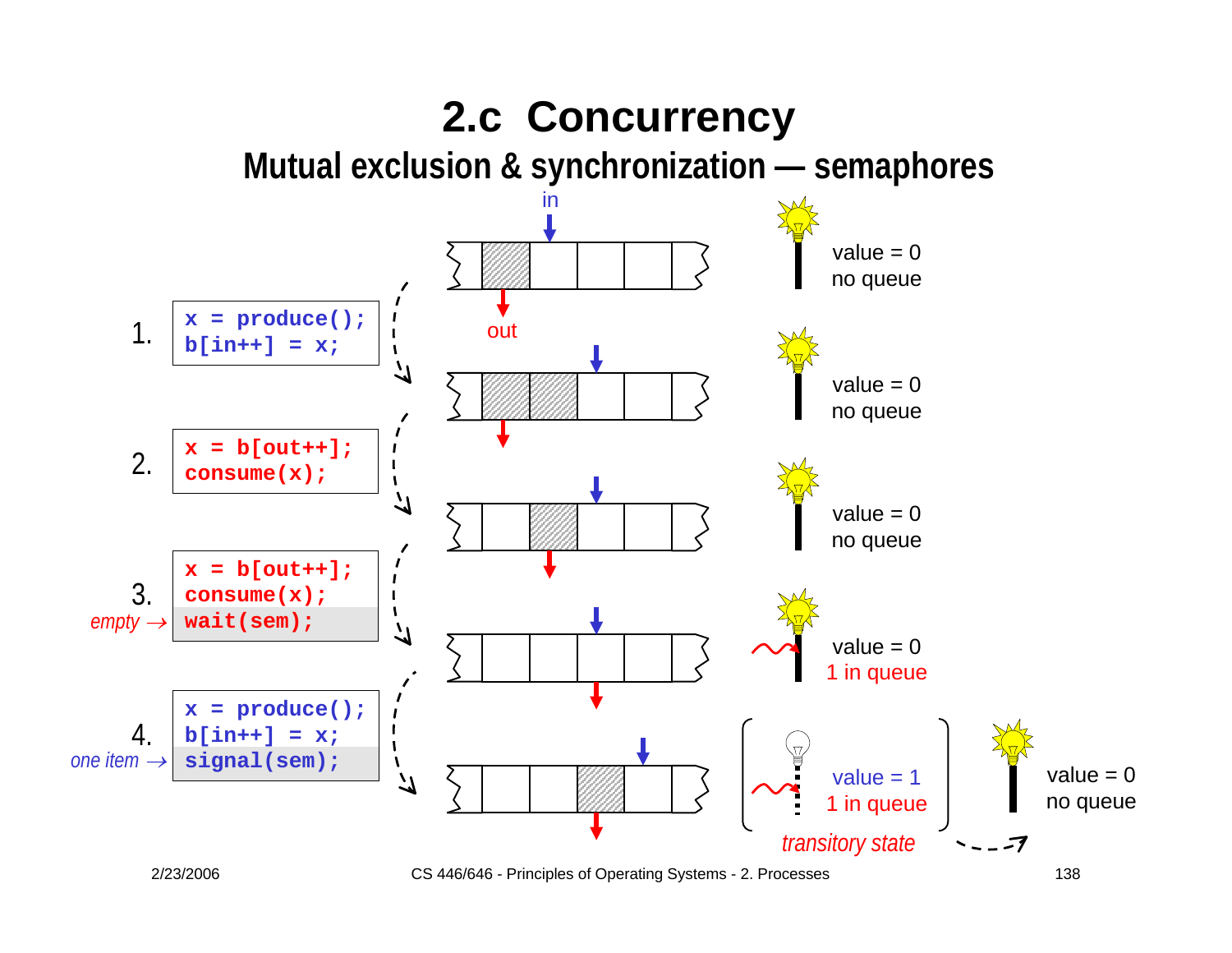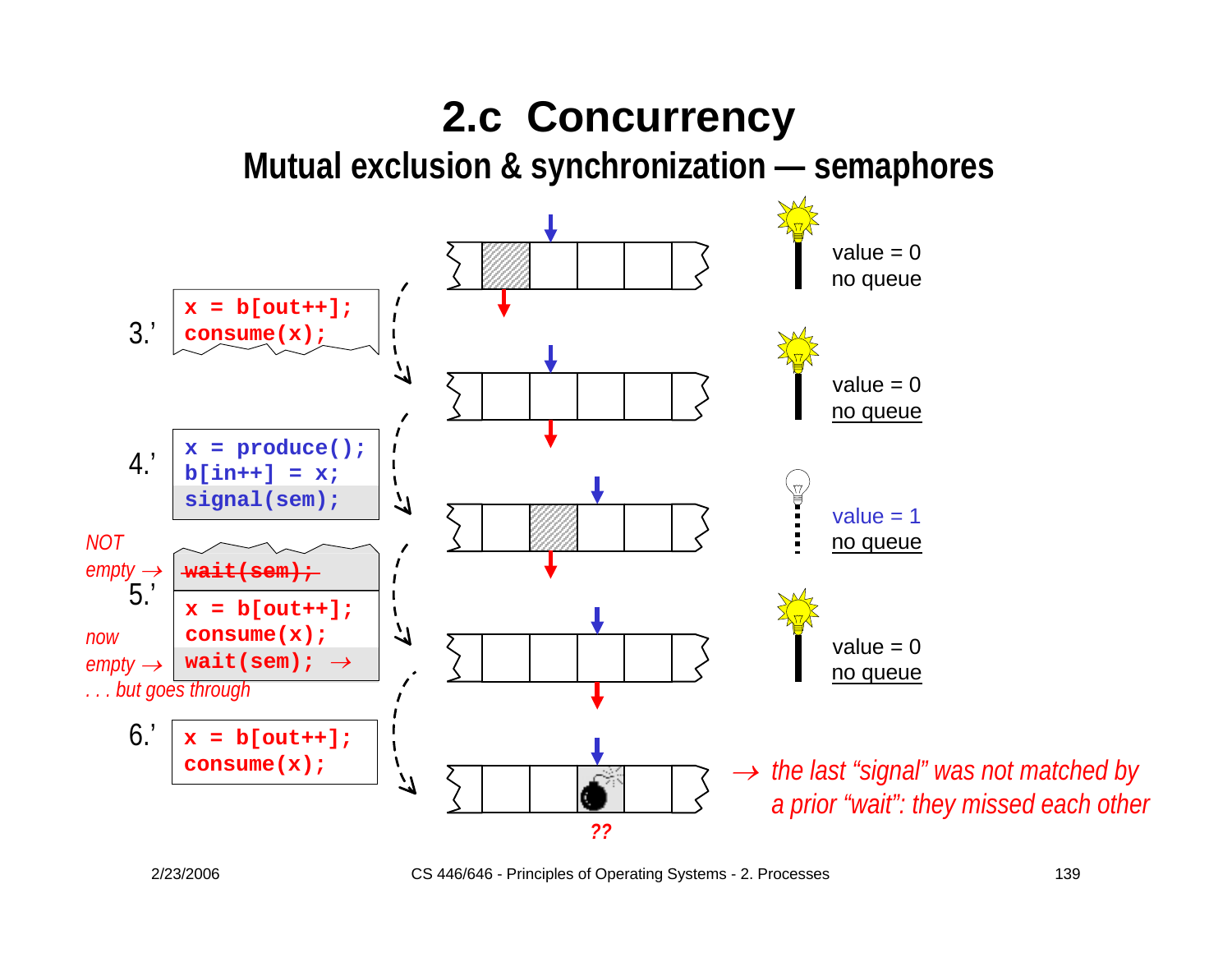**Mutual exclusion & synchronization — semaphores**

¾ **Unbounded buffer, 1 producer, 1 consumer with sync**

 $\checkmark$  we need to create critical areas to keep "consuming" and "checking the semaphore" together

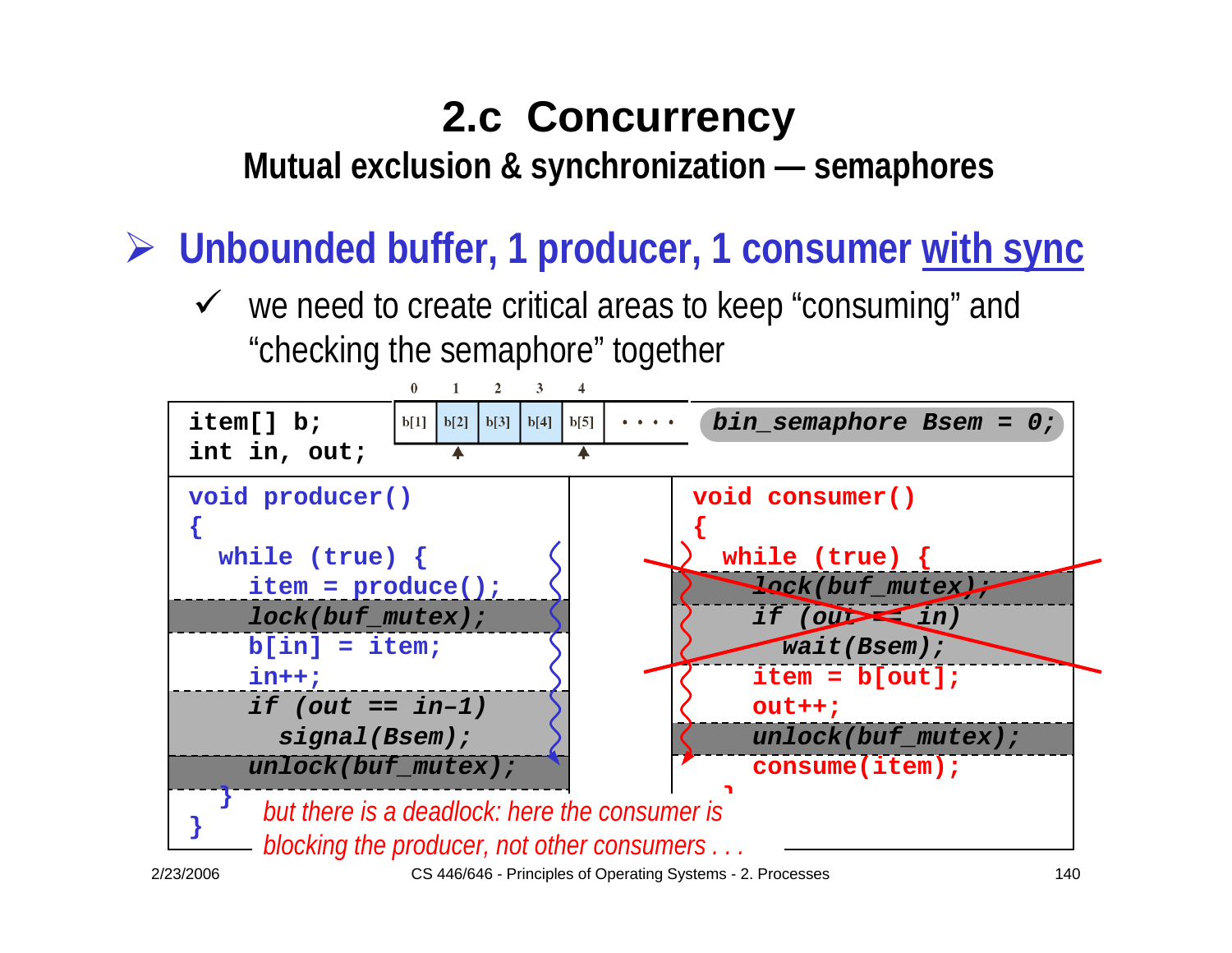**Mutual exclusion & synchronization — semaphores**

¾ **Unbounded buffer, 1 producer, 1 consumer with sync**

 $\checkmark$  the consumer needs to remember the current state of in & out, so it can exit the CR before checking the semaphore

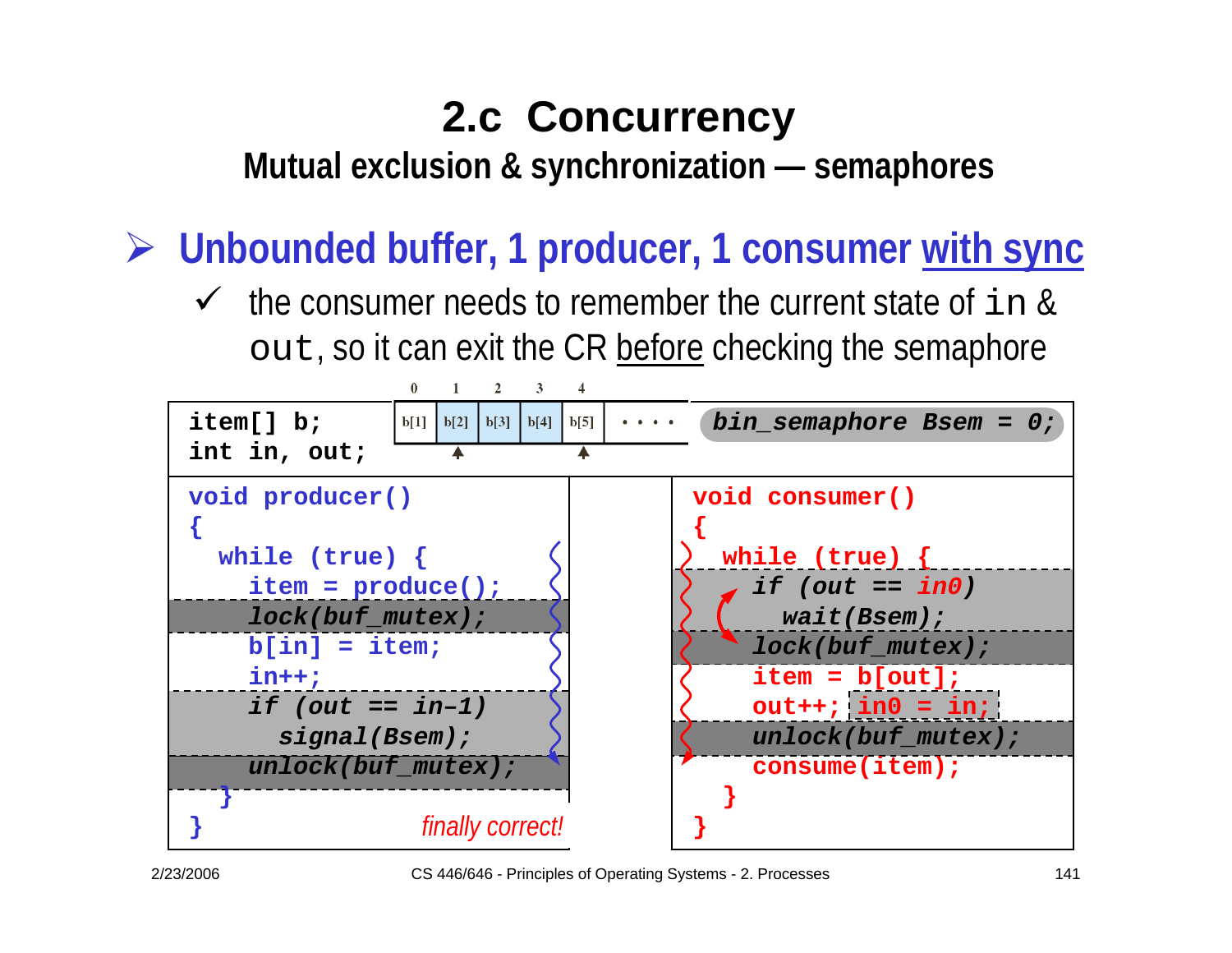**Mutual exclusion & synchronization — semaphores**

¾ **Semaphores are used for signaling between processes**

- 9 semaphores can be used for **mutual exclusion**
- $\checkmark$ binary semaphores are the same as mutexes
- $\checkmark$  integer semaphores can be used to allow more than one process inside a critical region; generally:
	- the positive value of an integer semaphore corresponds to a maximum number of processes allowed concurrently inside a critical region
	- ٠ the negative value of an integer semaphore corresponds to the number of processes currently waiting in the queue
- $\checkmark$  binary and integer semaphores can also be used for **synchronization**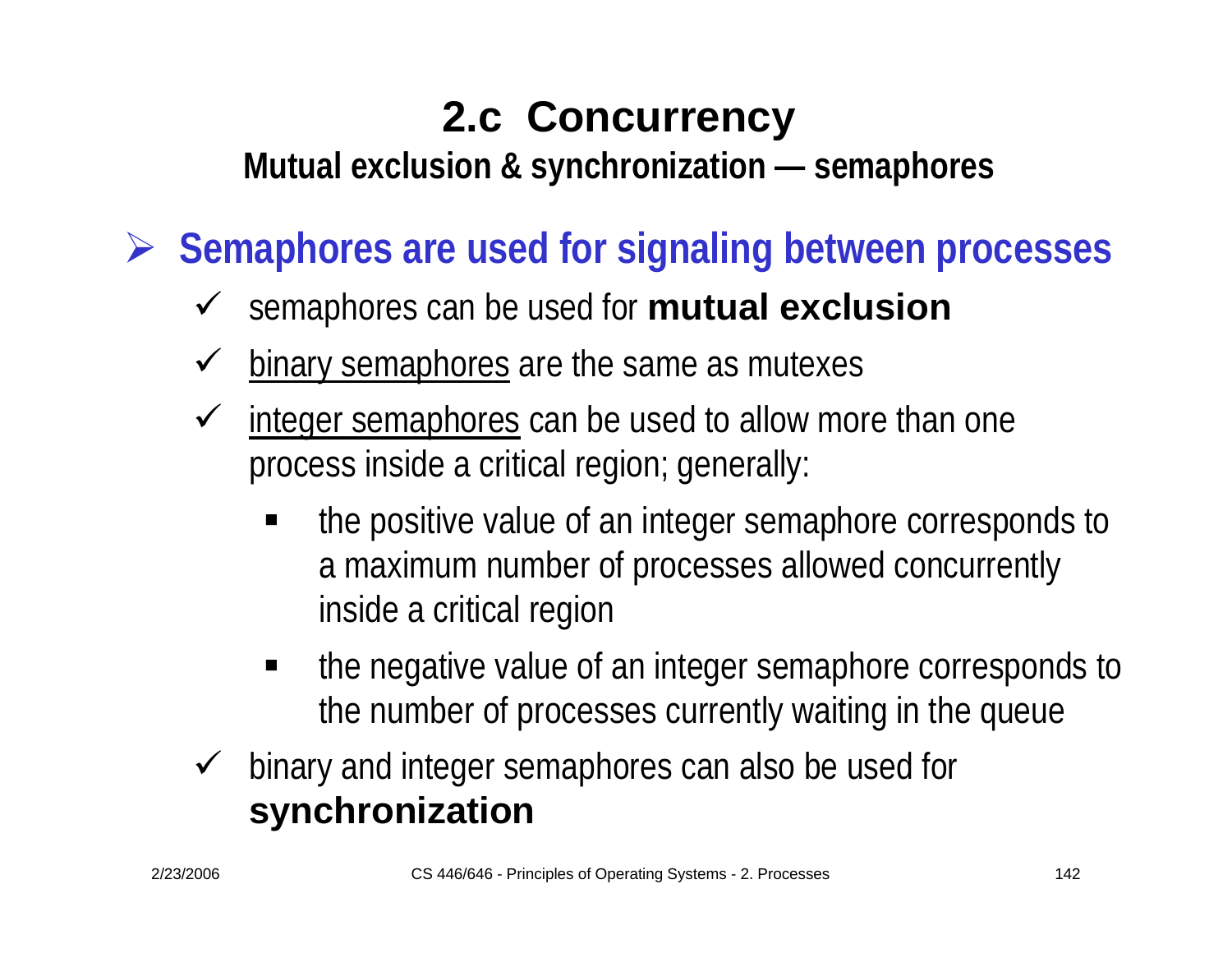**Mutual exclusion & synchronization — semaphores**

¾ **Integer semaphore** <sup>⇔</sup> **"thermometer"**

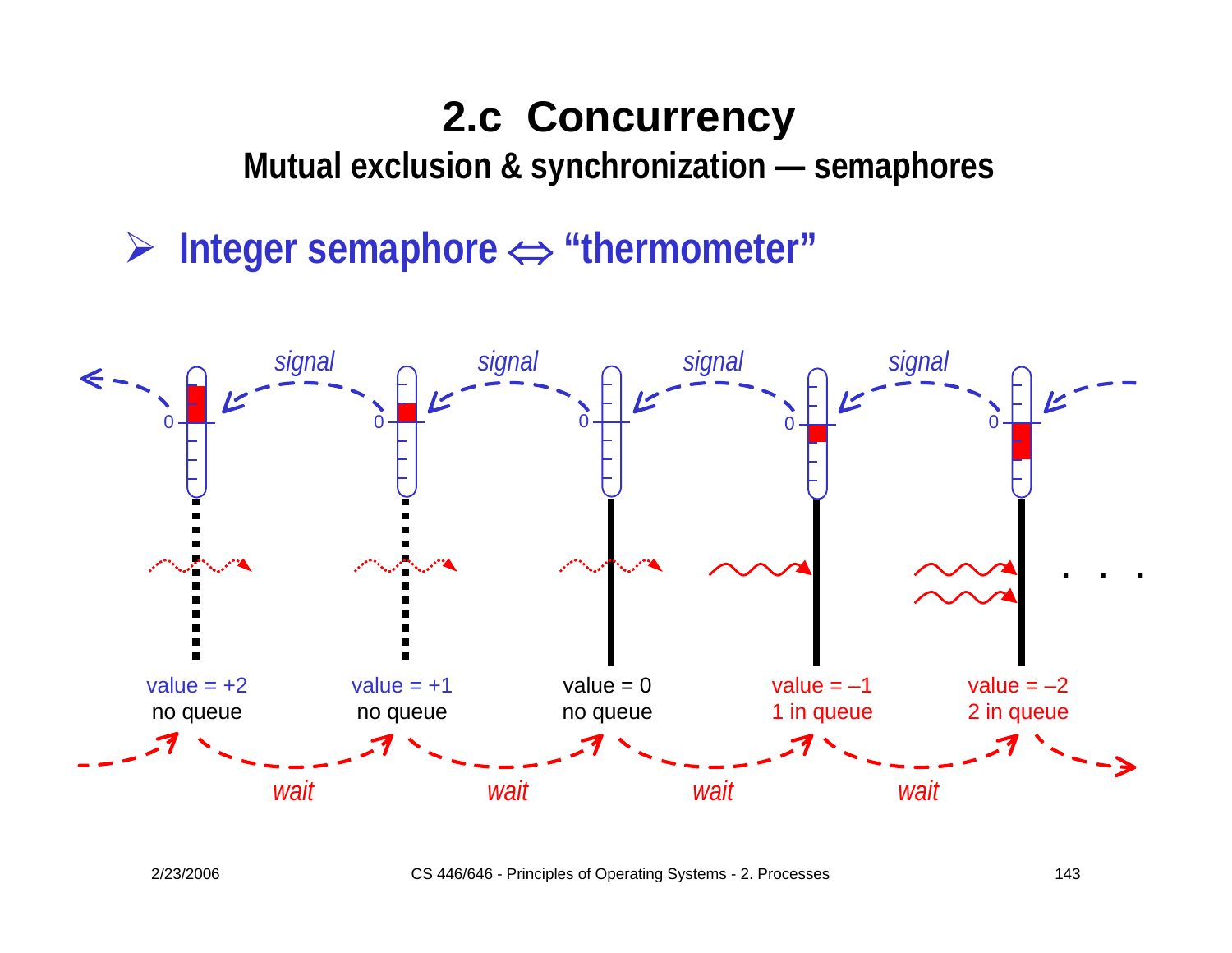**Mutual exclusion & synchronization — semaphores**

¾ **All semaphores maintain a queue of waiting processes**



### **Example of semaphore mechanism**

#### 2/23/2006 CS 446/646 - Principles of Operating Systems - 2. Processes 144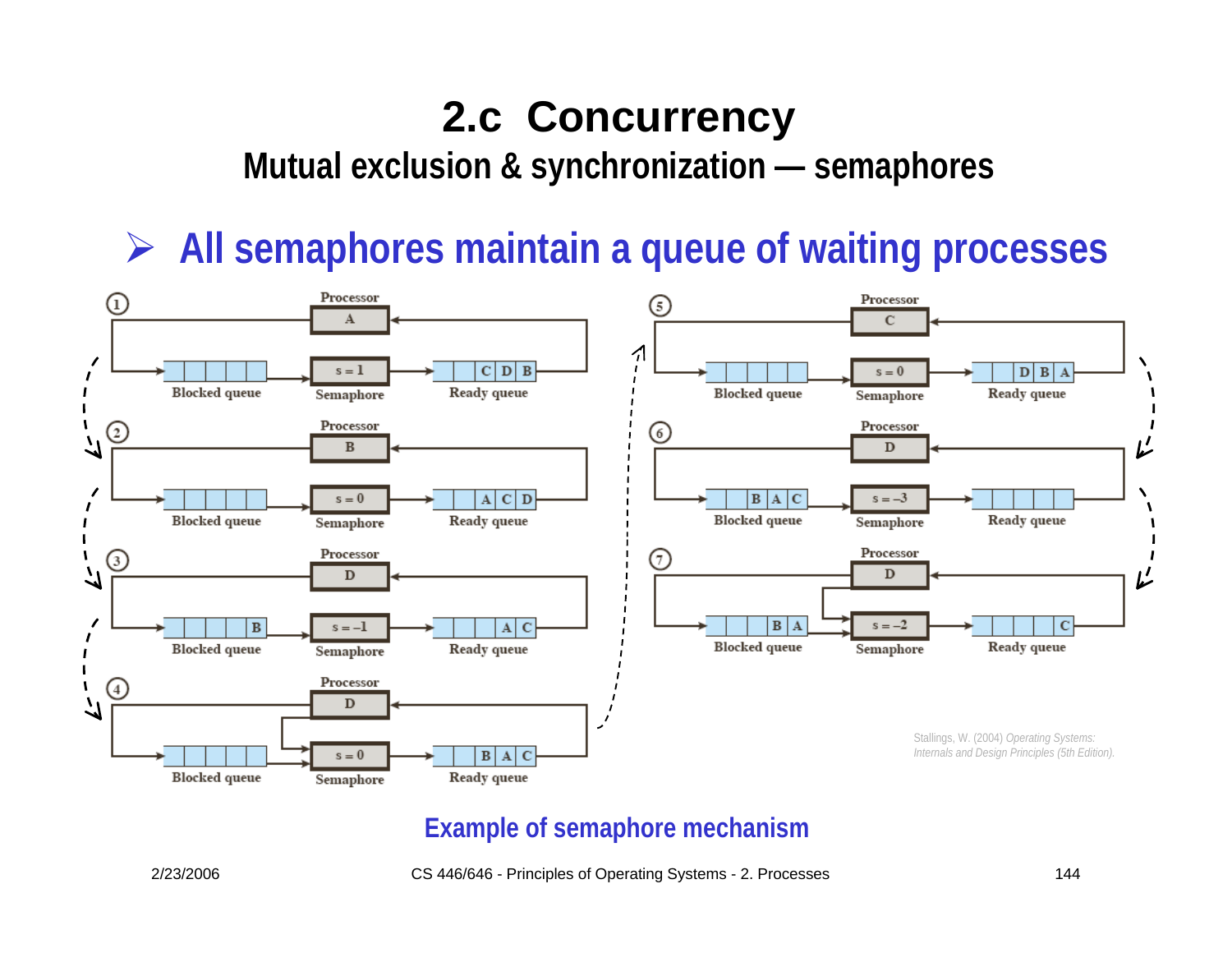**Mutual exclusion & synchronization — semaphores**

¾ **Producer/consumer with an integer semaphore**

 $\checkmark$  no need for a condition: the semaphore itself keeps track of the size of the buffer

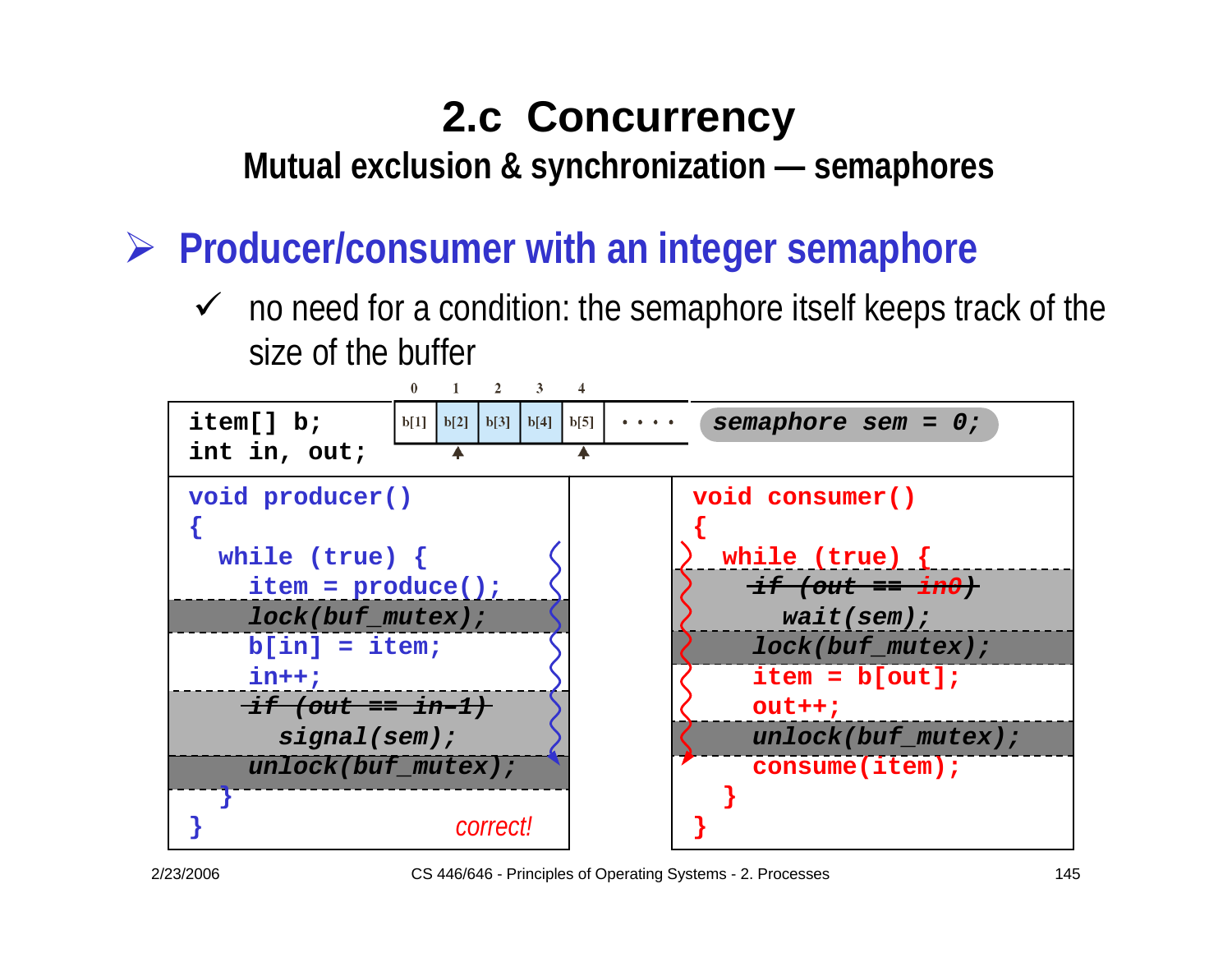**Mutual exclusion & synchronization — semaphores**



*the consumer is blocked, as it should be; the producer may proceed . . .*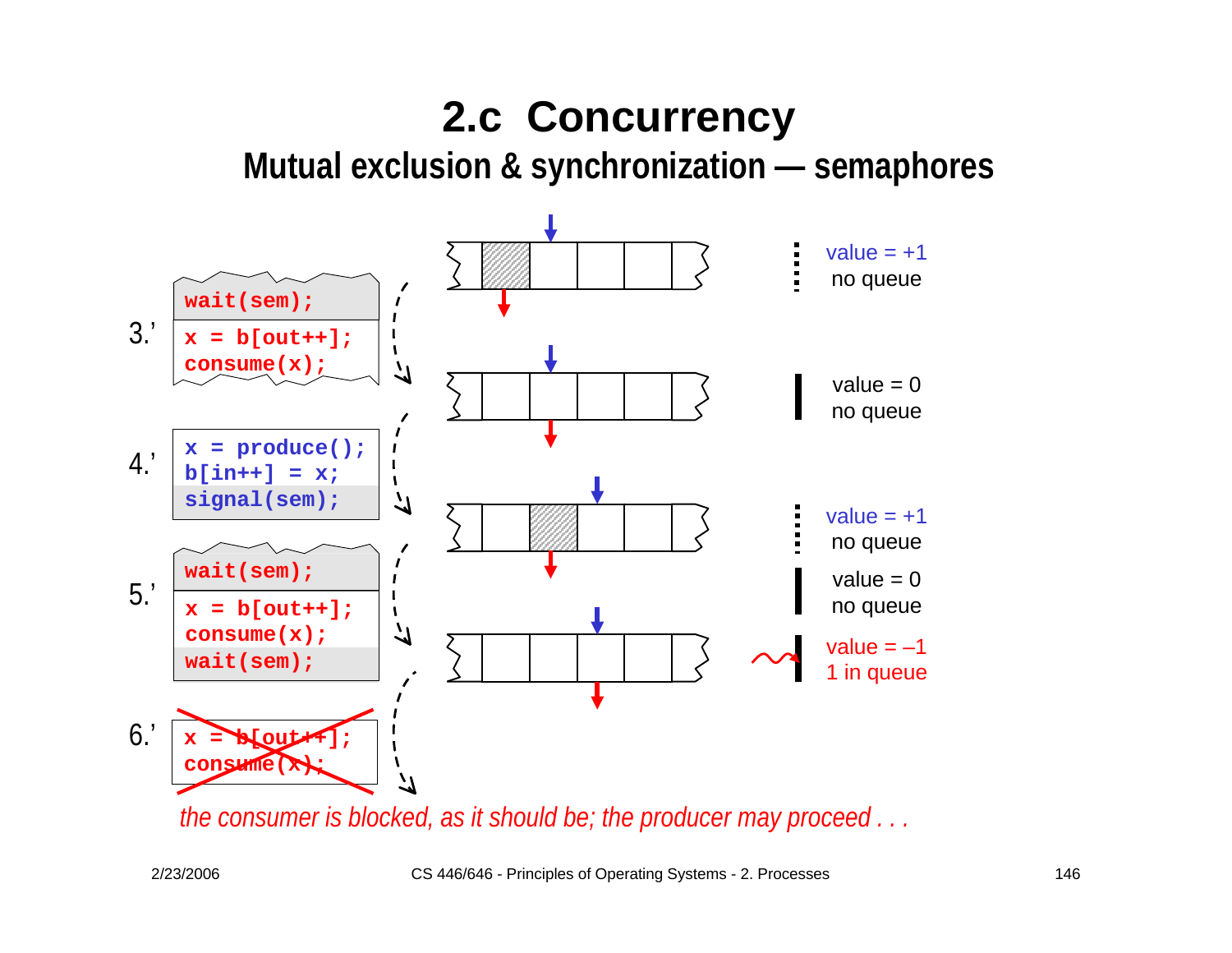**Mutual exclusion & synchronization — semaphores**

### ¾ **How semaphores may be implemented**

| semWait(s)                                     | semWait(s)                              |
|------------------------------------------------|-----------------------------------------|
|                                                |                                         |
| while (!testset(s.flag))                       | inhibit interrupts;                     |
| /* do nothing */;                              | s.count--;                              |
| s.count--;                                     | if $(s.count < 0)$                      |
| if $(s.count < 0)$                             |                                         |
|                                                | place this process in s.queue;          |
| place this process in s.queue;                 | block this process and allow interrupts |
| block this process (must also set s.flag to 0) |                                         |
|                                                | else                                    |
|                                                |                                         |
|                                                | allow interrupts;                       |
| $s$ .flaq = 0;                                 |                                         |
|                                                |                                         |
|                                                | semSignal(s)                            |
| semSignal(s)                                   |                                         |
|                                                | inhibit interrupts;                     |
| while (!testset(s.flag))                       | $s.count++;$                            |
| /* do nothing */;                              | if $(s.count \le 0)$                    |
| $s.count++;$                                   |                                         |
| if $(s.count \le 0)$                           | remove a process P from s.queue;        |
|                                                | place process P on ready list           |
| remove a process P from s.queue;               |                                         |
| place process P on ready list                  | allow interrupts;                       |
|                                                |                                         |
| $s$ .flaq = 0;                                 |                                         |
|                                                |                                         |
|                                                |                                         |
|                                                |                                         |

(a) Testset Instruction

(b) Interrupts

Stallings, W. (2004) *Operating Systems: Internals and Design Principles (5th Edition).* 

### **Two possible implementations of semaphores**

2/23/2006 CS 446/646 - Principles of Operating Systems - 2. Processes 147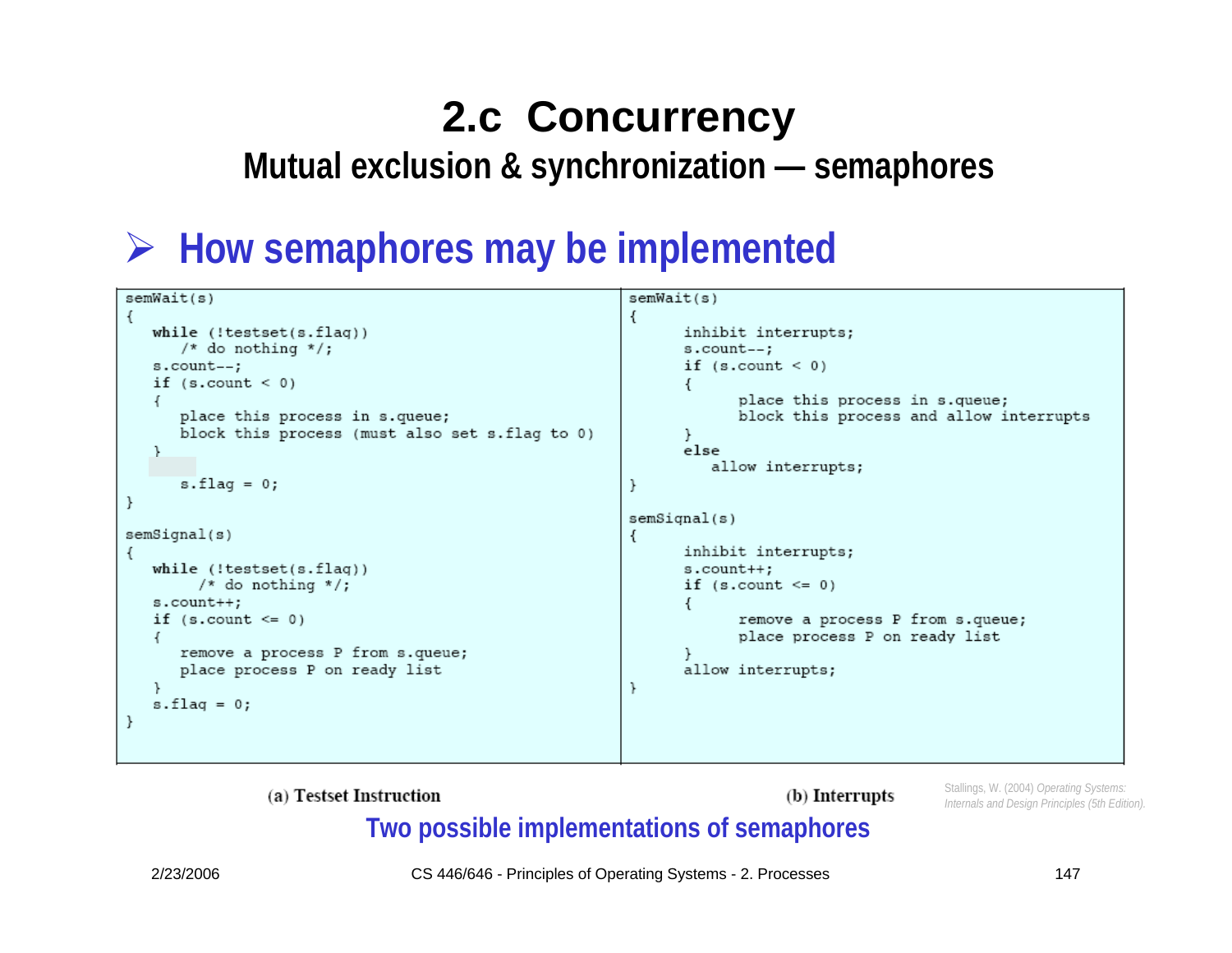### **Principles of Operating Systems CS 446/646**

### **2. Processes**

- **a. Process Description & Control**
- **b. Threads**
- **c. Concurrency**

#### **d.Deadlocks**

- 9 **Deadlock principles: diagrams and graphs**
- 9 **Deadlock prevention: changing the rules**
- 9 **Deadloc k avoida nce: optimizing the allocation**
- 9 **Deadlock detection: recovering after the facts**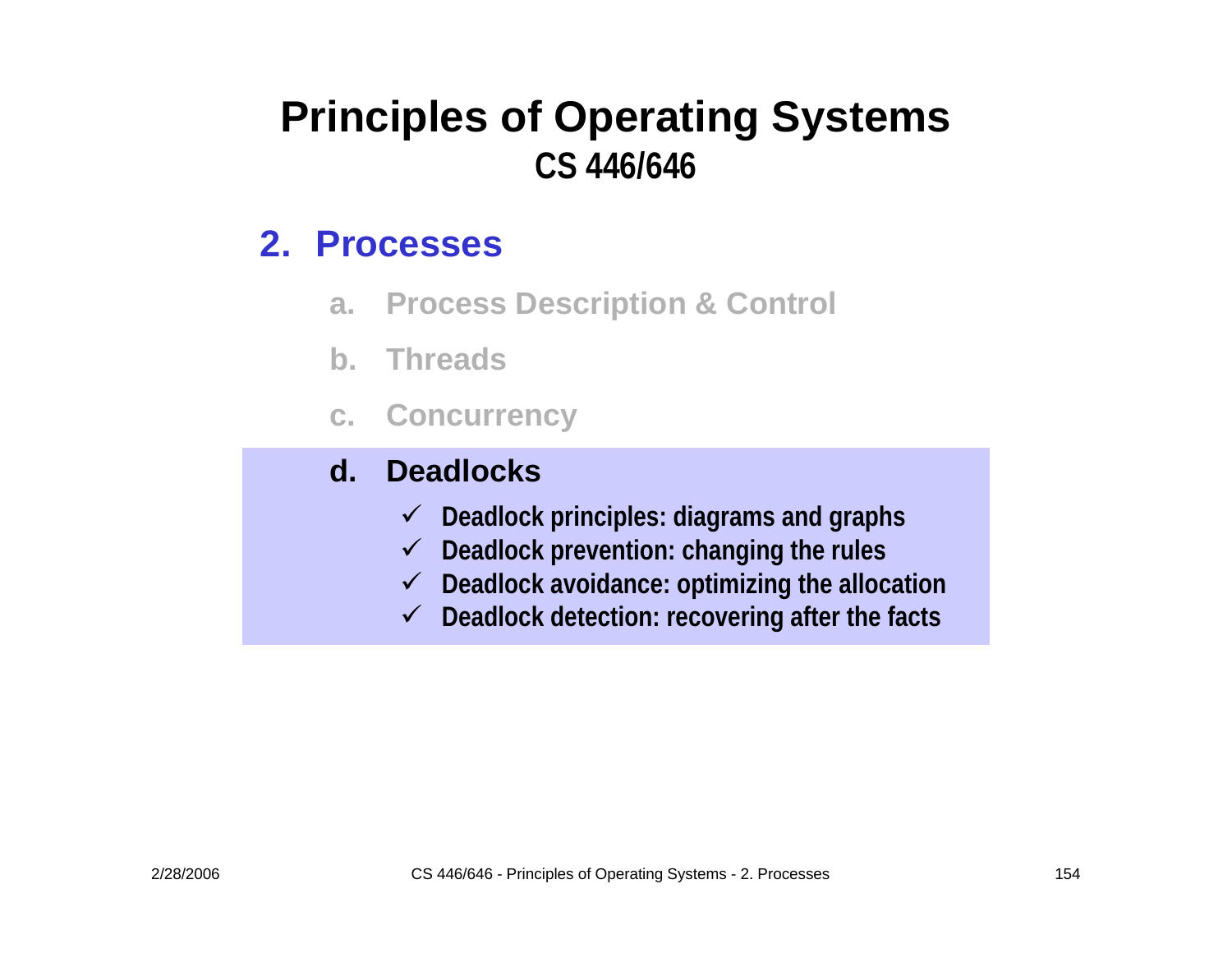**Deadlock principles: diagrams and graphs**

¾ **A deadlock is a permanent blocking of a set of threads**

- $\checkmark$  a deadlock can happen while threads/processes are competing for system resources or communicating with each other
- $\checkmark$ there is no universal efficient solution against deadlocks

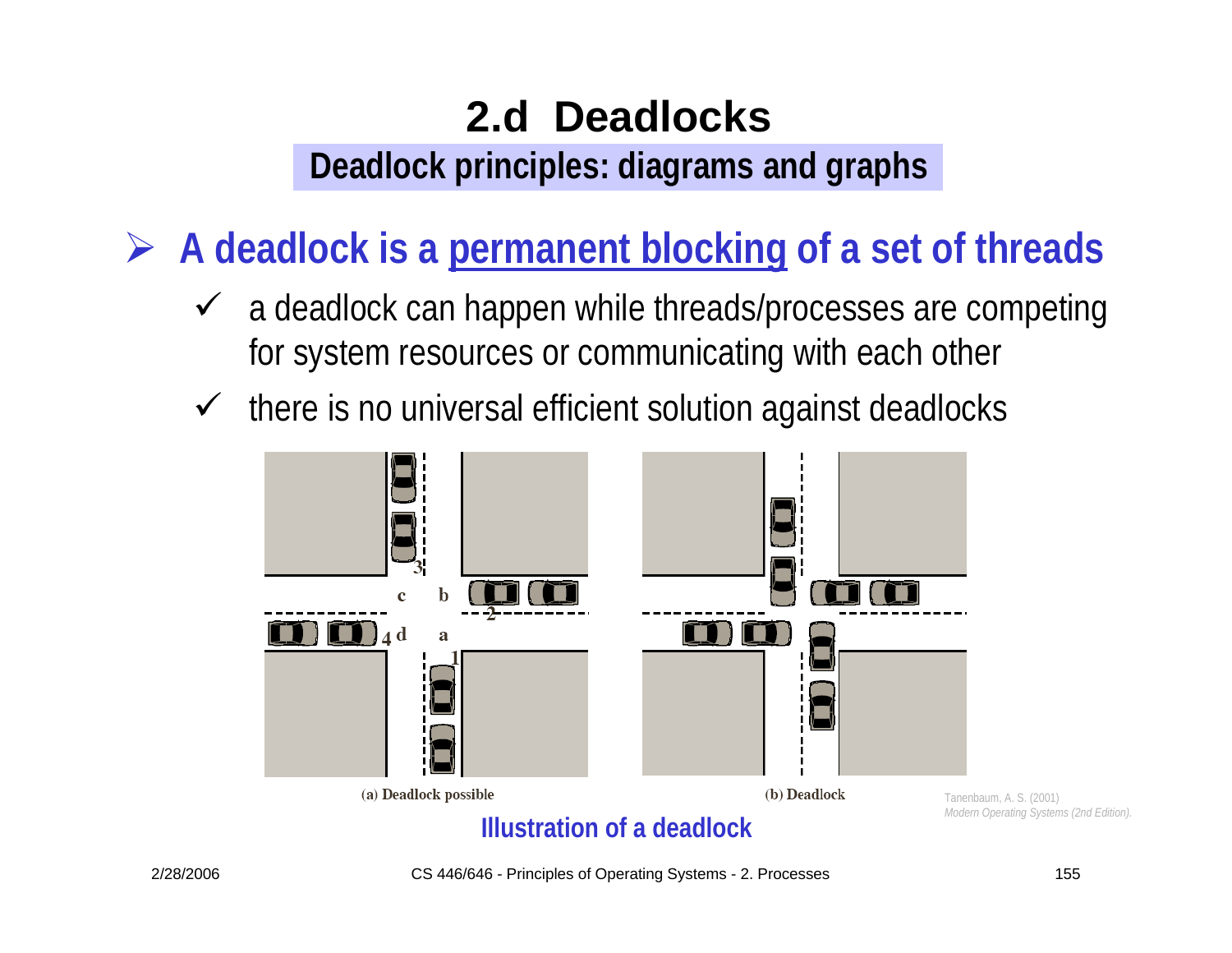**Deadlock principles: diagrams and graphs**

### ¾ **Illustration of a deadlock**

- $\checkmark$ two processes, P and Q, compete for two resources, A and B
- $\checkmark$ each process needs exclusive use of each resource

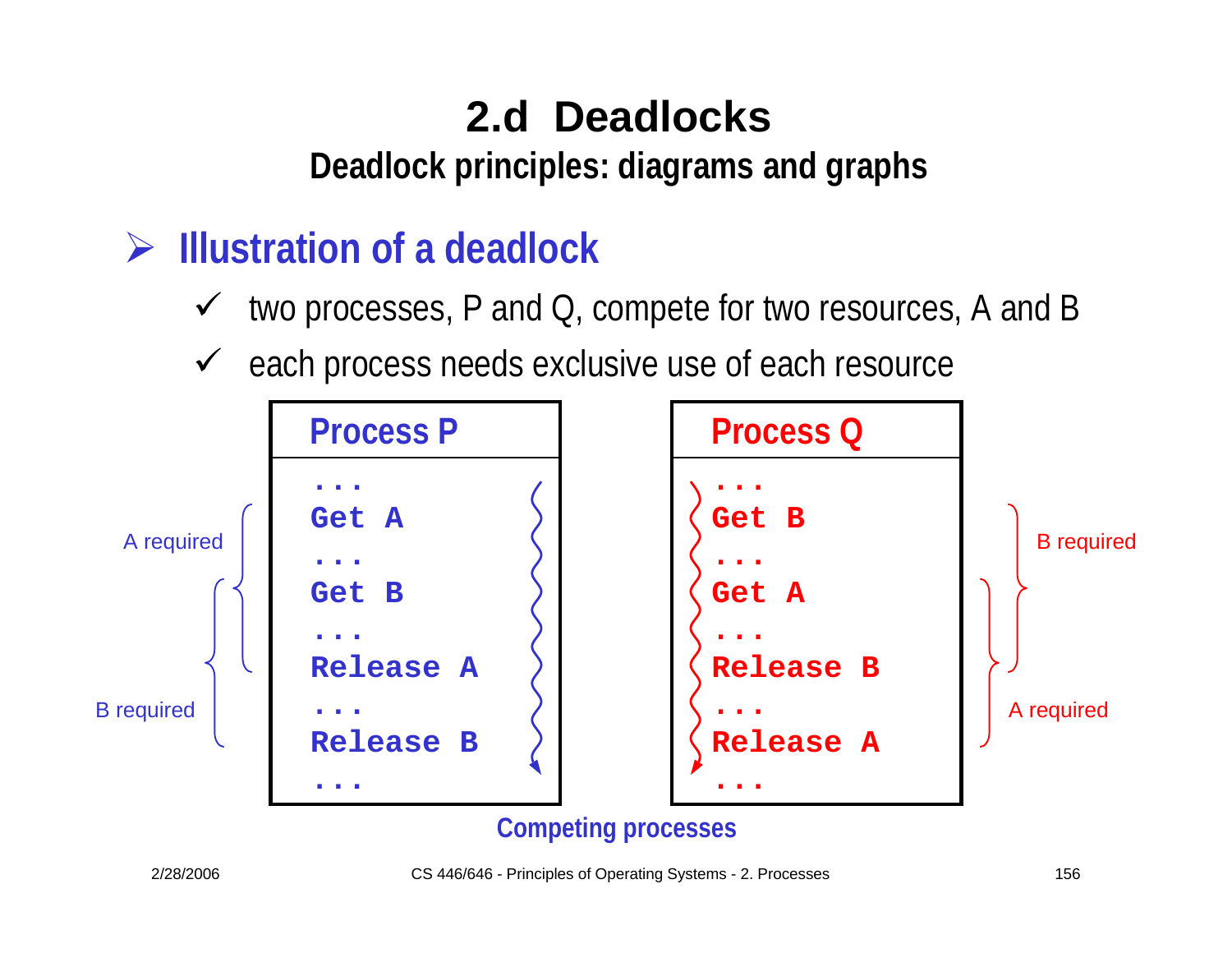**Deadlock principles: diagrams and graphs**

¾ **Illustration of a deadlock — scheduling path 1** ☺

- $\checkmark$ Q executes everything before P can ever get A
- $\checkmark$ when P is ready, resources A and B are free and P can proceed

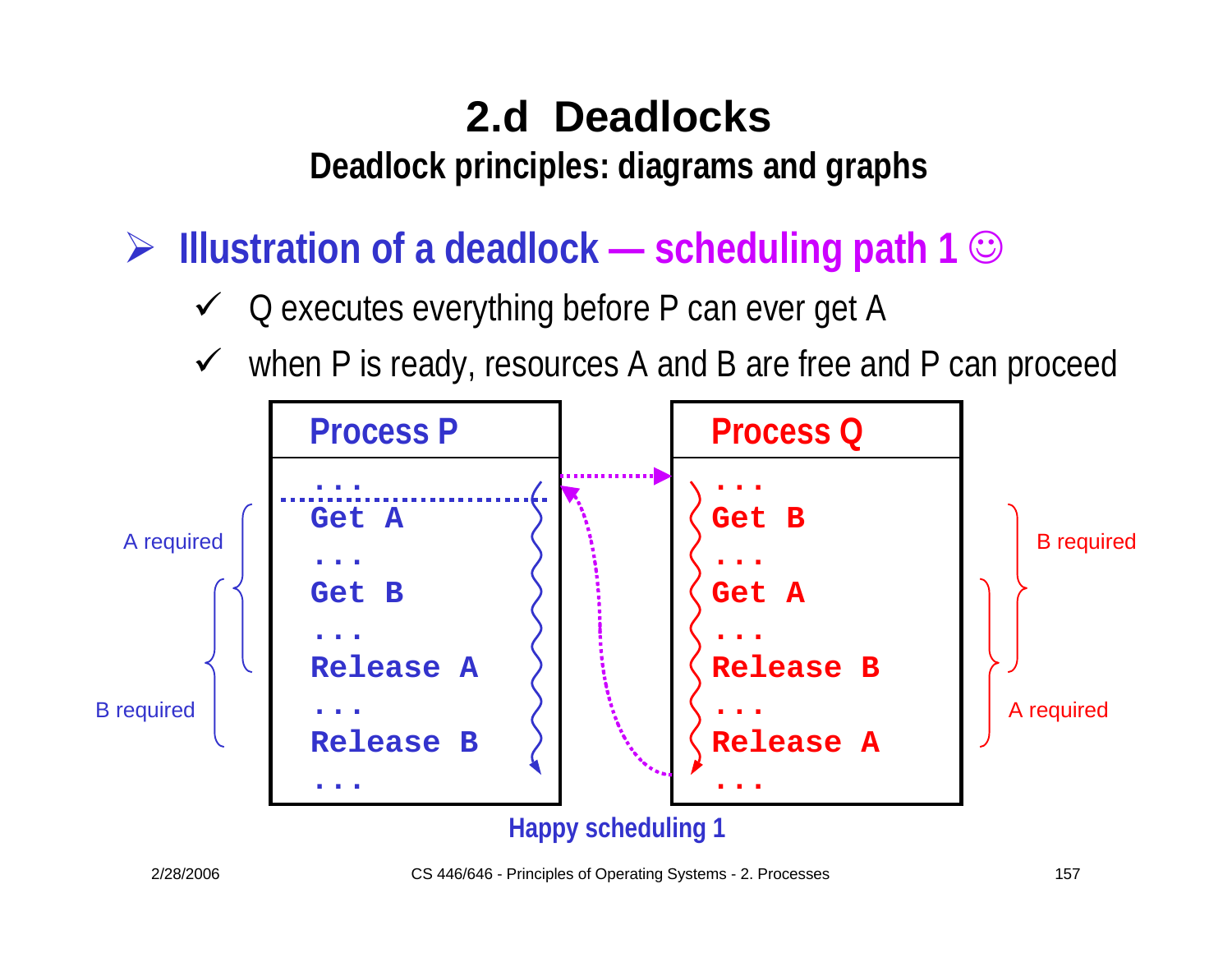**Deadlock principles: diagrams and graphs**

¾ **Illustration of a deadlock — scheduling path 2** ☺

 $\checkmark$  Q gets B and A, then P is scheduled; P wants A but is blocked by A's mutex; so Q resumes and releases B and A; P can now go

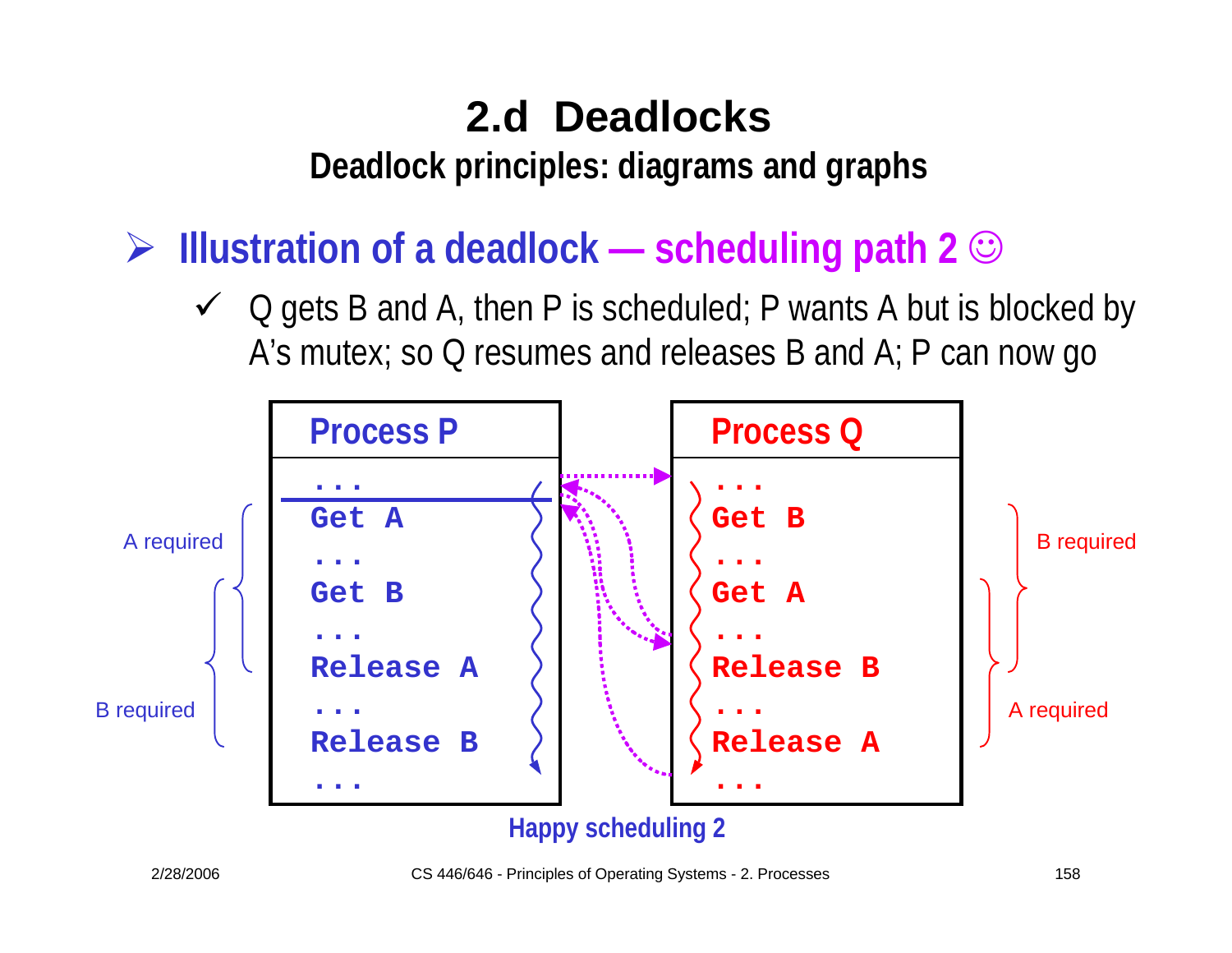**Deadlock principles: diagrams and graphs**

¾ **Illustration of a deadlock — scheduling path 3** /

 $\checkmark$  Q gets only B, then P is scheduled and gets A; now both P and Q are blocked, each waiting for the other to release a resource

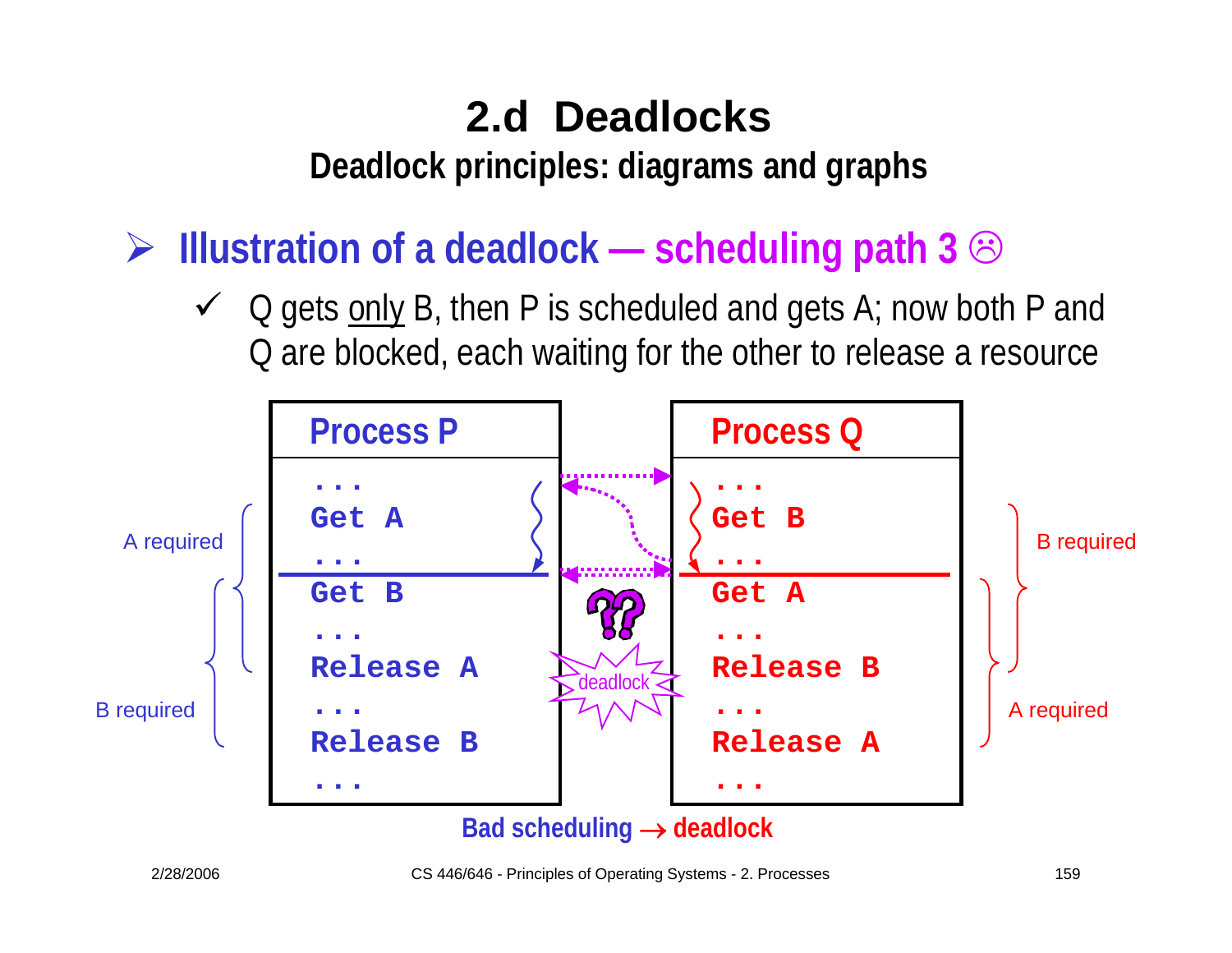**Deadlock principles: diagrams and graphs**

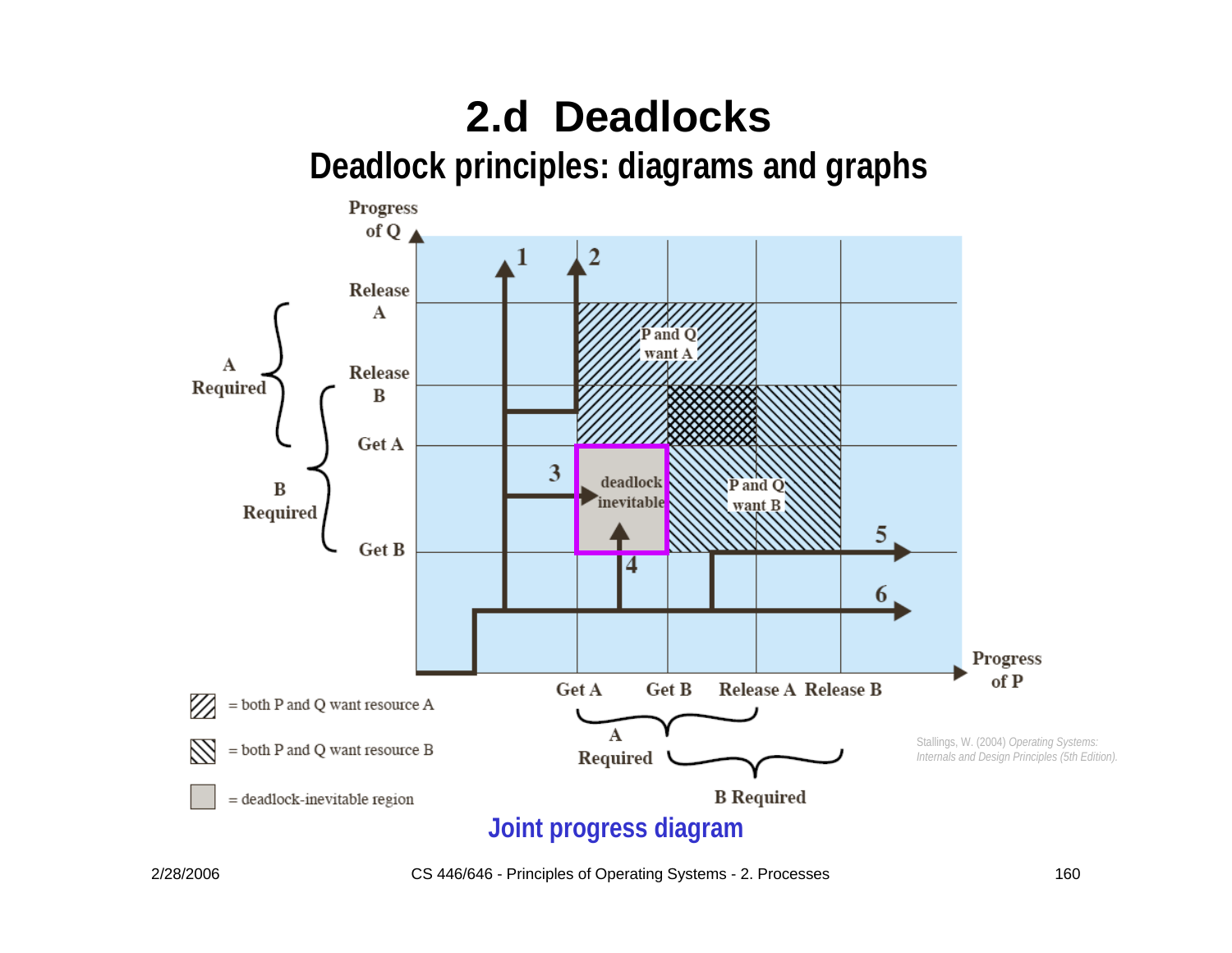**Deadlock principles: diagrams and graphs**

¾ **Deadlocks depend on the program and the scheduling**

- $\checkmark$  **program design**
	- the order of the statements in the code creates the "landscape" of the joint progress diagram
	- this landscape may contain gray "swamp" areas leading to deadlock
- 9 **scheduling condition**
	- the interleaved dynamics of multiple executions traces a "path" in this landscape
	- this path may sink in the swamps



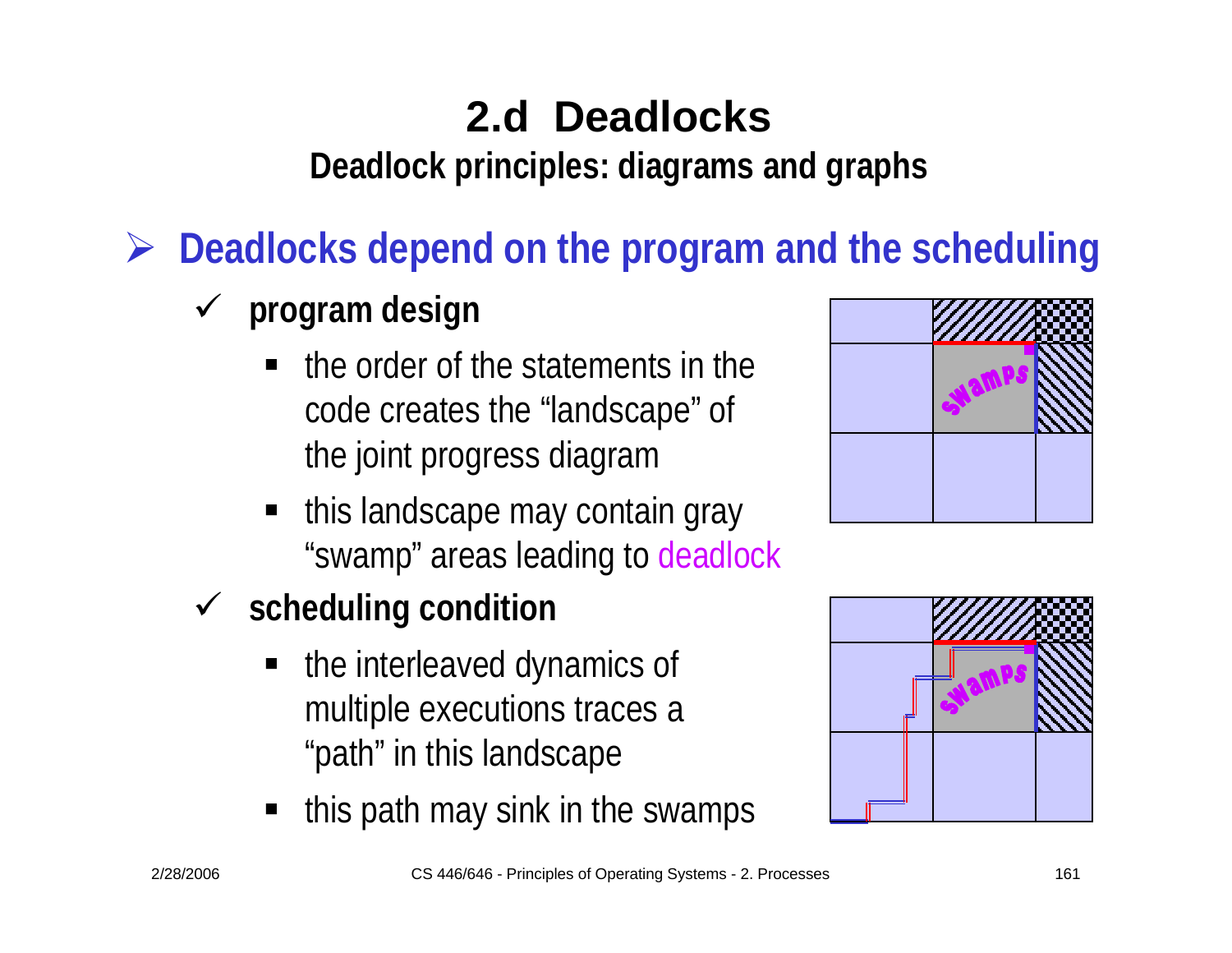**Deadlock principles: diagrams and graphs**

¾ **Changing the program changes the landscape** 

- $\checkmark$ here, P releases A before getting B
- $\checkmark$ deadlocks between P and Q are not possible anymore

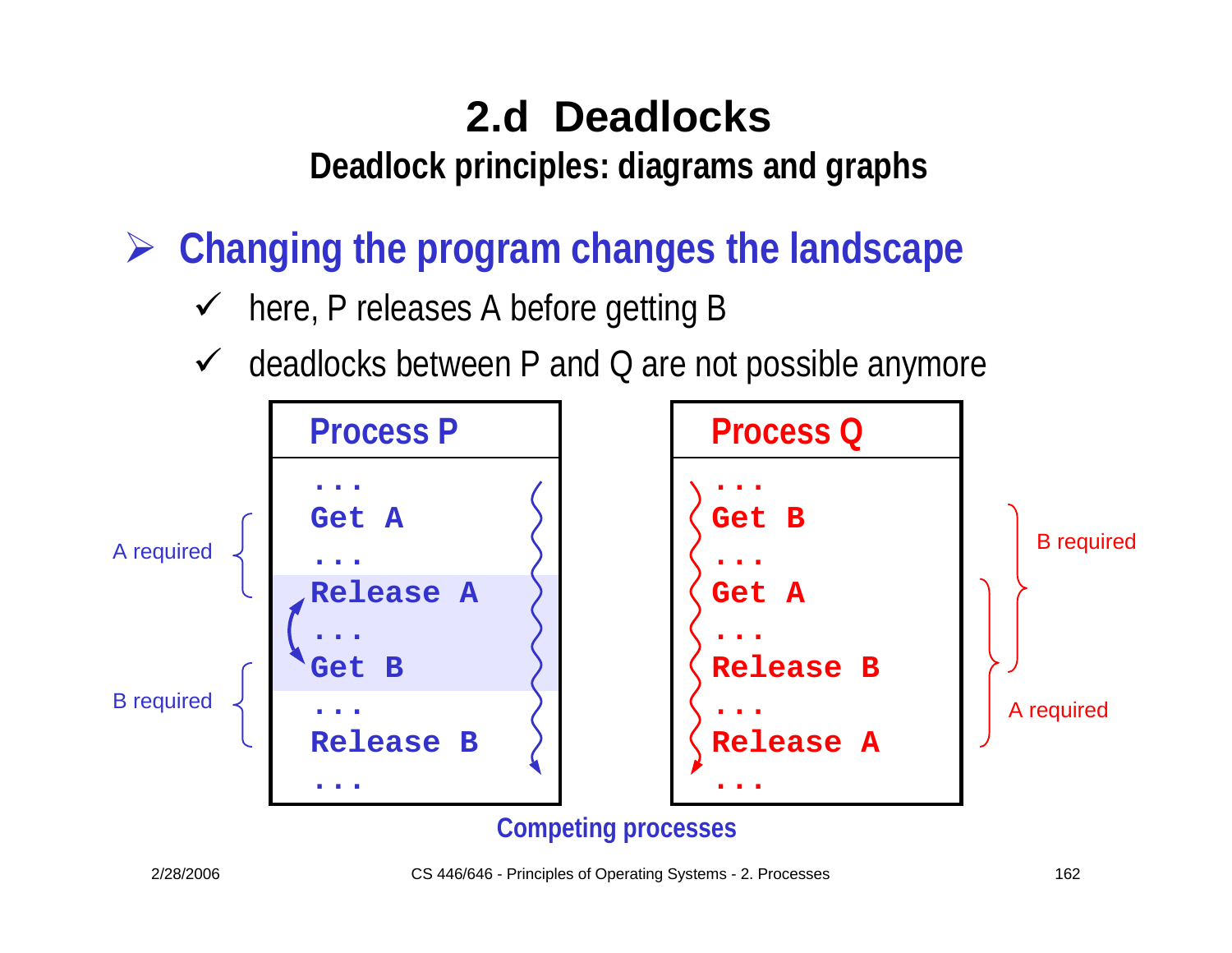**Deadlock principles: diagrams and graphs**



### **Joint progress diagra m**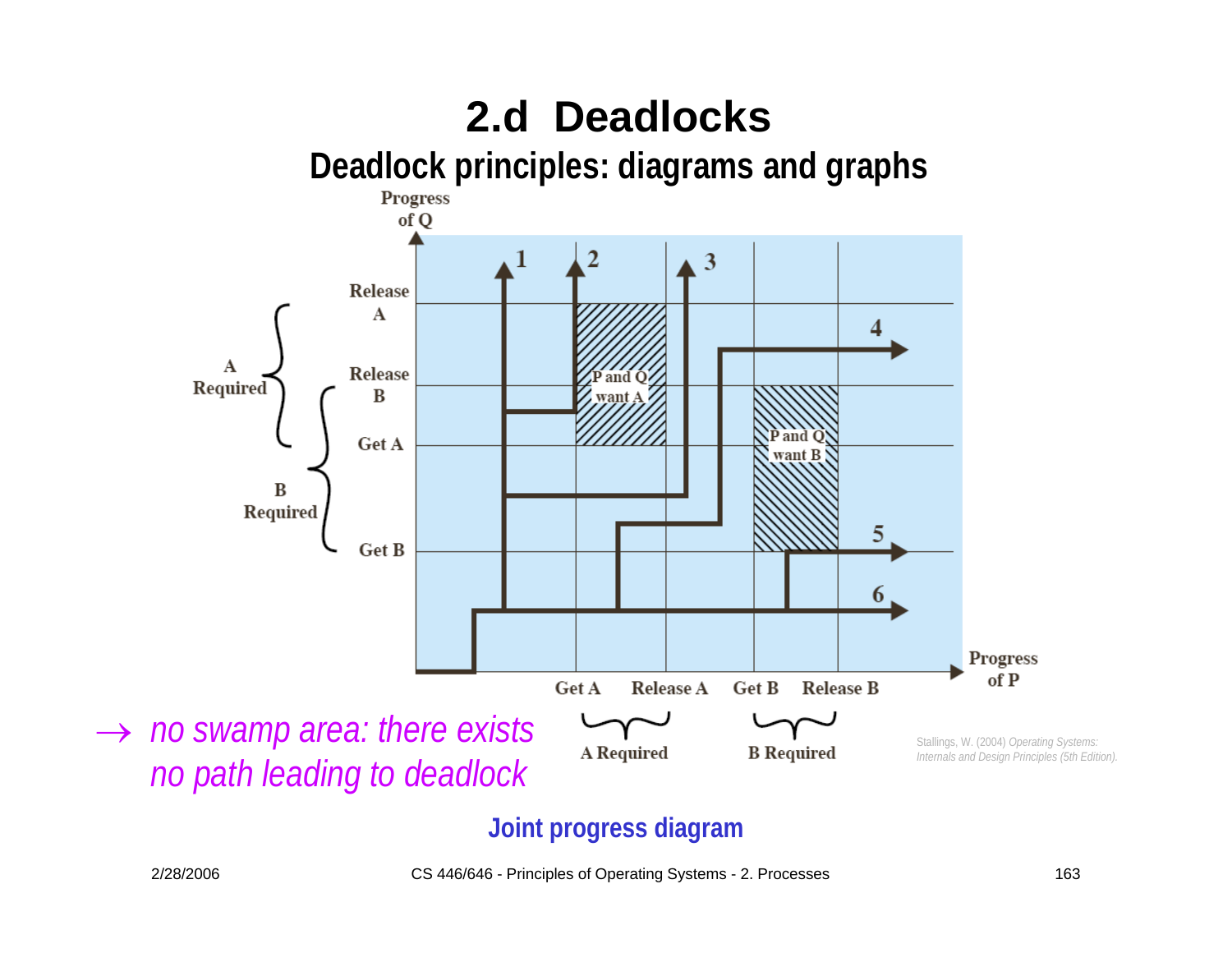**Deadlock principles: diagrams and graphs**

¾ **Snapshot of concurrency: Resource Allocation Graph**

 $\sqrt{ }$  a resource allocation graph is a directed graph that depicts a state of the system of resources and processes



2/28/2006 CS 446/646 - Principles of Operating Systems - 2. Processes 164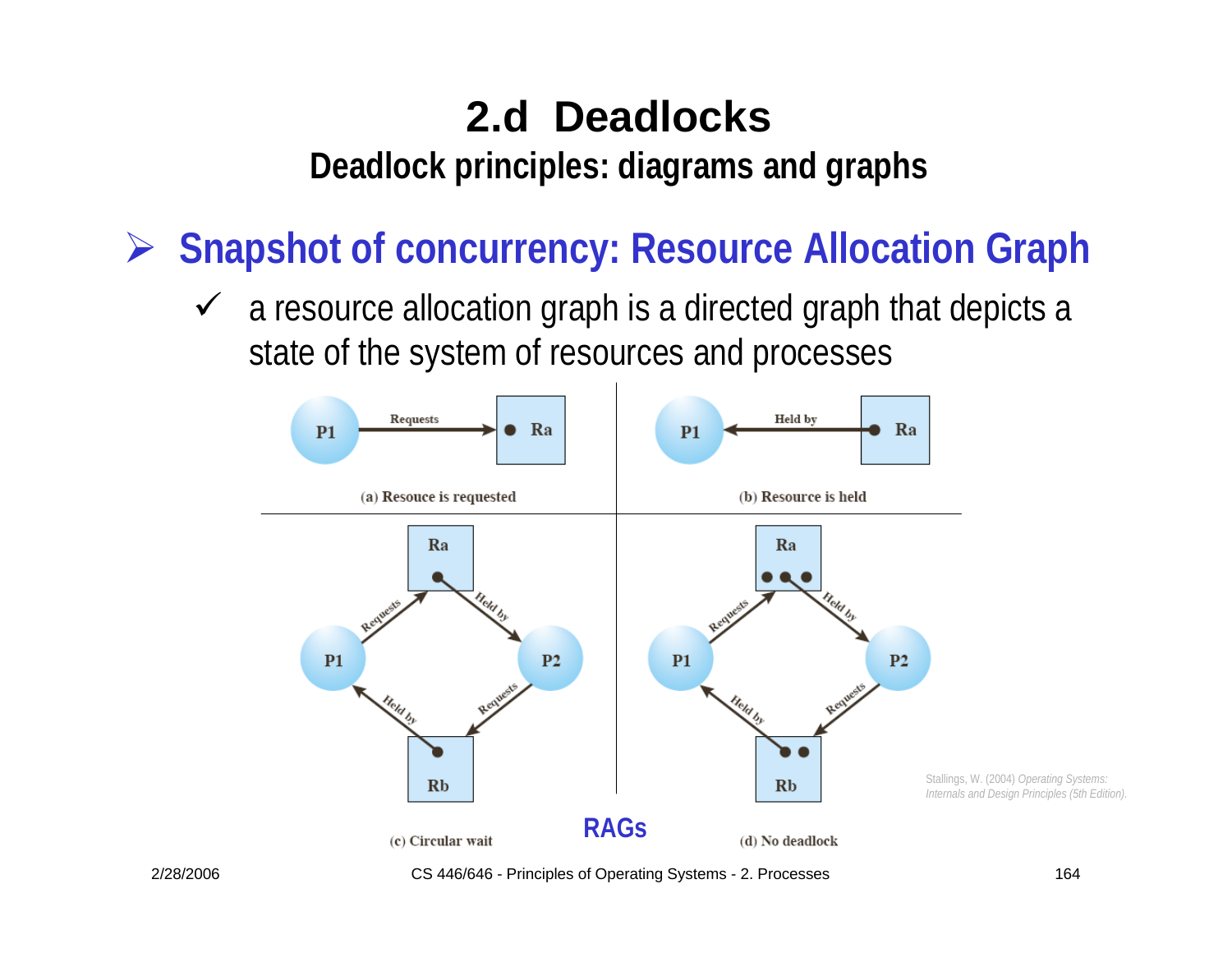**Deadlock principles: diagrams and graphs**

¾ **Resource allocation graphs & deadlocks**

- $\checkmark$ there is deadlock when a closed chain of processes exists
- $\sqrt{ }$  each process holds at least one resource needed by the next process



Stallings, W. (2004) *Operating Systems: Internals and Design Principles (5th Edition).* 

### **A deadlock's RAG**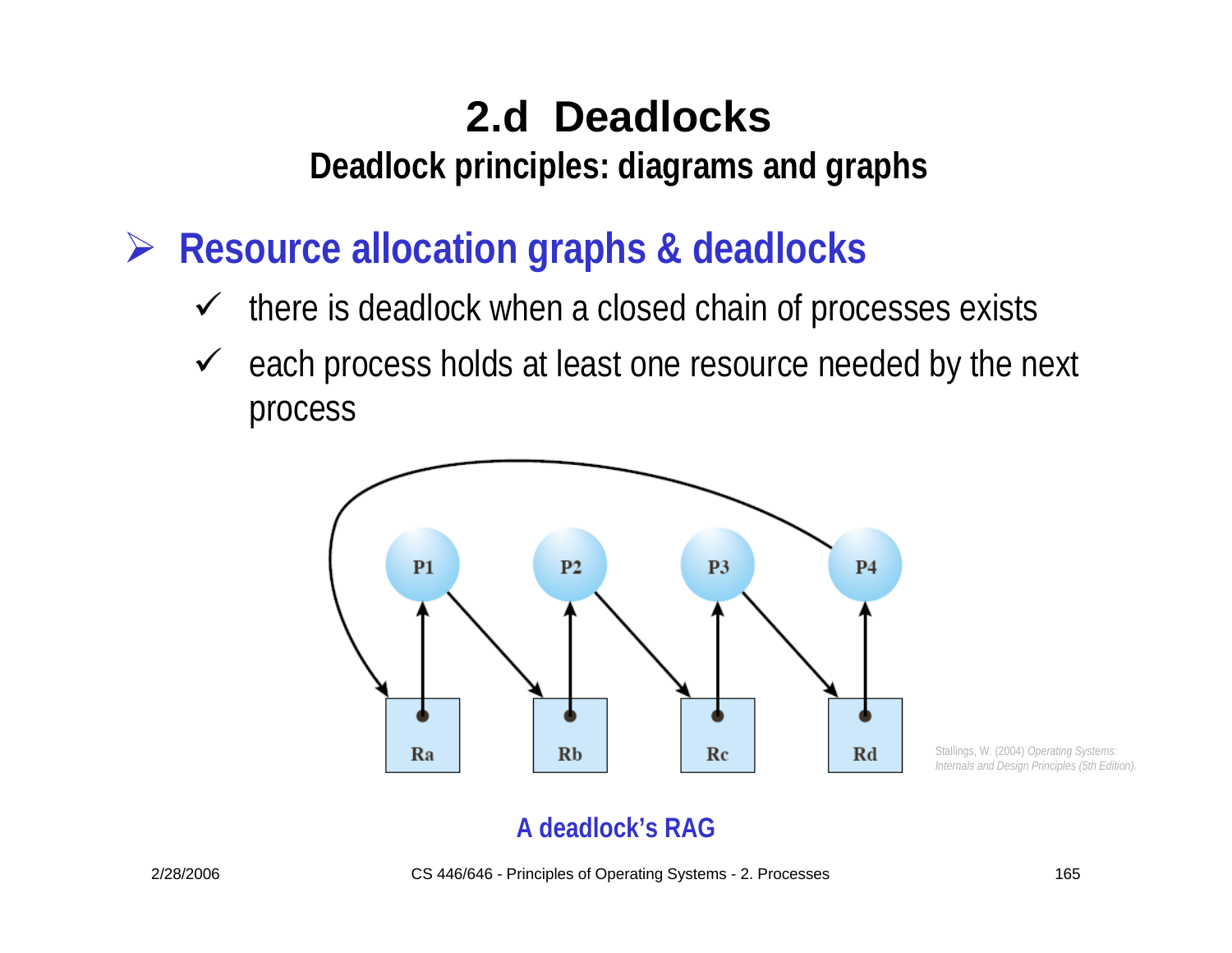**Deadlock principles: diagrams and graphs**

¾ **Design conditions for deadlock (create the swamps)**

- **1. mutual exclusion** — the design contains protected critical regions; only one process at a time may use these
- **2. hold & wait** the design is such that, while inside a critical region, a process may have to wait for another critical region
- **3. no resource preemption** — there must not be any hardware or O/S mechanism forcibly removing a process from its CR

+ **Scheduling condition for deadlock (go to the swamps)**

**4. circular wait** — two or more hold-&-wait's are happening in a circle: each process holds a resource needed by the next

#### = **Deadlock!**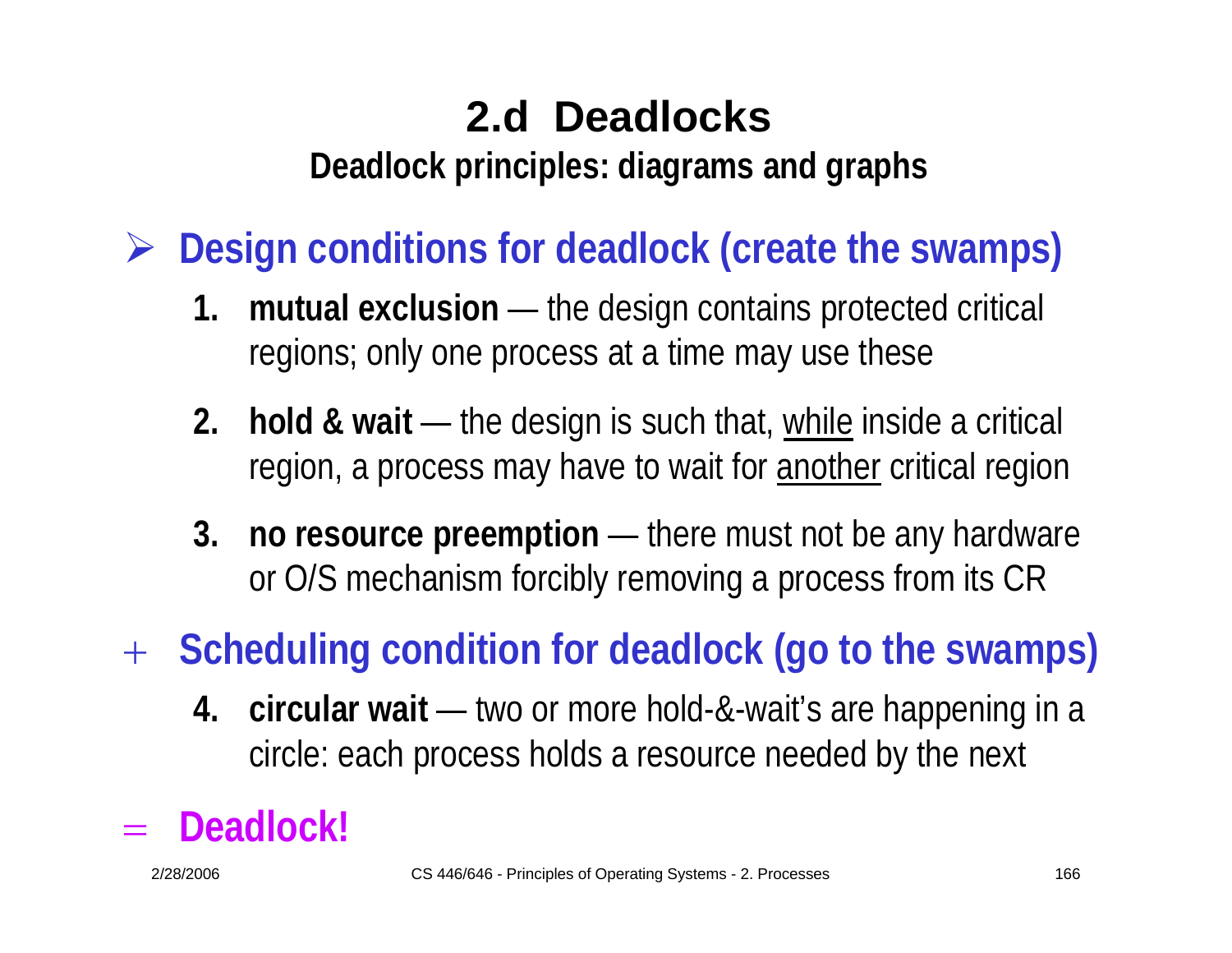**Deadlock principles: diagrams and graphs**

- ¾ **Three strategies for dealing with deadlocks**
	- $\sqrt{ }$  **deadlock prevention** — changing the rules
		- ٠ one or several of the deadlock conditions 1., 2., 3. or 4. are removed *a priori* (design decision)
	- $\sqrt{ }$  **deadlock avoidance** —— optimizing the allocation
		- deadlock conditions 1., 2., 3. are maintained but resource allocation follows extra cautionary rules (runtime decision)
	- $\checkmark$  **deadlock detection** — recovering after the facts
		- no precautions are taken to avoid deadlocks, but the system cleans them periodically ("deadlock collector")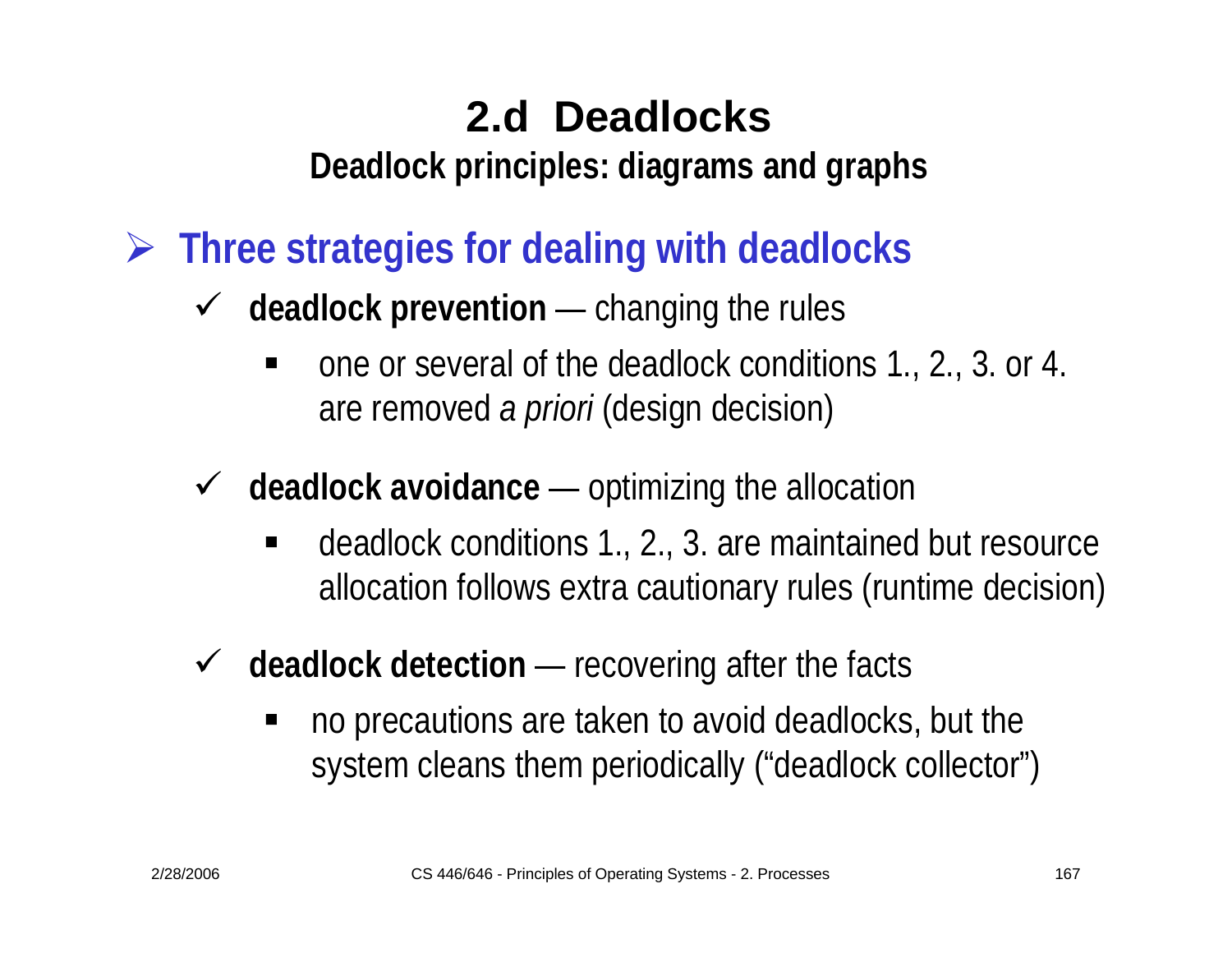**Deadlock prevention: changing the rules**

¾**Remove one of the design or scheduling conditions?**

- $\checkmark$  remove "mutual exclusion"?
	- → *not possible: must always be supported by the O/S*
- $\checkmark$  remove "hold & wait"?
	- require that a process gets all its resources at one time
	- → *inefficient and impractical: defeats interleaving, creates long waits, cannot predict all resource needs*
- $\checkmark$  remove "no preemption" = allow preemption?
	- ٠ ■ require that a process releases and requests again  $\rightarrow$  ok
- $\checkmark$  remove "circular wait"?
	- ٠ ■ ex: impose an ordering of resources *→ inefficient, again*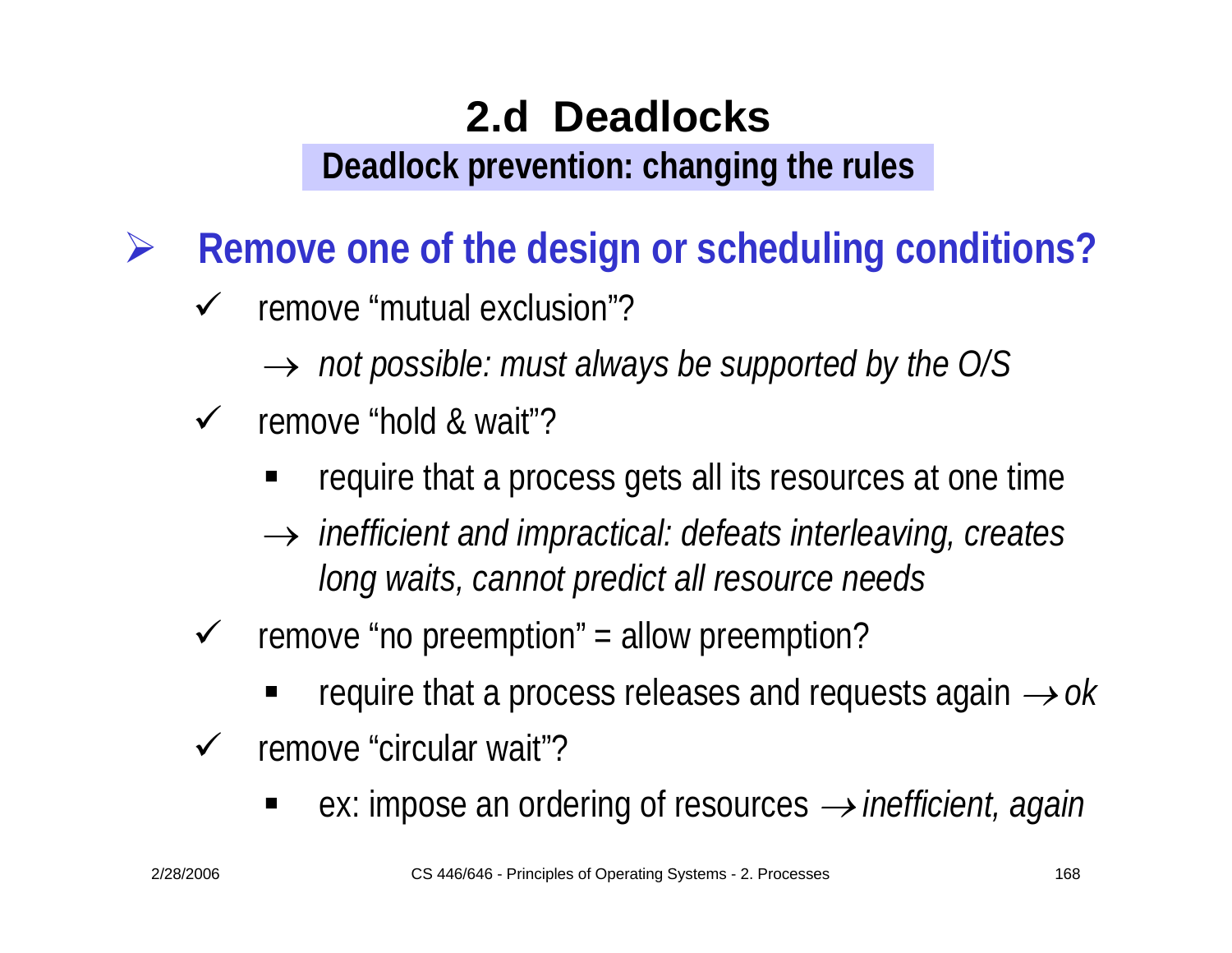#### **Deadlock avoidance: optimizing the allocation**

- ¾ **Allow all conditions, but allocate wisely**
	- $\sqrt{ }$  given a resource allocation request, a decision is made dynamically whether granting this request can potentially lead to a deadlock or not
		- do not start a process if its demands might lead to deadlock
		- $\blacksquare$  do not grant an incremental resource request to a running process if this allocation might lead to deadlock
	- $\checkmark$  avoidance strategies requires knowledge of future process request (calculating "chess moves" ahead)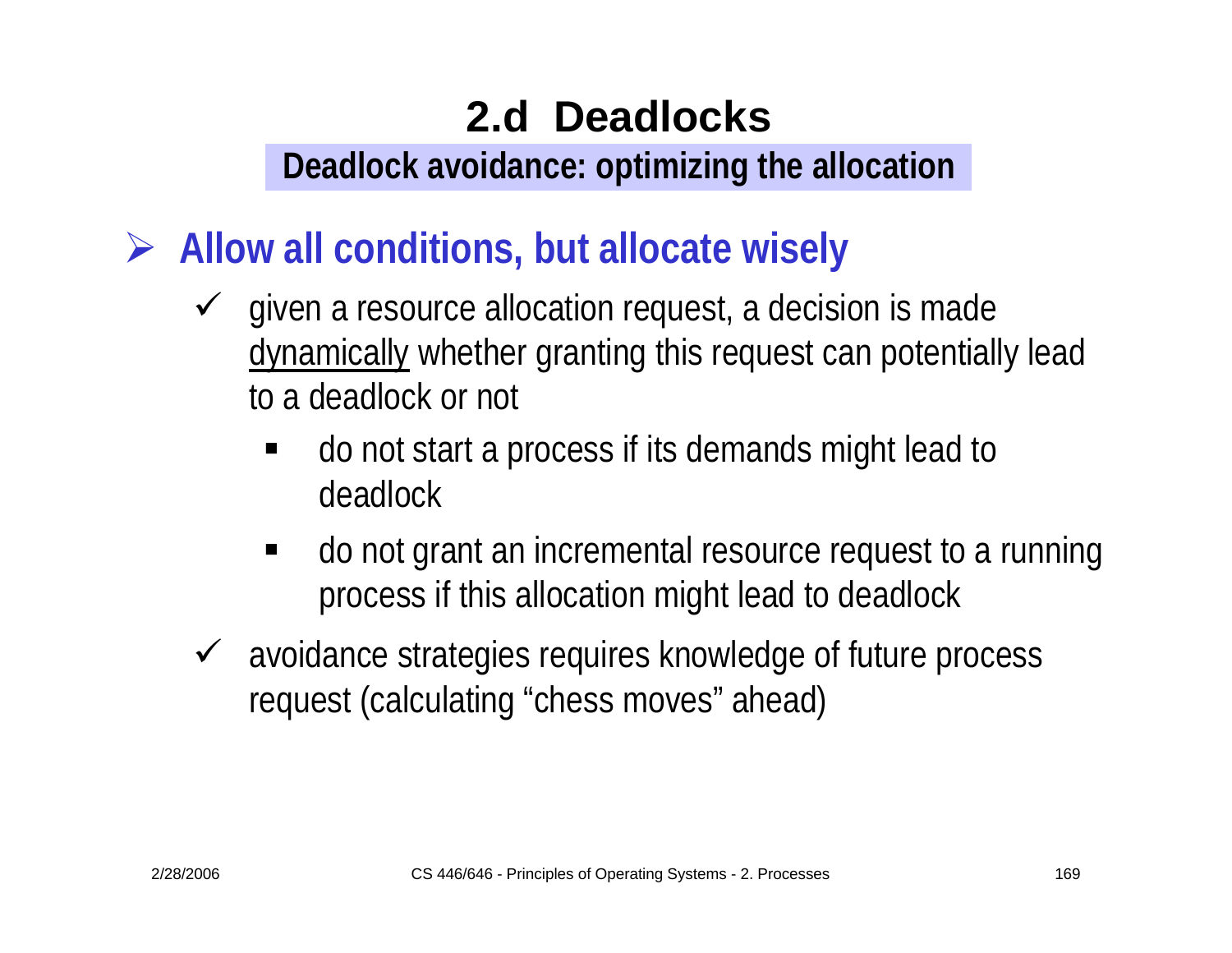**Deadlock avoidance: optimizing the allocation**

 $\blacktriangleright$ **Resource allocation denial: the "banker's algorithm"**

- $\checkmark$  at any time, the state of the system is the current allocation of multiple resources to multiple processes
	- ٠ a safe state is where there is at least one sequence that does not result in deadlock
	- $\blacksquare$  an unsafe state is a state where there is no such sequence
- $\sqrt{ }$  analogy = banker refusing to grant a loan if funds are too low to grant more loans + uncertainty about how long a customer will repay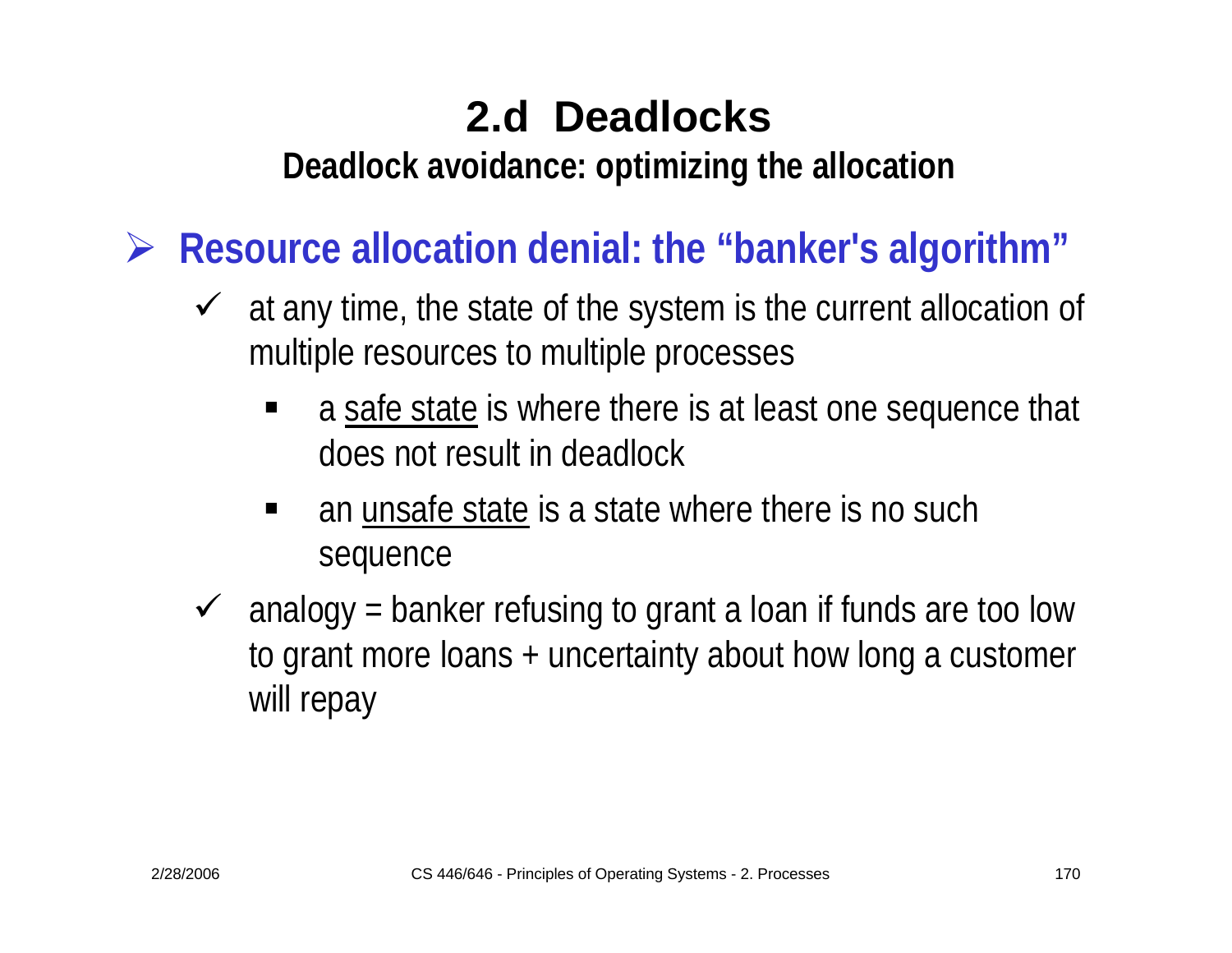**Deadlock avoidance: optimizing the allocation**

¾**Resource allocation denial: the "banker's algorithm"**

 $\checkmark$ can a process run to completion with the available resources?

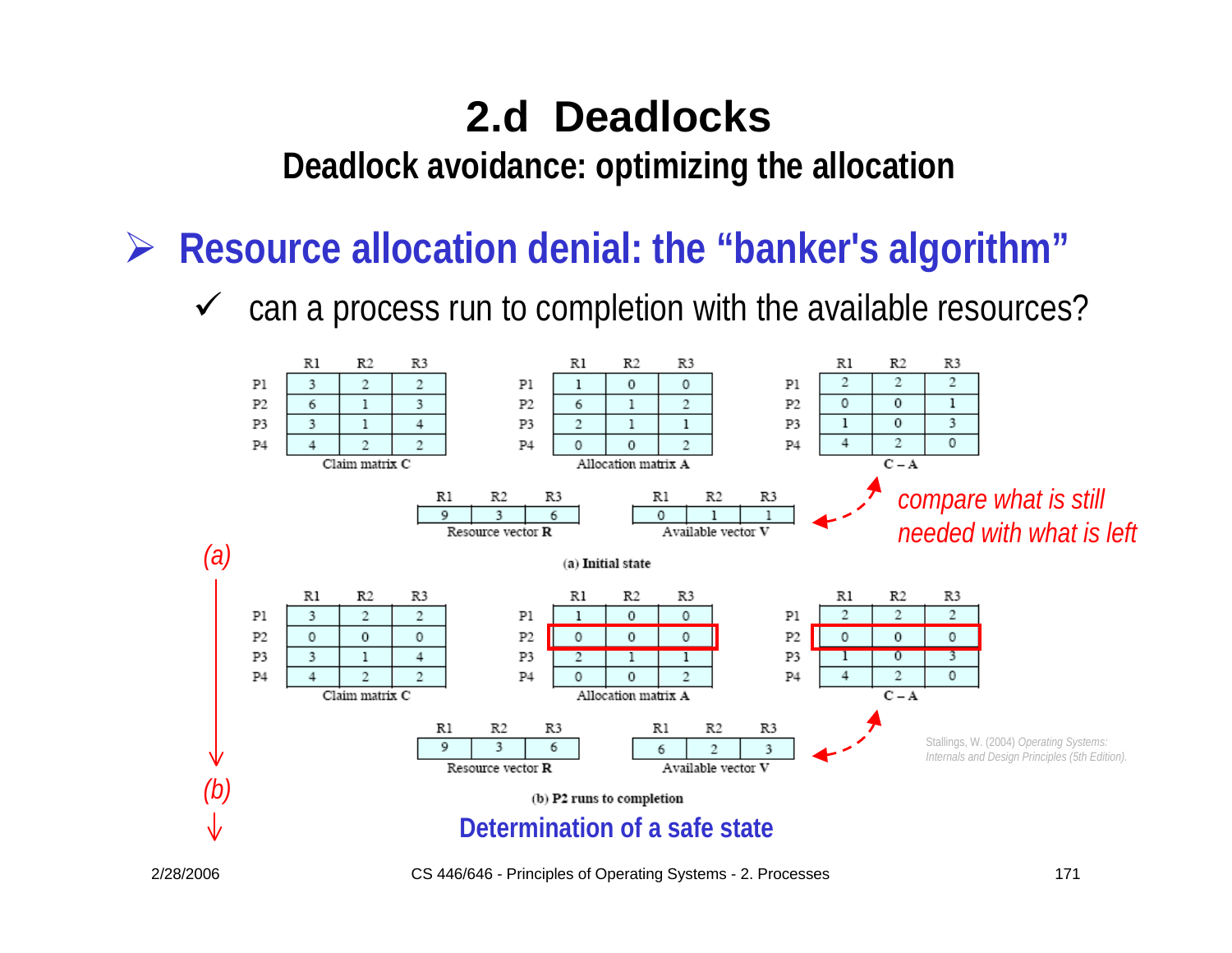**Deadlock avoidance: optimizing the allocation**

¾**Resource allocation denial: the "banker's algorithm"**

 $\sqrt{ }$ idea: refuse to allocate if it may result in deadlock



2/28/2006 CS 446/646 - Principles of Operating Systems - 2. Processes 172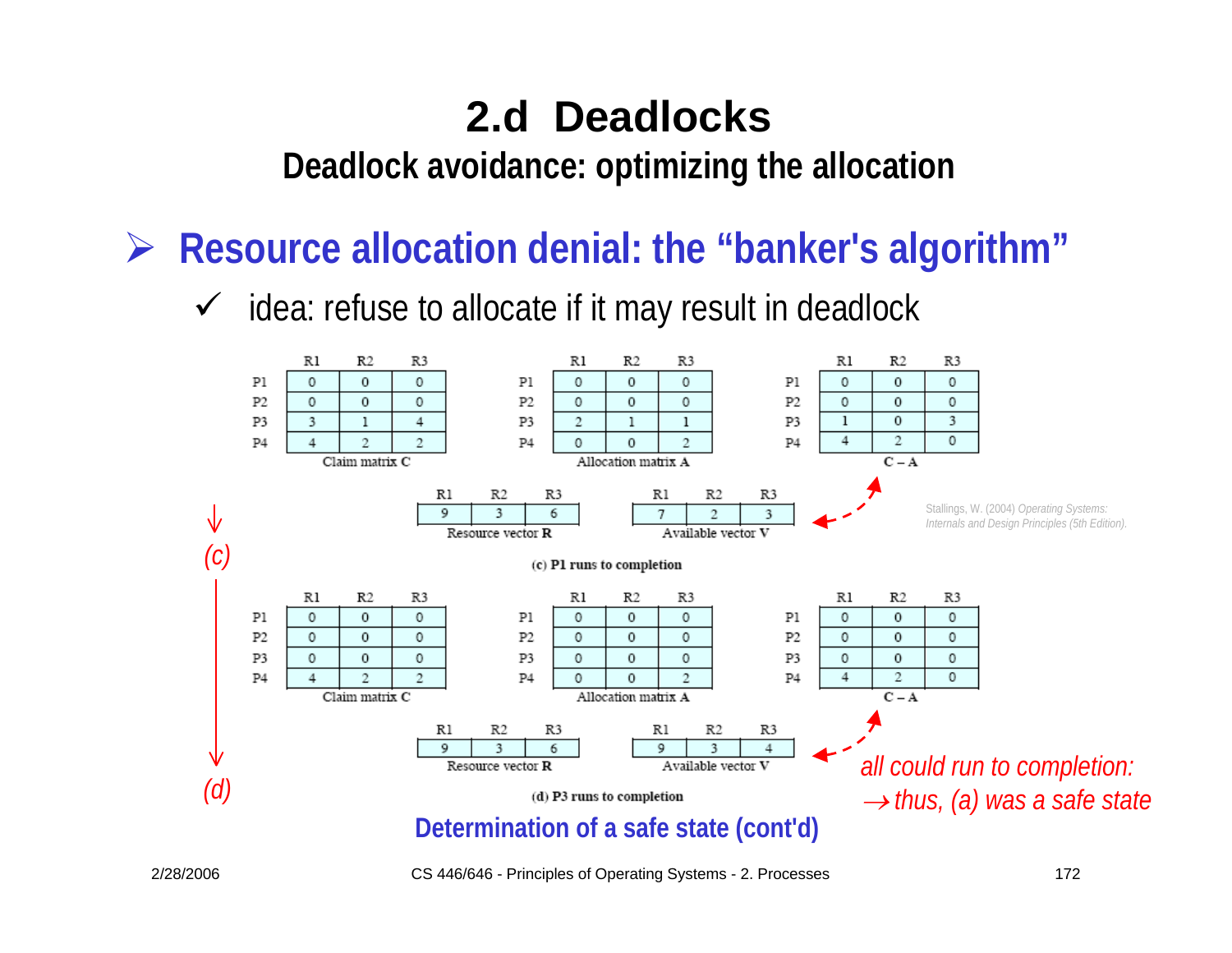**Deadlock avoidance: optimizing the allocation**

¾**Resource allocation denial: the "banker's algorithm"**

 $\checkmark$ idea: refuse to allocate if it may result in deadlock

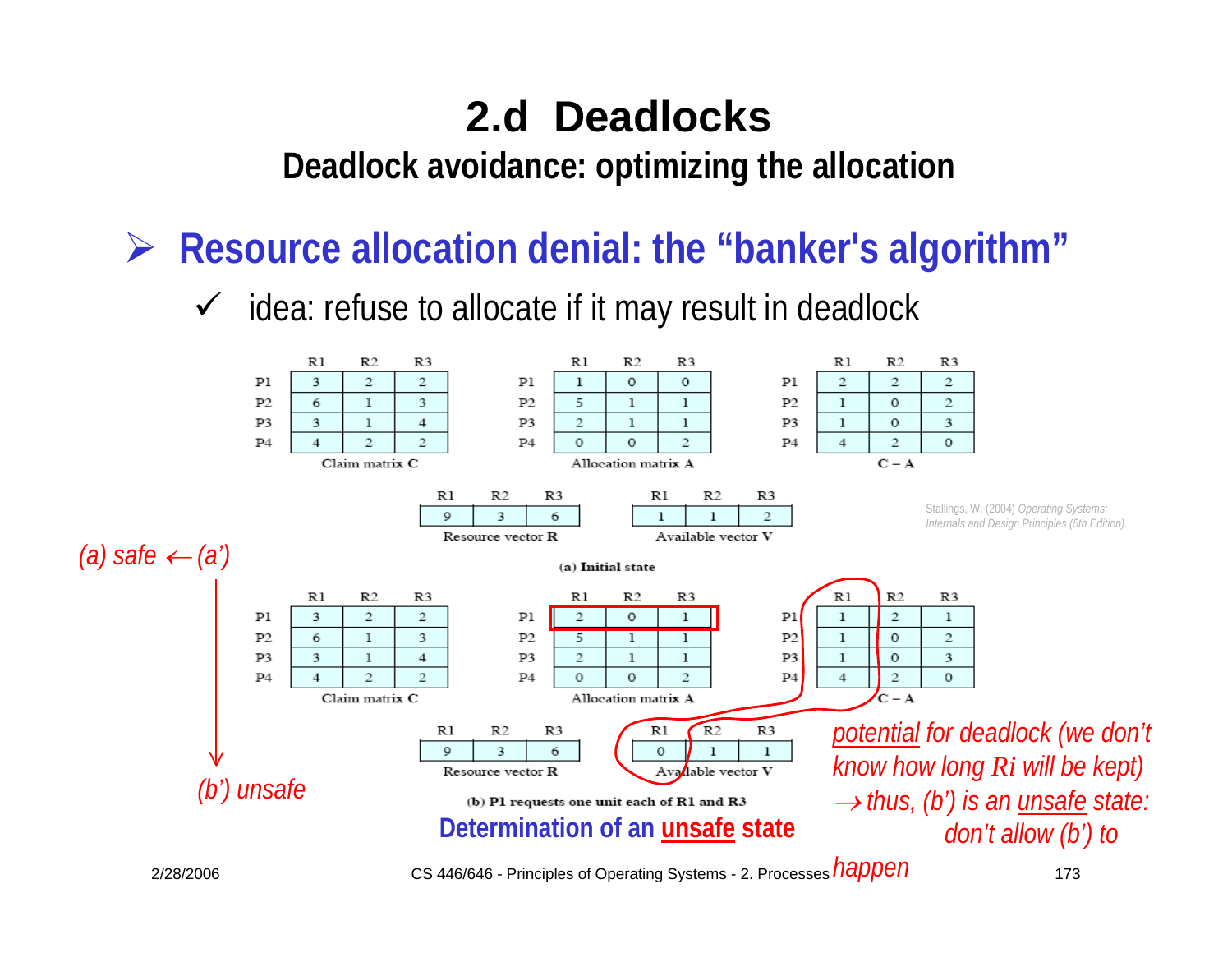#### **Deadlock detection: recovering after the facts**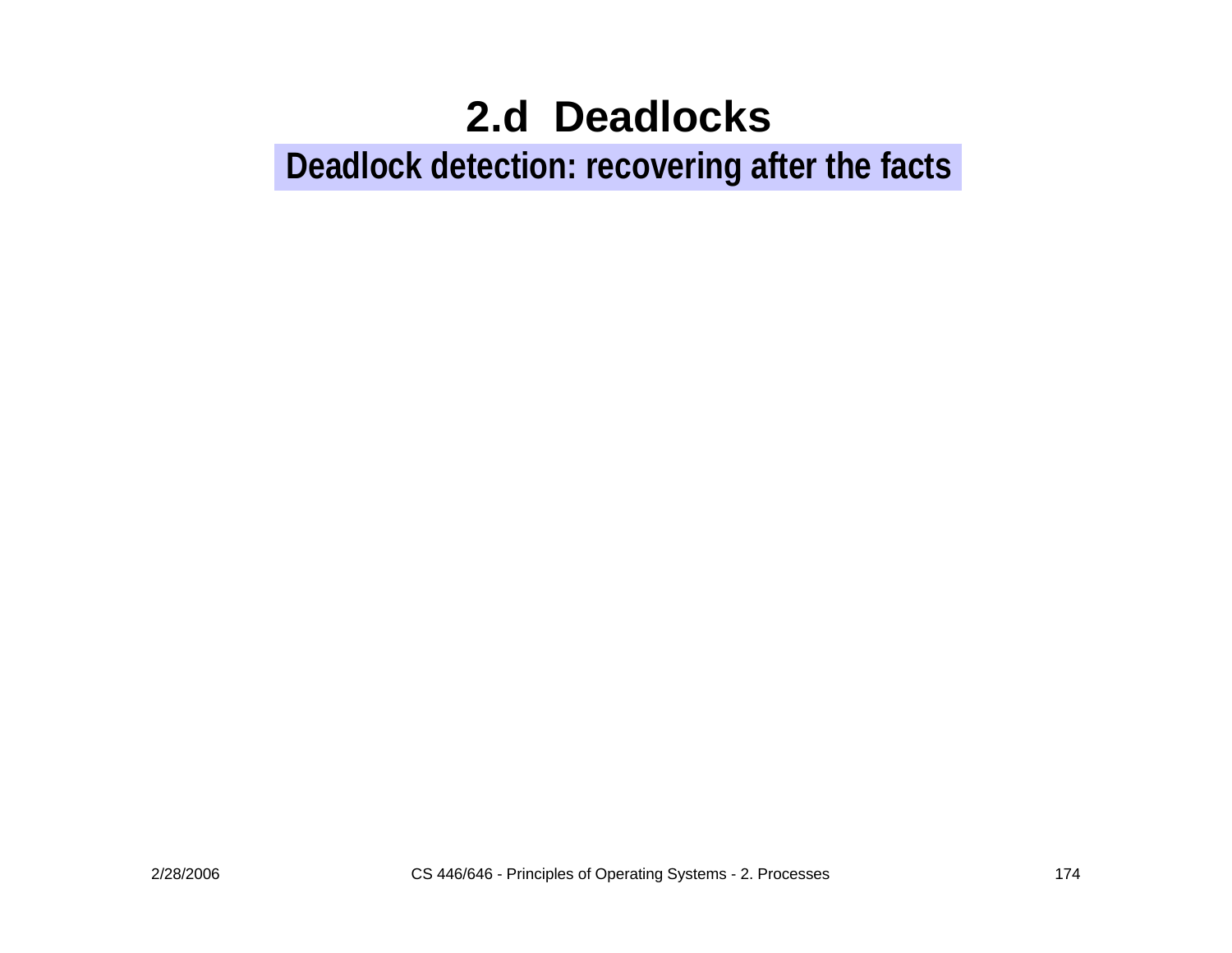#### **Principles of Operating Systems CS 446/646**

#### **2. Processes**

- **a. Process Description & Control**
- **b. Threads**
- **c. Concurrency**

#### **d.Deadlocks**

- 9 **Deadlock principles: diagrams and graphs**
- 9 **Deadlock prevention: changing the rules**
- 9 **Deadloc k avoida nce: optimizing the allocation**
- 9 **Deadlock detection: recovering after the facts**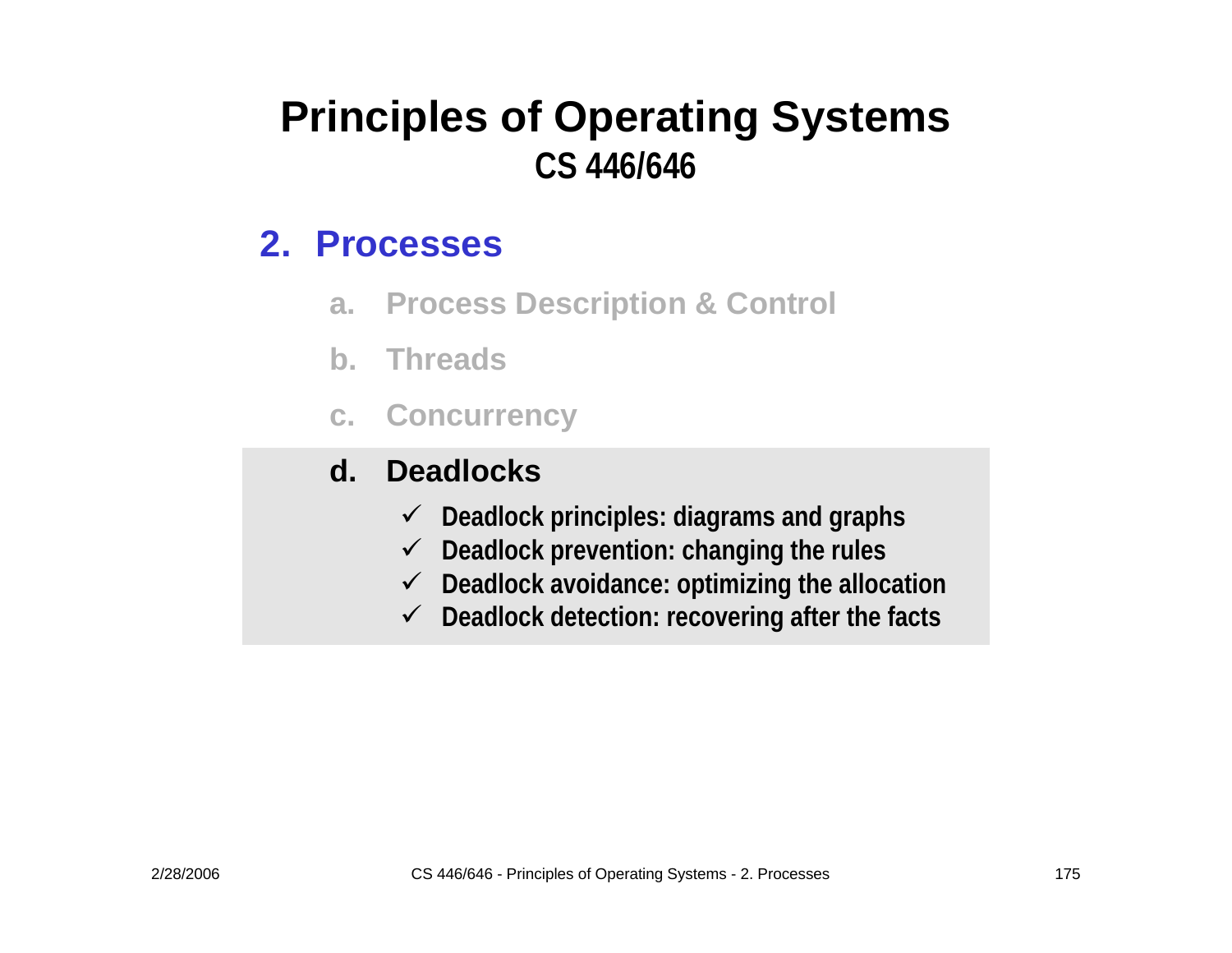#### **Principles of Operating Systems CS 446/646**

#### **2. Processes**

- **a. Process Description & Control**
- **b. Threads**
- **c. Concurrency**
- **d. Deadlocks**